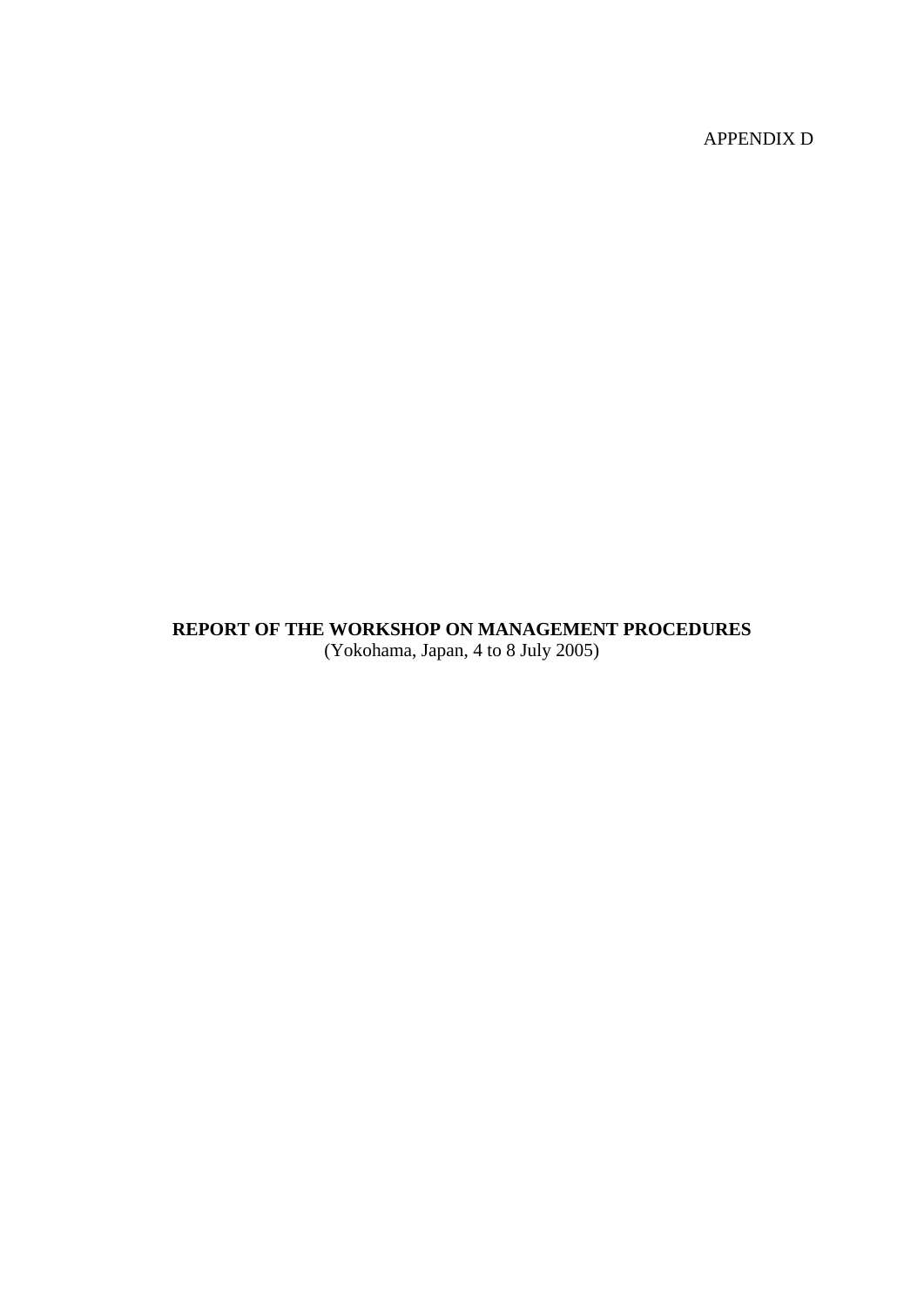# **CONTENTS**

|                                                                         | Page |
|-------------------------------------------------------------------------|------|
|                                                                         | 237  |
|                                                                         | 237  |
| STRUCTURAL AND NUMERICAL ASSUMPTIONS OF THE OPERATION                   |      |
|                                                                         | 238  |
| Review of reports from the Krill Correspondence Group                   | 238  |
| Review of reports from the Predator Correspondence Group                | 240  |
|                                                                         | 240  |
|                                                                         | 240  |
|                                                                         | 240  |
| Review of reports from the Krill Fishery Correspondence Group           | 241  |
|                                                                         | 241  |
|                                                                         | 241  |
|                                                                         | 242  |
|                                                                         | 242  |
|                                                                         | 243  |
| Implications of future technical advancement and market demand          | 243  |
|                                                                         | 243  |
|                                                                         | 244  |
|                                                                         | 246  |
|                                                                         | 246  |
|                                                                         | 246  |
|                                                                         | 246  |
|                                                                         | 247  |
|                                                                         | 247  |
|                                                                         | 247  |
|                                                                         | 248  |
|                                                                         | 250  |
| Future work necessary to provide advice on SSMU catch limit subdivision | 250  |
|                                                                         | 251  |
|                                                                         | 252  |
|                                                                         | 253  |
|                                                                         | 253  |
|                                                                         | 255  |
|                                                                         | 256  |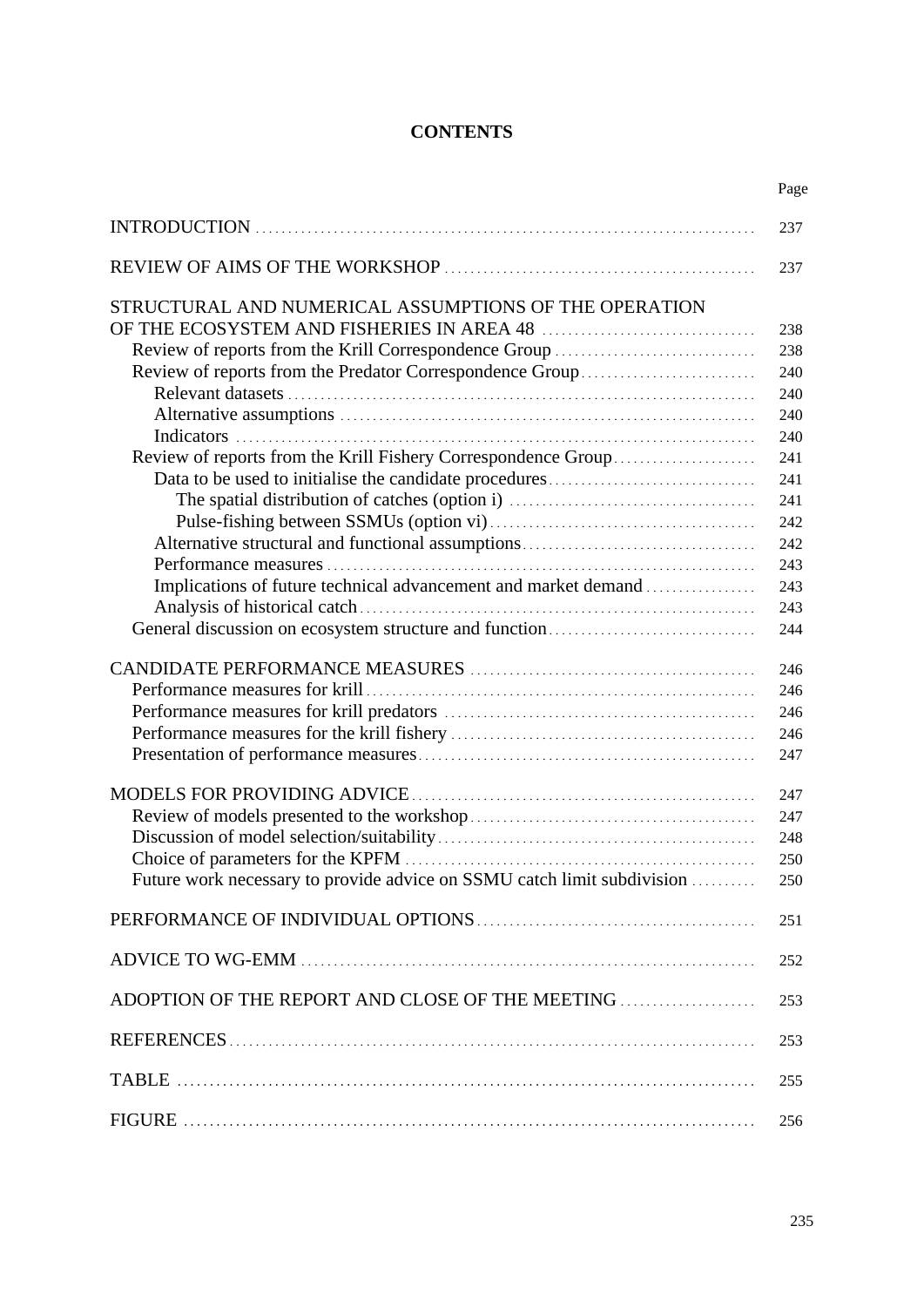|               |                                                           | 258 |
|---------------|-----------------------------------------------------------|-----|
| ATTACHMENT 3: | Some explorations with $K$ PFM $-$ moving from predicting | 265 |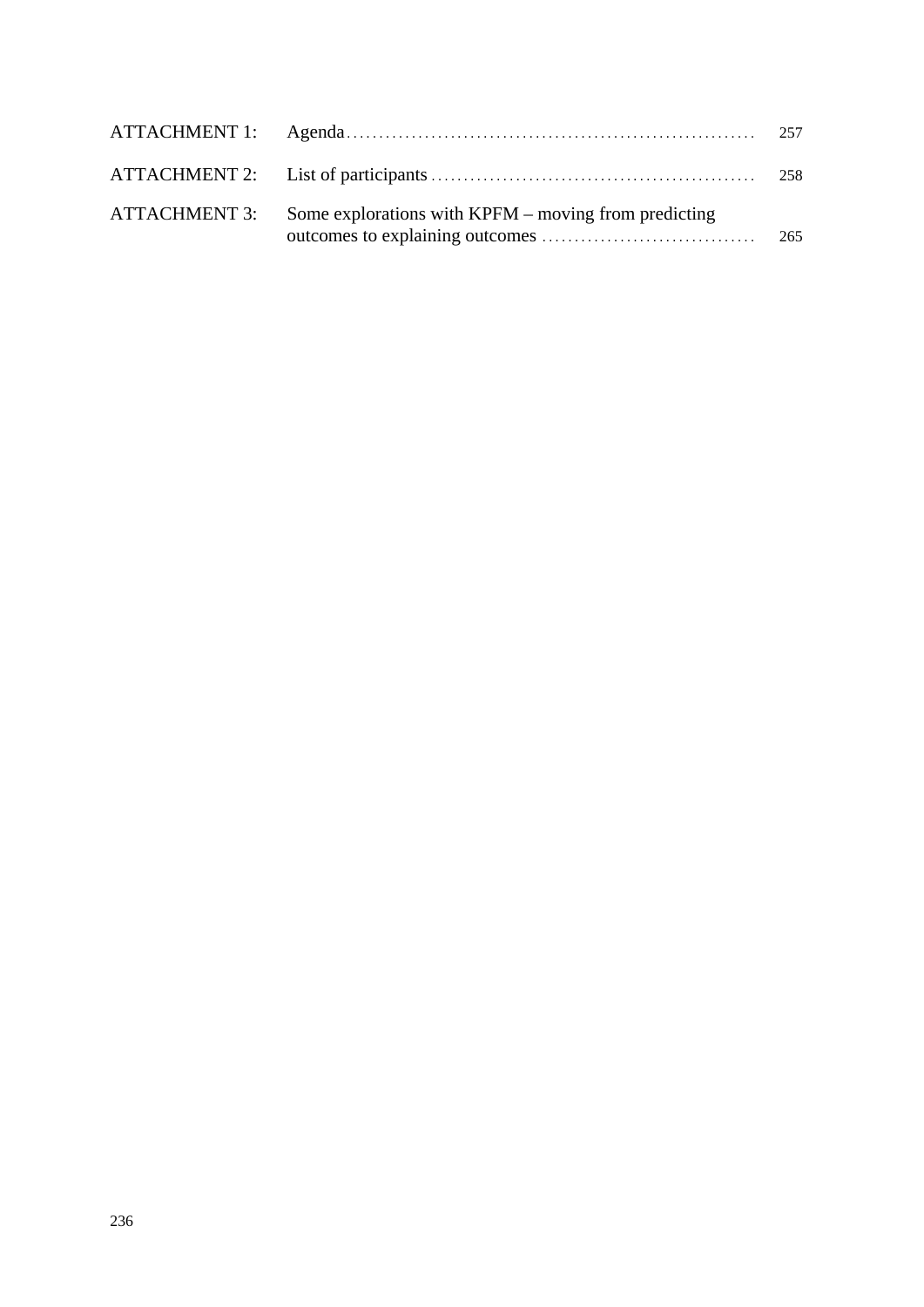#### **REPORT OF THE WORKSHOP ON MANAGEMENT PROCEDURES**

(Yokohama, Japan, 4 to 8 July 2005)

#### INTRODUCTION

1.1 The Workshop on Management Procedures to Evaluate Options for Subdividing the Krill Catch Limit among Small-scale Management Units was held at the National Research Institute of Fisheries Science (NRIFS), Yokohama, Japan. The workshop was conducted during the first week of WG-EMM-05 (4 to 8 July 2005) and was co-convened by Drs K. Reid (UK) and G. Watters (USA).

1.2 The Provisional Agenda was discussed and adopted without change (Attachment 1), and the meeting participants are listed in Attachment 2.

1.3 The report was prepared by Drs A. Constable (Australia), R. Hewitt (USA), R. Holt (USA), S. Kawaguchi (Australia), G. Kirkwood (UK), D. Ramm (Data Manager) and P. Trathan (UK).

#### REVIEW OF AIMS OF THE WORKSHOP

2.1 The workshop Co-conveners presented the background to the workshop and how it had evolved since the establishment of the precautionary catch limit for krill in 1991, noting:

- (i) the known overlap in spatial distributions of krill catches and foraging areas of dependent species and the potential for fishing to impact on those species;
- (ii) the limitation of fishing to 620 000 tonnes in Area 48 until a method for distributing the catch amongst subareas has been determined (Conservation Measure 51-01);
- (iii) the request by the Commission to advise on a subdivision of the krill catch limit in Area 48 according to the SSMUs developed by WG-EMM and endorsed by the Commission in 2002 (CCAMLR-XXI, paragraph 4.6).

2.2 Following the past four workshops at WG-EMM in support of the development of a revised management procedure for krill, there was agreement by WG-EMM, which was endorsed by the Scientific Committee, that the first workshop to evaluate management procedures for the krill fishery should examine how well six candidate methods for subdividing the krill catch would meet the objectives of CCAMLR (SC-CAMLR-XXIII, Annex 4, paragraphs 6.12 to 6.24). The candidate methods to be evaluated included subdivisions based on:

- (i) the spatial distribution of catches by the krill fishery;
- (ii) the spatial distribution of predator demand;
- (iii) the spatial distribution of krill biomass;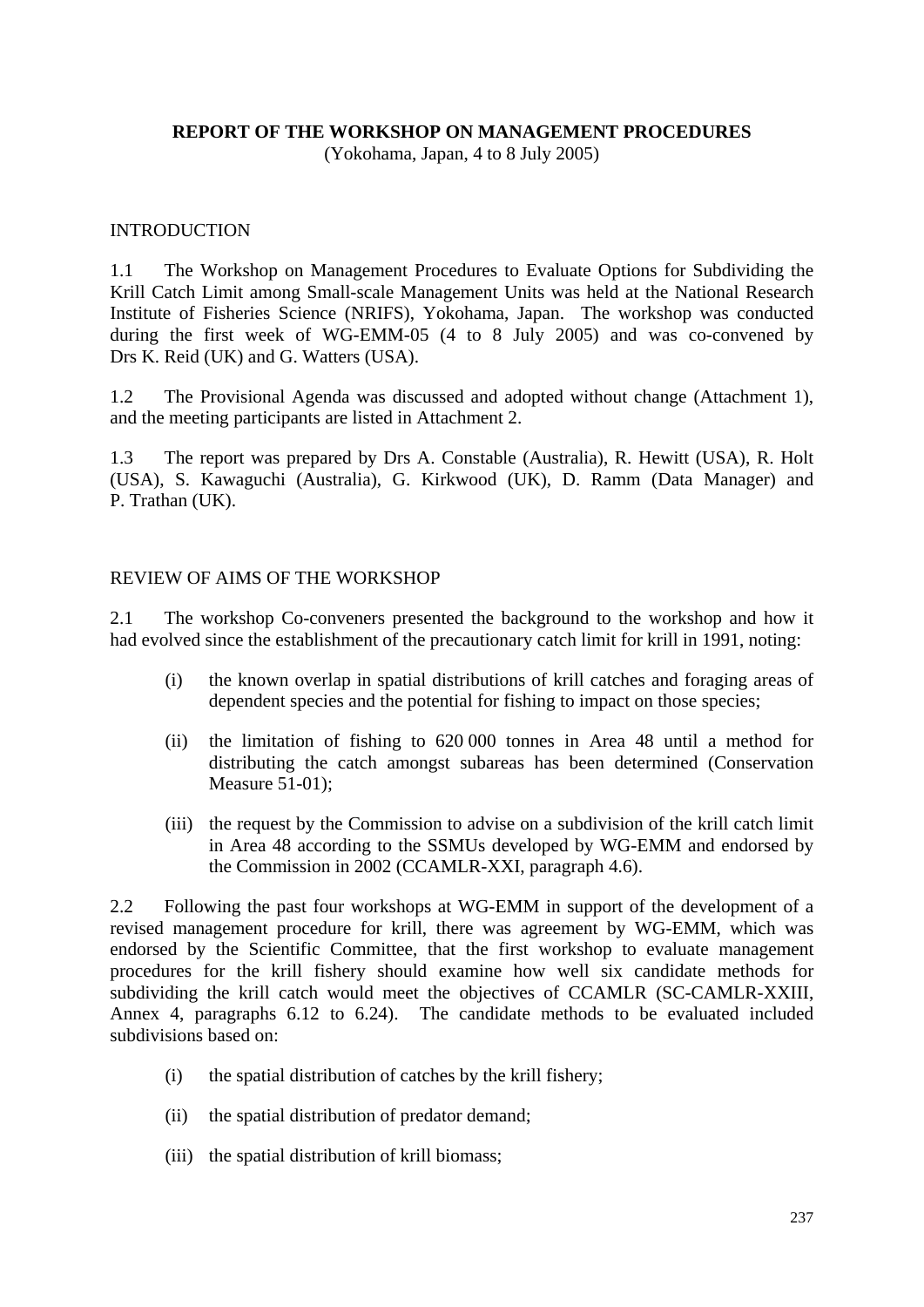- (iv) the spatial distribution of krill biomass minus predator demand;
- (v) spatially explicit indices of krill availability that may be monitored or estimated on a regular basis;
- (vi) pulse-fishing strategies in which catches are rotated within and between SSMUs.

2.3 The workshop agreed that its overall aim was to evaluate these six allocation options for subdividing the catch limit of Area 48 amongst the 15 SSMUs to meet the objectives of CCAMLR. In order to meet these aims the workshop agreed that there was a requirement to:

- (i) identify models suitable to make appropriate evaluations;
- (ii) discuss key topics relating to uncertainty and structural assumptions of such models;
- (iii) discuss information required to facilitate the provision of management advice;
- (iv) consider a mechanism to advance the outcomes of the workshop.

#### STRUCTURAL AND NUMERICAL ASSUMPTIONS OF THE OPERATION OF THE ECOSYSTEM AND FISHERIES IN AREA 48

3.1 At the previous meeting of the Working Group, three correspondence groups were established to consider krill, krill predators and the krill fishery (SC-CAMLR-XXIII, Annex 4, paragraphs 6.12 to 6.24). Dr Reid reminded the workshop that these correspondence groups had been tasked with the following issues in anticipation of the current workshop:

- (i) to consider the range of datasets that would be necessary to initialise any models formulated to consider the candidate procedures;
- (ii) to consider the range of alternative structural and functional assumptions that would be relevant to the dynamics of the predator–krill–fishery system and the formulation of any models constructed to consider the candidate procedures;
- (iii) to identify important measures of performance. These measures would be used to determine whether the candidate procedures would be likely to produce results that were robust or sensitive both to the initialisation data and conditions, and to the alternative structural assumptions.

Review of reports from the Krill Correspondence Group

3.2 Dr Hewitt reported on communications among members of the Krill Correspondence Group. The correspondence group advised that three datasets describing the demography, distribution and abundance of krill in portions of the Scotia Sea would be appropriate for initialising models used to examine candidate procedures. These include: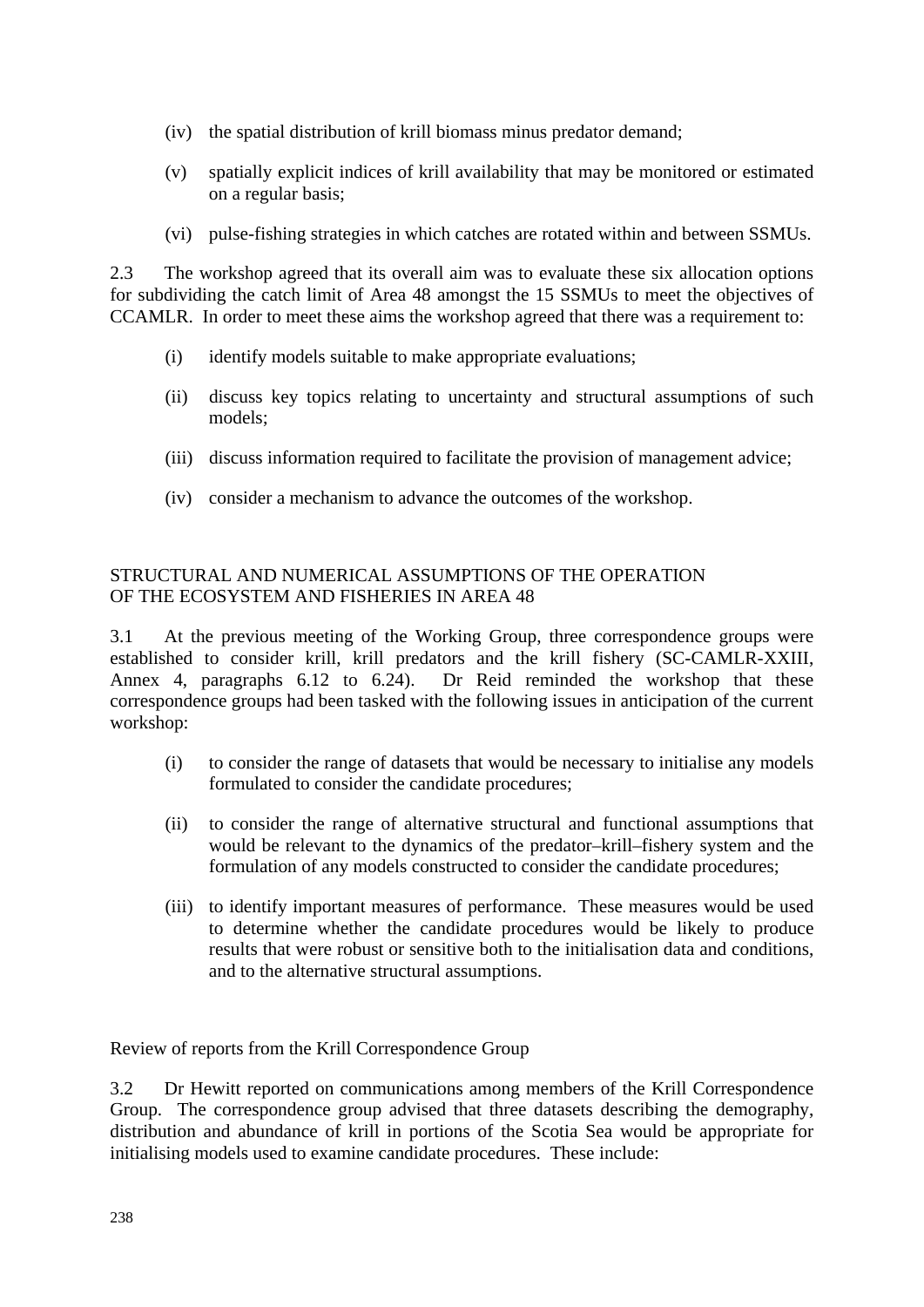- (i) the surveys conducted by the British Antarctic Survey in the vicinity of South Georgia;
- (ii) the series of surveys conducted in the vicinity of the South Shetland Islands by the US AMLR Program and Germany;
- (iii) the CCAMLR-2000 Survey.

3.3 The correspondence group also advised that the most important assumptions regarding the dynamics of the predator–krill–fishery system were those that described the movement of krill within the Scotia Sea. The correspondence group noted that the possible range of assumptions could be characterised by two extremes:

- (i) krill populations actively maintain their position in the vicinity of the major archipelagos (South Shetlands, South Orkneys, South Georgia) and there is no exchange between them (i.e. a situation with no krill flux);
- (ii) all krill passively drift with the ACC, generally moving west to east through the Scotia Sea.

3.4 The correspondence group further advised that neither extreme was likely and that reality was somewhere in between. However, the correspondence group advised that by modelling these two extremes the range of possibilities would be covered.

3.5 The correspondence group also advised that it was likely that there were two sources of krill in the Scotia Sea: the Bellingshausen Sea via the ACC and the Weddell Sea via the Weddell Gyre.

3.6 Dr Hewitt noted evidence within the datasets described in paragraph 3.2 for large interannual variations in krill recruitment and that these variations may be autocorrelated in time. He further suggested that krill recruitment parameters be adjusted to reflect the degree of variability observed and that competing hypotheses of random versus autocorrelated variability be investigated.

3.7 Two papers were tabled at WG-EMM-05 that provided further information to be considered in the initialisation of models used to examine candidate procedures. These were:

- (i) WG-EMM-05/41, which described geostrophic flow across three sections of the ACC as derived from hydrographic data collected on Russian surveys in the Scotia Sea;
- (ii) WG-EMM-05/42, which described a reanalysis of acoustic data collected during the CCAMLR-2000 Survey.

These papers provided the basis for computing alternative parameters for initialising the movement matrix and initial krill densities respectively.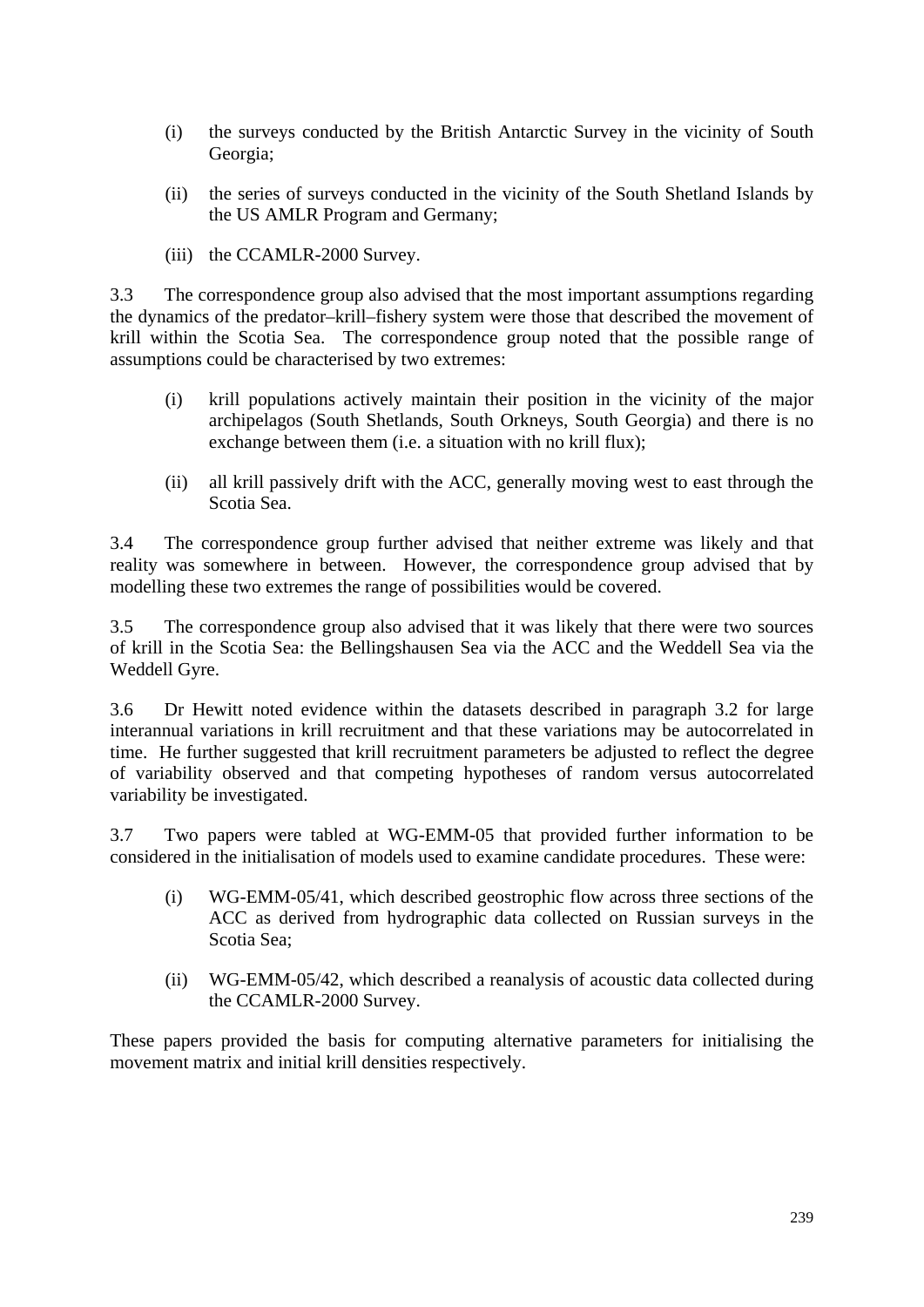Review of reports from the Predator Correspondence Group

3.8 Dr Trathan reported on the intersessional work of the Predator Correspondence Group.

#### Relevant datasets

3.9 The Predator Correspondence Group recommended that the workshop utilise available CEMP data to provide information on predator population size, diet and breeding success. Further, that the matrices of available data that were developed for the CEMP Review Workshop (SC-CAMLR-XXII, Annex 4, Appendix 3) should be used to identify the most useful combinations of data.

#### Alternative assumptions

3.10 The Predator Correspondence Group advised that the following assumptions were likely to have differing implications for krill management, and that these should therefore be considered during the workshop:

- (i) The presence or absence of krill flux (paragraph 3.3) will affect the breeding performance of land-based predators.
- (ii) Land-based predators do/do not have traditional foraging grounds, and may/may not use alternative locations under differing environmental conditions.
- (iii) Different predator species do/do not target krill swarms that have different aggregation characteristics, as revealed by their foraging behaviour.
- (iv) Krill predator responses (foraging behaviour, output performance etc.) do/do not differ as a result of prey density or prey switching.
- (v) Predators do/do not spend their winter periods outside the main summer breeding areas.

#### Indicators

3.11 The correspondence group advised that field-based indicators of reproductive performance should have a defined set of characteristics; this recommendation was based on ideas developed at the CEMP Review Workshop (SC-CAMLR-XXII, Annex 4, Appendix 3). Thus:

- (i) indicators should relate to the krill-based food web
- (ii) they should be sensitive to change and be based on practical field methods
- (iii) indicators should have sufficient statistical power to detect change
- (iv) both step changes and trend changes in the food web should be detectable.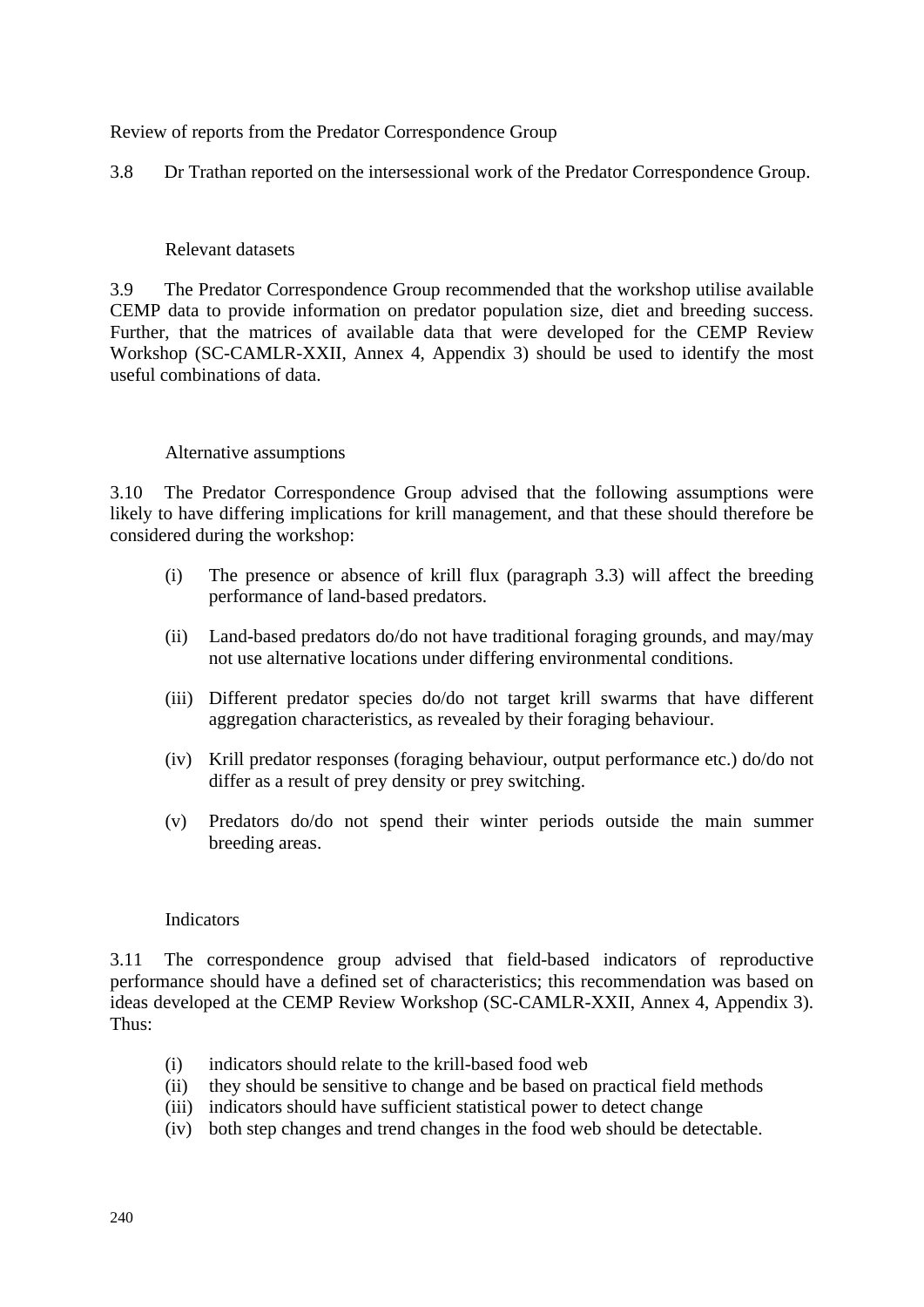3.12 The correspondence group advised that, as the workshop would be exploratory, the range of data, assumptions and indicators suggested (paragraphs 3.9 to 3.11), would enable a range of scenarios to be tested and that these would help the workshop in its task.

Review of reports from the Krill Fishery Correspondence Group

3.13 Dr Kawaguchi provided a report from the Krill Fishery Correspondence Group.

### Data to be used to initialise the candidate procedures

3.14 Among the six candidate management procedures to subdivide the precautionary catch limit in Area 48, the correspondence group thought options (i) and (vi) were the options to be commented on by the correspondence group.

## The spatial distribution of catches (option i)

3.15 The correspondence group advised that historical catches are to be used to initialise management option (i), taking into account:

- (i) resolution of the data (spatially and temporally)
- (ii) seasons
- (iii) definition of fishing seasons.

3.16 The spatial resolution of the data should preferably be haul-by-haul or as fine-scale as possible to account for the curved boundaries of the SSMUs.

3.17 Krill, predators and krill fishery all have seasonality in their properties and the correspondence group suggested that in many cases a separation of the timing of importance between the predators and the fishery occurs. Subdividing a fishing season into quarterly periods was thought to be necessary to adequately reflect seasonal factors in interactions between those components.

3.18 It was also suggested that there were shifts in the main fishing grounds due to changes in the nations engaged in the krill fishery. The largest change in the catch occurred with the changing economic circumstances of the former Soviet Union in the early 1990s.

3.19 From the 1992/93 fishing season onwards, the total annual catch has gradually increased and became stable around 100 000 tonnes with the highest proportion of catch taken by Japan.

3.20 Examples of how the historical catch could be used to subdivide the catch among the SSMUs are, although not exclusively, limited to:

- (i) use all historical catch data without subdividing into four seasons;
- (ii) use all historical catch data with subdivision into four seasons;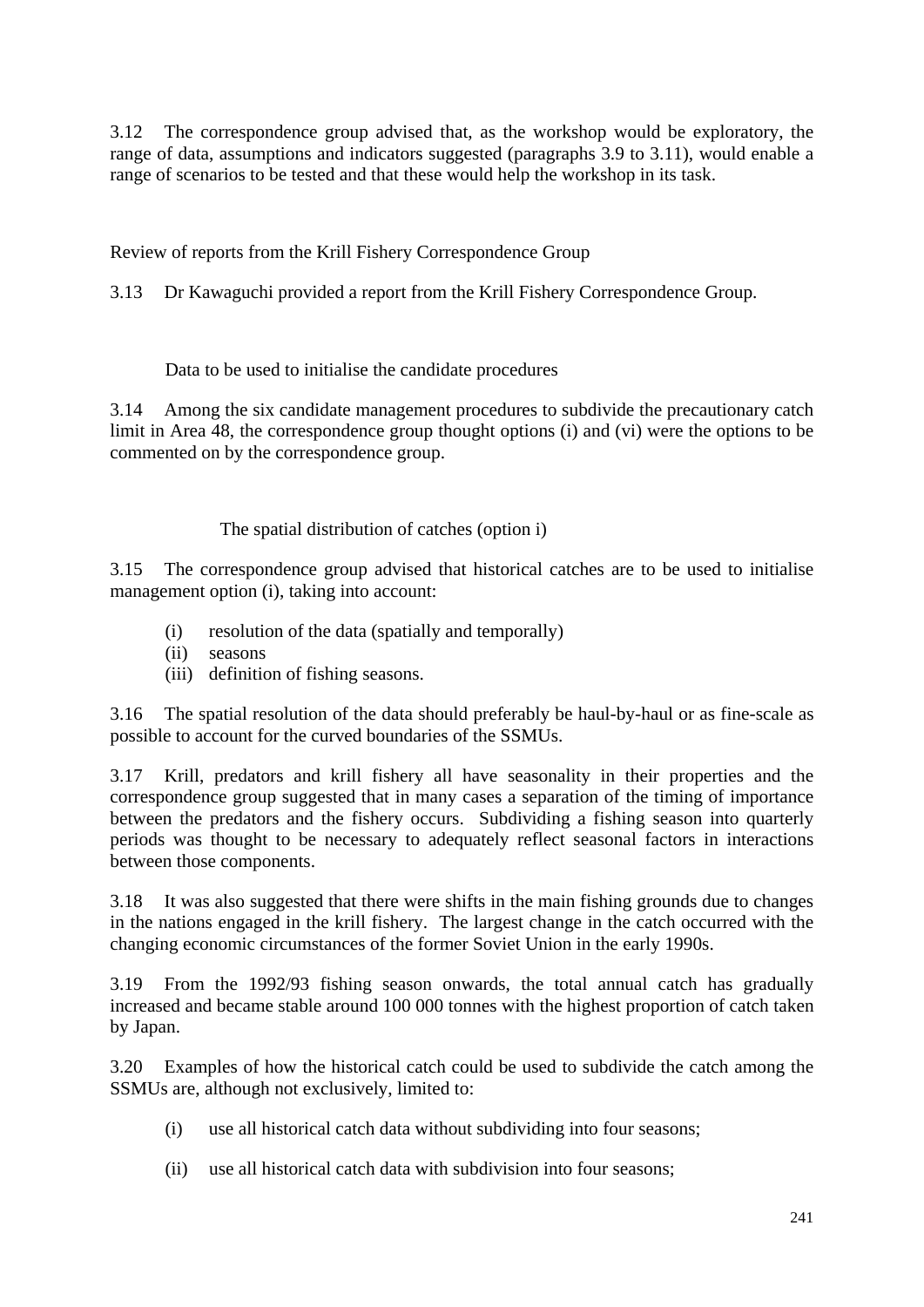- (iii) use historical catch data only from the 1992/93 season onwards without subdividing into four seasons;
- (iv) use historical catch data only from the 1992/93 season onwards with subdivision into four seasons;
- (v) use of all historical catch data with subdivision into four seasons but weighted by the similarity of the historical fleet to the current fleet.

#### Pulse-fishing between SSMUs (option vi)

3.21 It was suggested that historical catches could be used to initialise this option such that historical maximum annual catch (520 000 tonnes), the current trigger level (620 000 tonnes) and the recent annual catch level (120 000 tonnes) could be rotated among SSMUs within each of the subareas. This could be further divided into seasons.

#### Alternative structural and functional assumptions

3.22 The correspondence group listed the following possible structural and functional assumptions.

- (i) Fishery–predator interactions
	- (a) the types of krill aggregations which fisheries are targeting are the same (different) from the ones that predators target (size and density of the patch, distance from shore etc.);
	- (b) the fishery does (does not) avoid the active foraging areas of predators.
- (ii) Fishery–krill interactions
	- (a) the fishery avoids (does not avoid) low quality krill (green krill);
	- (b) the fishery prefers (has no preference for) gravid females;
	- (c) the fishery follows (does not follow) drifting patches;
	- (d) the fishery prefers (has no preference for) certain types of krill aggregation (e.g. swarms or layers);
	- (e) the fishery only operates above critical densities; below these densities, vessels move onto nearby SSMUs.

3.23 Interactions between the fishery and krill depend on the decisions on where to fish made by the fishing operators. Therefore, information on fishing strategies and their economic implications are extremely important to understand these processes.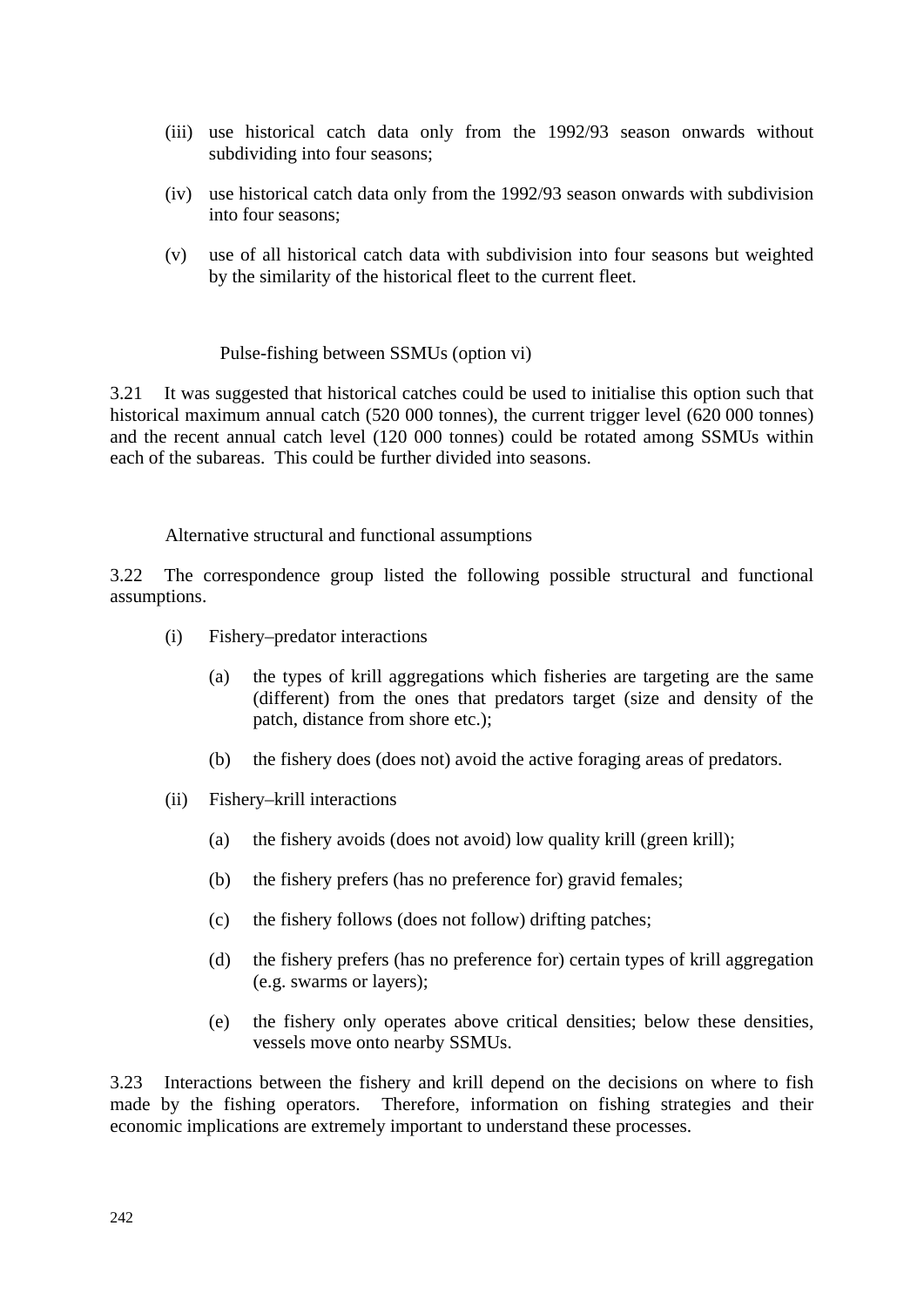Performance measures

- 3.24 The following were suggested as candidate performance measures:
	- (i) catch per towing volume
	- (ii) catch per towing time
	- (iii) catch per day
	- (iv) catch per haul
	- (v) catch per searching time
	- (vi) daily factory operation time.

3.25 Each of the performance measures may have different levels of sensitivity to the different processes and fishing strategies involved. Since the sensitivity of performance measures is likely to be dictated by the resolution of data and also how they are modelled, it was recognised that exchanging information between each of the correspondence groups is necessary to give further advice.

Implications of future technical advancement and market demand

3.26 Implications of future technical advances and market demand were considered in relation to size composition of the catch, swarm type targeted, quality of krill being caught, predator by-catch, daily catch and overall catch. Pumping was suggested to be a likely method in the future, where krill are pumped from the codend continuously without hauling the net (WG-EMM-05/12).

3.27 It was recognised that different krill products require a different grade (quality) of krill catch and that using the different conversion factors for these products can dramatically change the estimation of total krill catch. Changes in the market demand may also affect the required quality of krill and product types, which has implications for the fishing and processing methodology.

### Analysis of historical catch

3.28 WG-EMM-05/5 reported the annual time series of krill catches from SSMUs in Area 48, which was derived from fine-scale data and scaled to the total catches reported in the STATLANT data (Table 1). Annual catches in excess of 30 000 tonnes of krill have been taken in nine SSMUs.

3.29 The document further presented time series of catch and effort and overlap measure between predators and fishery by SSMU. It was indicated that the relative fishing-topredation index (FPI) shows the largest value in SOW. Within each SSMU the relative FPI peaked typically in the 10-year period between 1986/87 and 1995/96, however, in APBSW and APW it peaked more recently (2000/01 and 1998/99 respectively).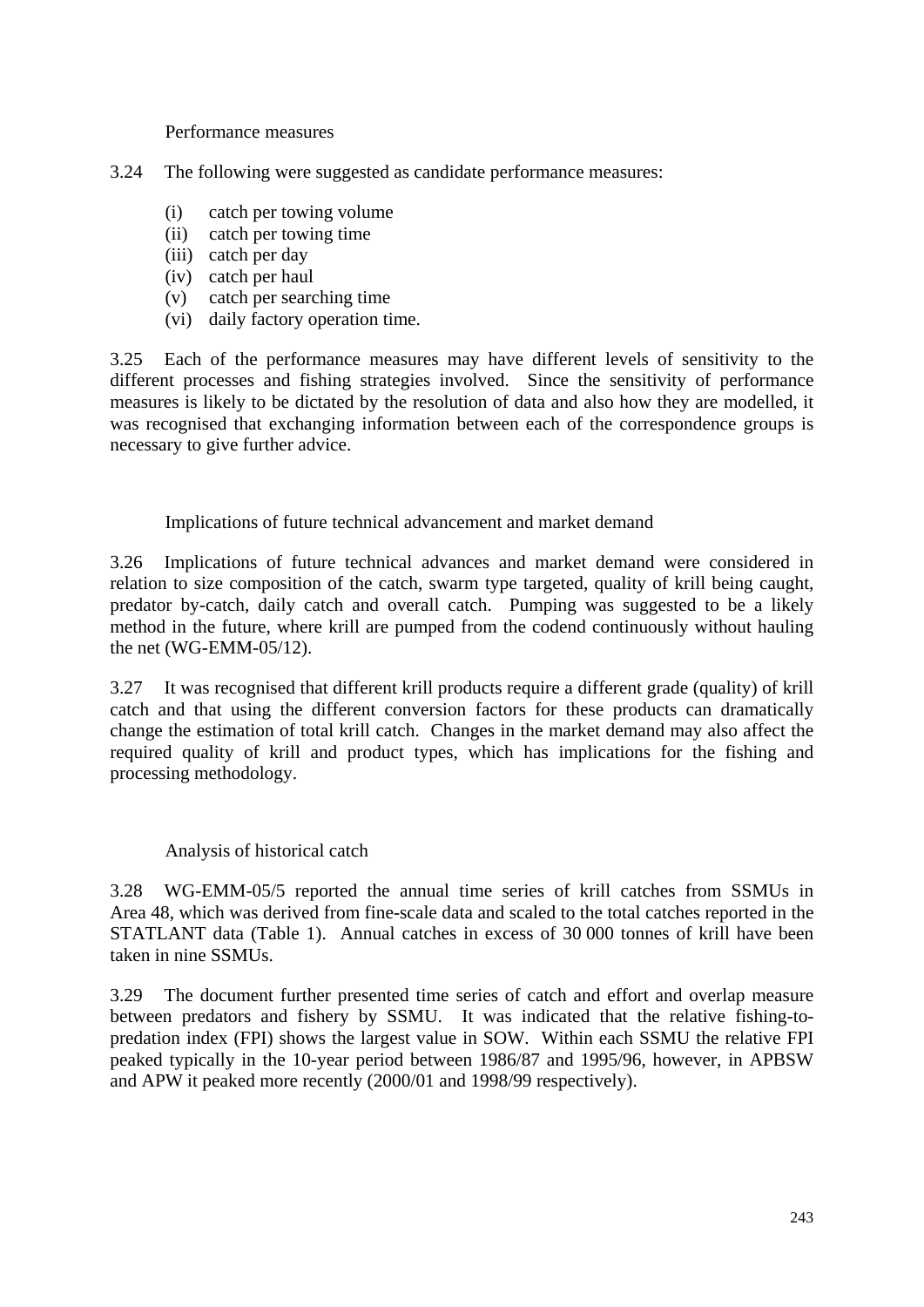3.30 WG-EMM-05/28 summarised changes of fishing ground in space and time since the early 1980s. Patterns of fishing ground selection were characterised using STATLANT and CCAMLR fine-scale data. Catch by every quarterly period by each SSMU was analysed. It further noted how SSMUs of relative importance vary dramatically inter- and intra-annually.

3.31 Among the 15 SSMUs within Subareas 48.1, 48.2 and 48.3, including the pelagic SSMUs, only one-third were identified as the main contributors to the total catch (SGE, SOW, APEI, APDPE, APDPW), and these SSMUs generally seem to match with the area of high krill density, but at the same time, other areas identified to show high density, including pelagic areas, were not used as fishing grounds. Dr V. Sushin (Russia) noted that although there are cases when scientific surveys recorded high krill abundances in the pelagic SSMUs, there is published evidence that such aggregations are unstable and therefore it is hard to make a profit by operating on these (Sushin, 1998; Sushin and Myskov, 1992).

3.32 A shift of operational timing towards later months within fishing seasons was observed in Subarea 48.1 (December–February to March–May). However, operational timing stayed relatively constant in Subareas 48.2 (March–May) and 48.3 (June–August).

3.33 In WG-EMM-05/28 patterns of seasonal SSMU selection were characterised into three patterns using cluster analysis. Frequently used SSMUs did not always match the areas of high krill densities observed by scientific surveys. However, the reasons for this are not clear.

3.34 Japan voluntarily submitted its entire haul-by-haul catch and effort data from Area 48 for the purpose of conducting analyses in preparation for this workshop. The workshop welcomed this contribution.

3.35 The workshop recognised that the better resolution of the information provided gives better foundation of the way historical fishery data may be used to subdivide catch limits under candidate management options (i) and (vi).

General discussion on ecosystem structure and function

3.36 After reviewing reports from the three correspondence groups and the relevant papers (WG-EMM-05/13, 05/14, 05/33 and 05/34), the workshop had a more general discussion about the structural and functional issues relating to the operation of the ecosystem and the manner in which these could be represented in a plausible model. These included:

- (i) The benefits of a seasonally resolved model, compared to those of a model with a single annual time step.
	- (a) The workshop noted that it would need to explore seasonality, as ecosystem properties would probably change for different seasons. This was likely to be necessary irrespective of season length. The workshop further noted that physical and biological processes would need to be represented at the same temporal scale.
	- (b) The workshop recognised that the parameterisation of a model with intraannual time steps could potentially present a number of challenges, but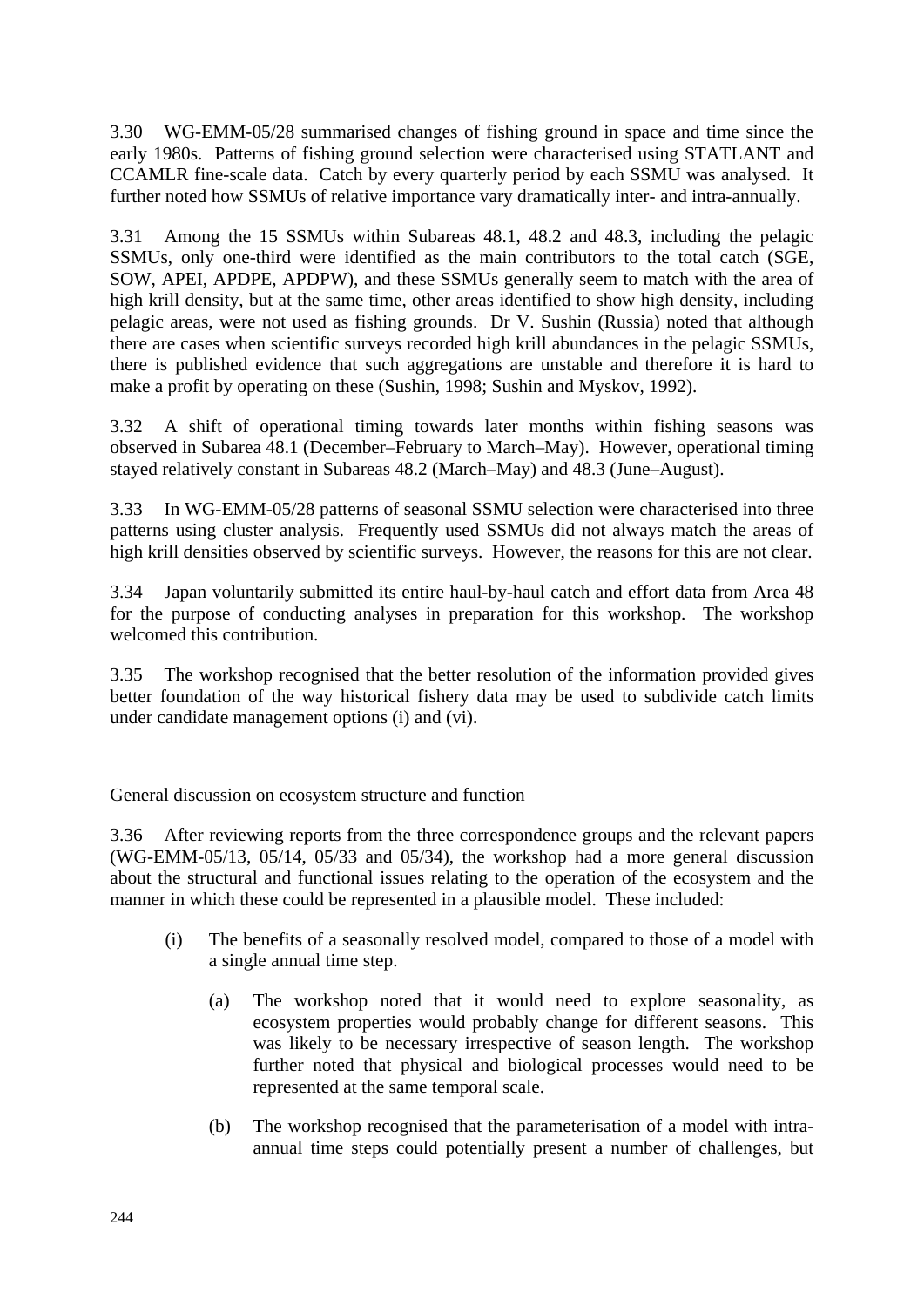would be valuable. For example, it may be important to ensure that annual rates are not simply scaled rates estimated from a single season (e.g. from summer) as this could introduce bias.

- (c) The potential for spatial and/or temporal separation between harvesting and centrally placed predators foraging during the breeding season. This may be best represented in a seasonal model with intra-annual time steps.
- (ii) The transport or flux of krill from one region (or SSMU) to another (or other SSMU). The workshop recognised that transport could be represented by a transition matrix of probabilities derived from an oceanographic model seeded with passive particles (WG-EMM-05/13; Murphy et al., 2004). The workshop noted that:
	- (a) a probability transition matrix could be derived from flow fields derived from different circulation models of the Scotia Sea, from geostrophic calculations (WG-EMM-05/41), from satellite altimetry, or from oceanographic surface drifters;
	- (b) different probability transition matrices could be built for years of extreme environmental differences;
	- (c) the choice of time step was critical to the flux process, particularly where transport rates were very high;
	- (d) flux was not instantaneous and that mortality could be important during movement;
	- (e) passive movement may be modified by behaviour.
- (iii) The fact that predators and fisheries may have different selection criteria for krill.
- (iv) The fact that the availability of krill to the fishery and to predators was important, and that factors such as density and/or swarm characteristics would be important.
- (v) The recognition that the movement of predators between SSMUs was potentially important.
- (vi) The recognition that the dynamics of some pelagic predators may be independent of krill availability assessed at the scale of SSMUs.
- (vii) The method for allocating catch and consumption, particularly when the combined demand was greater than the available abundance of krill. The workshop recognised that a mechanism for altering the relative allocations between the fishery and predators could be included in a model.
- (viii) The need to account for harvesting of fish that are krill predators in some SSMUs.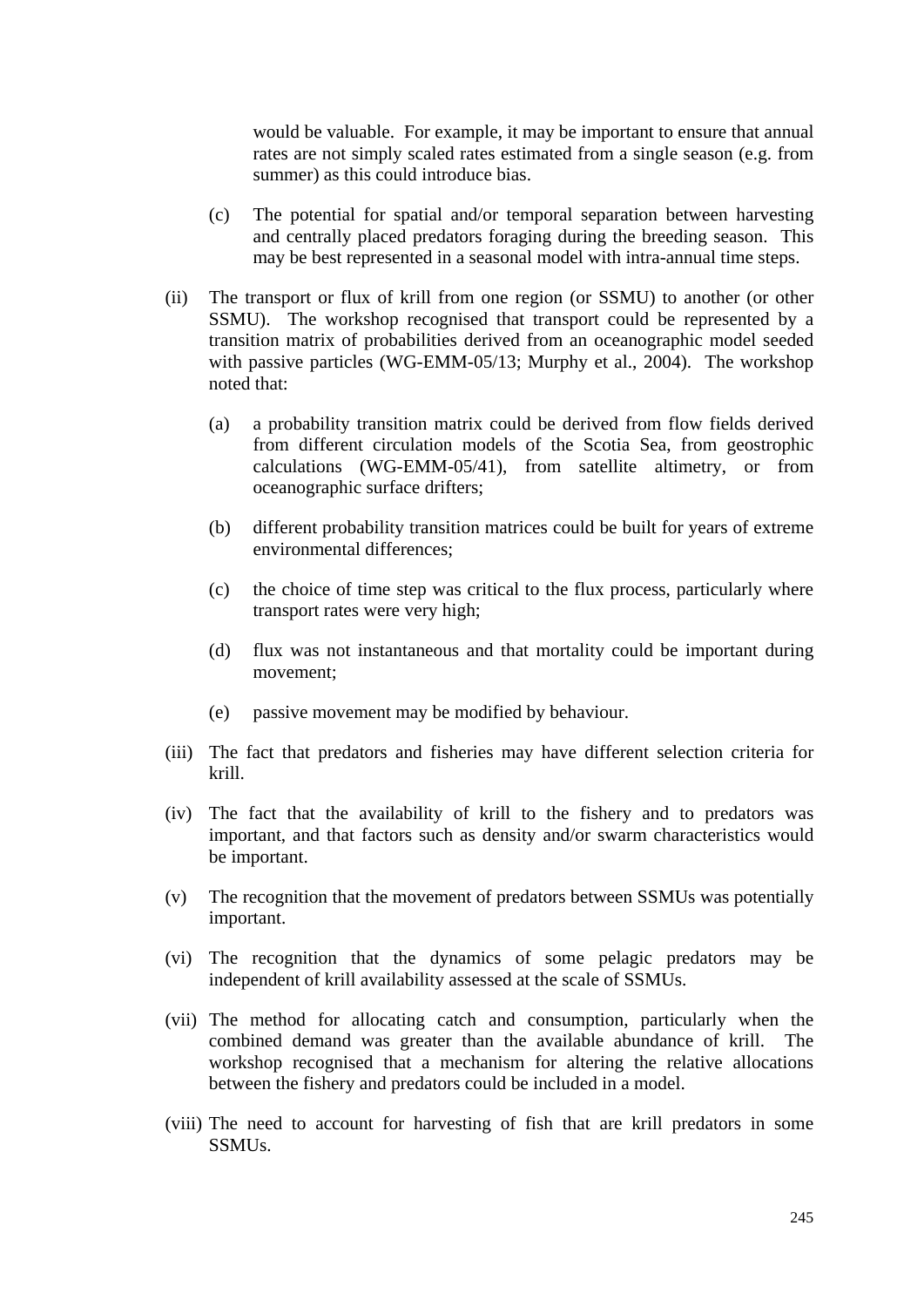#### CANDIDATE PERFORMANCE MEASURES

Performance measures for krill

4.1 The Krill Correspondence Group advised that the performance measures currently used by CCAMLR in the management of the krill fishery would be appropriate. These are based on:

- (i) the probability that the spawning stock declines below 20% of the median level of the unexploited spawning stock;
- (ii) the median spawning biomass of the krill population divided by the median spawning biomass of the unexploited population.

Performance measures for krill predators

4.2 Two categories of potential performance measures for krill predators were presented. These were (i) assessment of the conservation status of local populations based on rates of decline and recovery that are scaled to generation times, and (ii) the frequency of time steps in which these populations were below a reference 'depletion' level or above a reference 'recovery' level.

4.3 It was noted that performance measures should be defined in a manner consistent with the ecological theory represented by a particular model. This may include criteria defined in the simulation environment that represent a healthy ecosystem function as well as critical threshold levels that ensure the stable recruitment of predator species. A large number of performance measures could be developed from the output of a suitable model of the krill– predator–fishery system. The workshop also considered that any such performance measures should reflect both local-scale (SSMU) and global-scale (Area 48) population changes.

Performance measures for the krill fishery

4.4 The following performance measures for the krill fishery were introduced by Dr S. Hill (UK):

- absolute catch
- catch as proportion of allocation
- probability of 'voluntary change' (where krill density falls below a specified threshold).

4.5 The workshop noted that catch rate may also be an appropriate performance measure.

4.6 Deviation of fishing patterns from historical patterns of spatial distribution may also be a useful performance measure for the krill fishery. However, use of deviation from the current fishing patterns as a performance measure may be problematic since fishing patterns may change as annual catch and the number of countries fishing increases.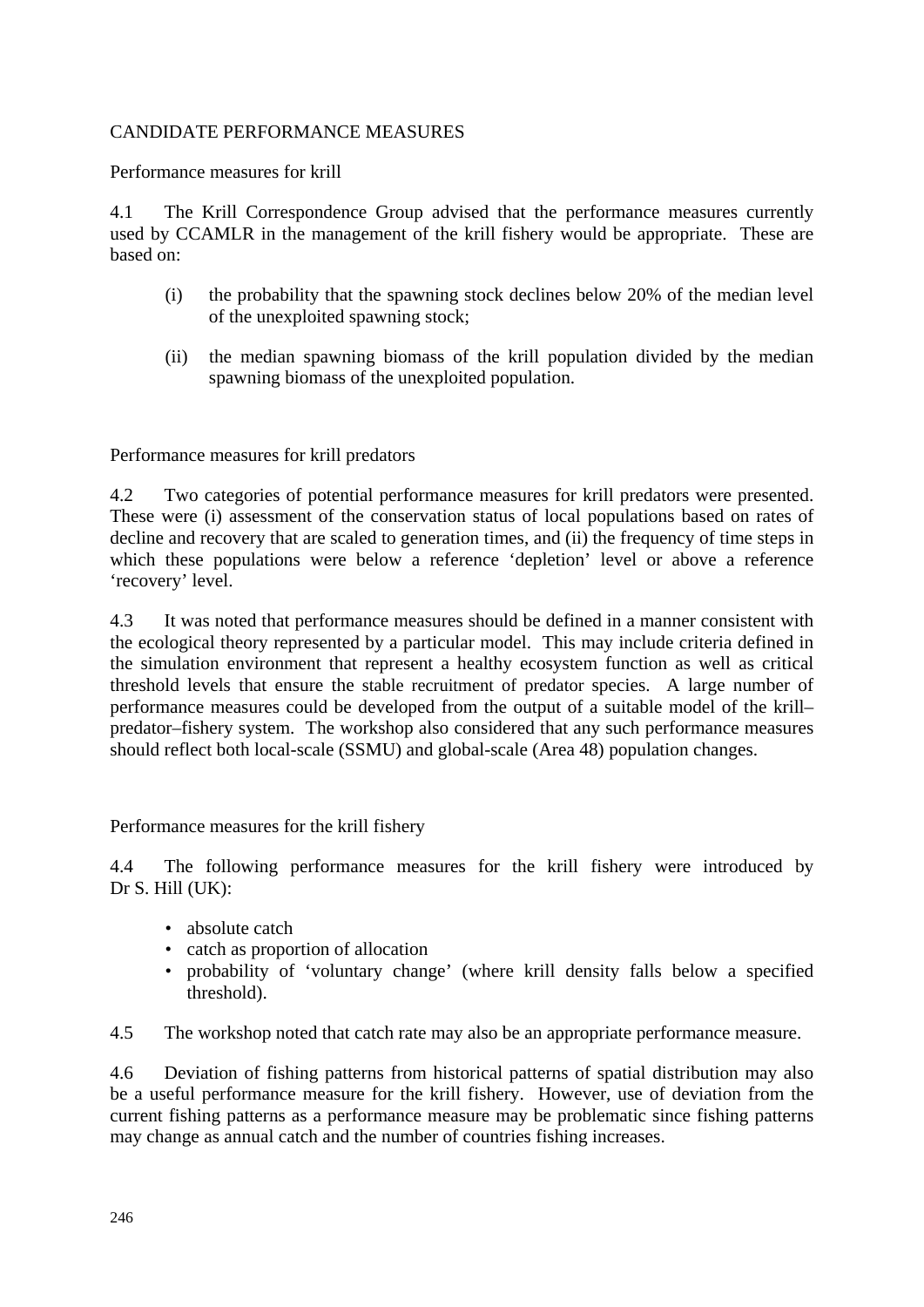Presentation of performance measures

4.7 Presentation of performance measure was discussed. Graphical presentation was thought to convey important properties of the measures, and what might be considered to be robust performance (paragraphs 6.1 to 6.3). On the other hand, tables with true/false (i.e. binary) information are difficult to interpret. Overall, the workshop preferred graphical presentation over tabular presentation.

4.8 It was also realised that precise description of presentations is essential to convey the meaning of the graphs correctly. For example, describing fishery performance as absolute catch will often lead to different interpretations than describing fishery performance as the ratio of realised catch to allocated catch.

# MODELS FOR PROVIDING ADVICE

Review of models presented to the workshop

5.1 Three papers describing models relevant to the evaluation of options for subdividing the precautionary krill catch limit amongst SSMUs in Area 48 were available to the workshop. These were WG-EMM-05/13, 05/14 and 05/33. Also considered relevant to these discussions was WG-EMM-05/34.

5.2 WG-EMM-05/13 described a krill–predator–fishery model (KPFM) developed specifically to address options for subdividing the precautionary catch limit amongst SSMUs in Area 48. The model is designed to investigate the performance of the identified options and their sensitivity to numerical and structural uncertainty. The model is spatially resolved to the level of SSMUs and surrounding oceanic areas, and it includes the transport of krill between these areas. Krill and predator population dynamics are implemented with coupled delay-difference models, which are formulated to accommodate various assumptions about the recruitment and predation processes. The fishery is represented as a simultaneous and equal competitor with predators for available krill. Monte Carlo simulations can be used to integrate the effects of numerical uncertainty, and structural uncertainty can be assessed by comparing and merging results from multiple such simulations. A range of possible performance measures was also presented that can be used to evaluate catch-allocation procedures and assess trade-offs between predator and fishery performance. The paper provided basic instructions on running the model in S-Plus and illustrated its use. Although the model necessarily simplifies a complex system, it provides a flexible framework for investigating the roles of transport, production, predation and harvesting in the operation of the krill–predator–fishery system.

5.3 WG-EMM-05/14 outlined a proposed spatial modelling framework that could be used to quantify the flux of krill past islands in the Antarctic Peninsula region, in an attempt to quantify what level and localisation of the fishing effort might impact the predators negatively. The approach described represents work in progress as the focus thus far has been on first developing a model of the possible impact of pelagic fishing on seal and penguin colonies on the South African west coast. The latter ecosystem shares a number of common features with the Antarctic Peninsula ecosystem in that there is a substantial advective flux of either pelagic fish or krill, with both species serving as dominant prey items for colonies of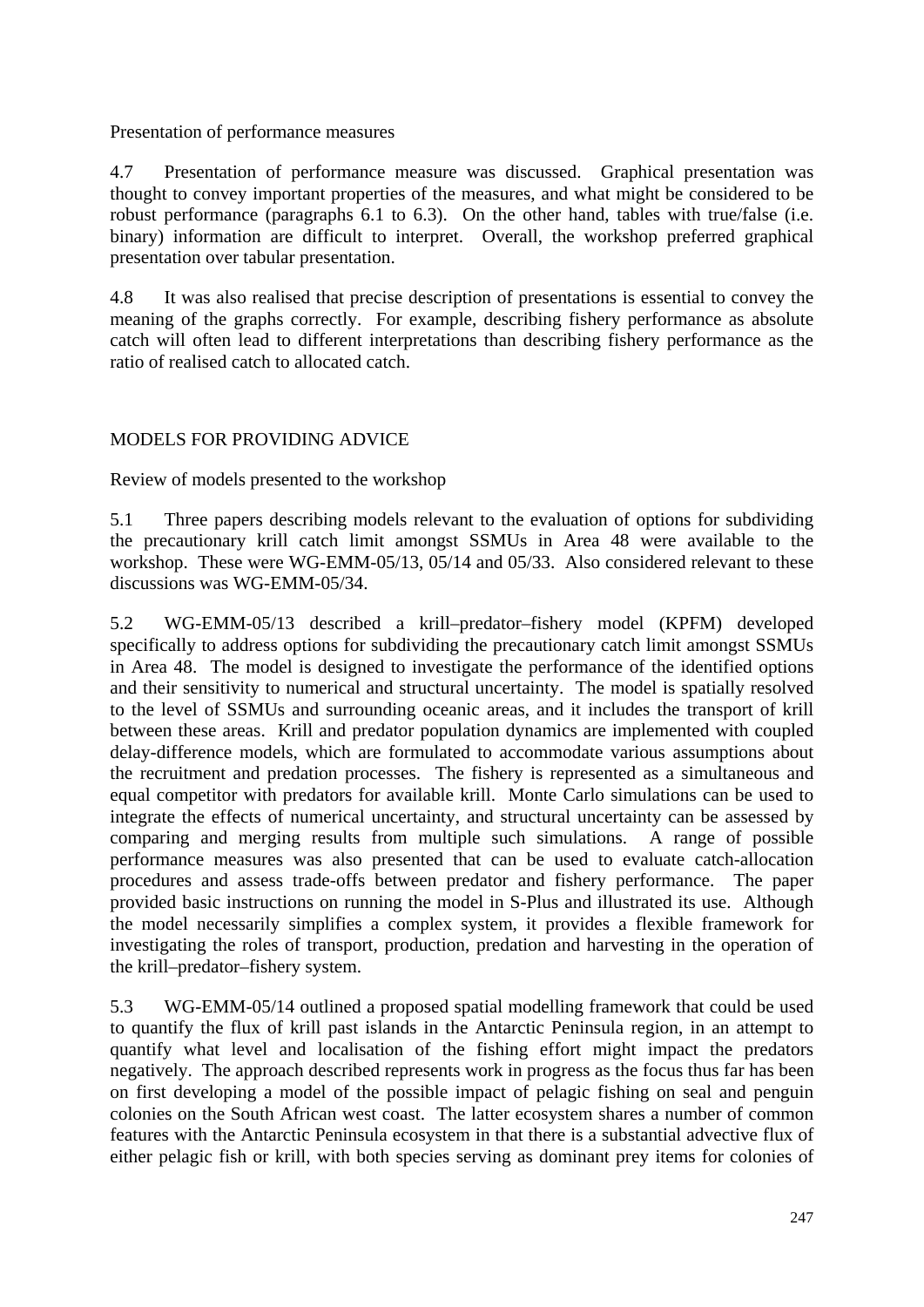land-based predators in the region concerned. Subject to the availability of data from both predator studies and krill surveys, the South African west coast model methodology could potentially be adapted to the Antarctic Peninsula region. This would permit the evaluation of a wide range of management options taking into account the needs of other species when setting precautionary krill catch limits at an appropriate spatial scale.

5.4 WG-EMM-05/33 described an ecosystem, productivity, ocean, climate (EPOC) model that has been developed in the R statistical language to help explore topical issues on Antarctic marine ecosystems, including impacts of climate change, consequences of overexploitation, conservation requirements of recovery and interacting species, and the need to evaluate whether harvest strategies are ecologically sustainable. As such, it can be used to facilitate the development of plausible ecosystem models for evaluating management procedures for krill following the recommendations of the workshop held by WG-EMM in 2004. The EPOC model has been designed as an object-oriented framework currently built around the following modules: (i) biota, (ii) environment, (iii) human activities, (iv) management, (v) outputs, and (vi) presentation, statistics and visualisation. Each element within a module is an object carrying all its own functions and data. The EPOC model is designed to be a fully flexible plug-and-play modelling framework. This is because of the need to easily explore the consequences of uncertainty in model structures but, more importantly, to enable ecosystem modelling to proceed despite widely varying knowledge on different parts of the ecosystem and avoiding the need to guess model parameters for which no information exists. The EPOC model provides these opportunities as well as examining the sensitivity of outcomes to changes in model structures, not only in the magnitude of parameters but in the spatial, temporal and functional structure of the system. The paper presented a case study for Antarctic krill as an example.

5.5 In presenting his model, Dr Constable also provided an example of alternative ways of modelling different taxa rather than solely as age-structured or biomass models. This example illustrated that, within the same simulation, different species can be modelled at different spatial and temporal scales as well as with different biological and ecological complexity.

5.6 WG-EMM-05/34 described a model of the dynamics of krill, including four baleen whale (blue, fin, humpback and minke) and two seal (Antarctic fur and crabeater) species in two large sectors of the Antarctic. The model was developed to investigate whether predator– prey interactions alone can broadly explain observed population trends since the onset of seal harvests in 1780. It concluded that the answer to this question is yes, although not without some difficulties.

5.7 The workshop agreed that given the limited time available, it would concentrate its review on the KPFM described in WG-EMM-05/13.

Discussion of model selection/suitability

5.8 The process adopted by the workshop for reviewing the KPFM involved a number of steps. These included: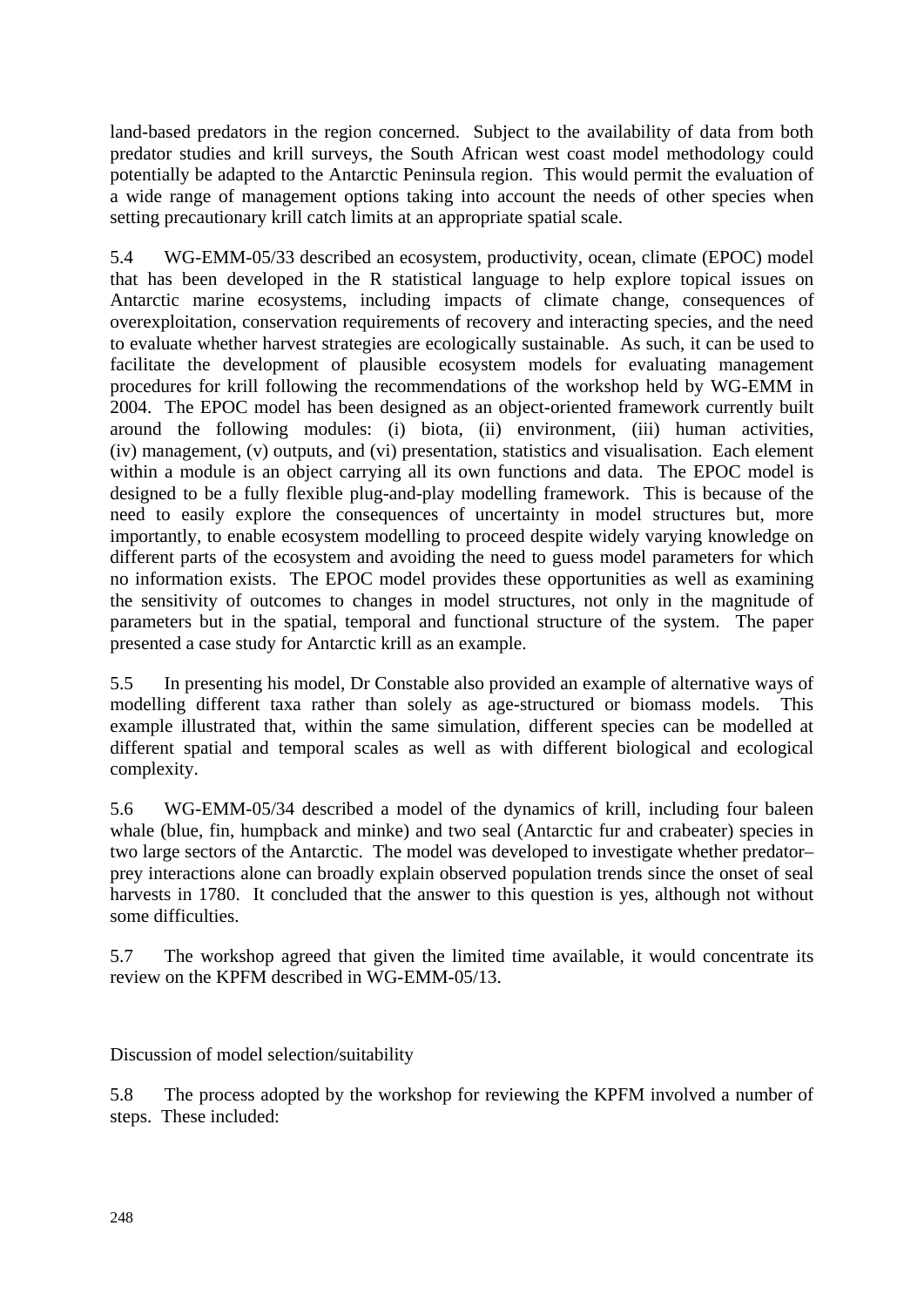- (i) detailed examination of the dynamics of the modelled krill and predator populations in a single SSMU under a range of different key biological parameter values, a fixed fishing pattern, and with and without movement. The emphasis here was on confirming that trends predictable from the input parameters chosen could be reproduced by the model;
- (ii) as for (i), but with two coupled SSMUs;
- (iii) a review of structural assumptions made in the model, with particular emphasis on identifying any factors that were not currently accounted for in the model, but which should be;
- (iv) a review of appropriate parameter values for each of the main processes (biological dynamics of krill and predators, fishery characteristics and movement patterns between SSMUs);
- (v) examination of runs of the full model (with 15 SSMUs) using updated parameter values.

5.9 A summary report of the model performance with only one or two SSMUs is included in Attachment 3. The workshop agreed that the model had performed very satisfactorily on these trials, with outcomes corresponding to predictions in each trial experiment.

5.10 The review of structural assumptions of the model is discussed under Agenda Item 3 (paragraph 3.36). The workshop agreed that at least three key aspects should be given further attention in the models and their implementation:

- (i) incorporation of shorter time steps and/or seasonality
- (ii) incorporation of alternative movement hypotheses
- (iii) incorporation of a threshold krill density below which a fishery will not operate.

5.11 In respect of seasonality, it was agreed that this was important both to model more accurately the seasonality of the dynamics and feeding behaviour of predators and to take account of variable timing within a year of the fisheries and peak predator foraging in different SSMUs (see also paragraphs 3.10 and 3.17).

5.12 At present, movement matrices estimated for the model allow either for no movement between SSMUs, or movements estimated from runs of the Ocean Circulation Climate Advanced Modelling (OCCAM) project (see Murphy et al., 2004). It was agreed that incorporation of a seasonal time step might allow a more realistic portrayal of movements between SSMUs than is currently possible with an annual time step.

5.13 Different movement patterns and rates may be implied by the results presented in WG-EMM-05/41, but it was not possible during the meeting to develop alternative movement matrices to reflect these (see paragraph 3.36(ii)). The workshop agreed that these should be developed during the coming year. However, it was noted that when different water movement rates are applied, the seasonal changes in krill abundance have to be considered along with the water exchange rates to avoid an overestimate of the overall annual krill flux.

5.14 Subject to incorporation of these structural changes, which could be carried out in the coming year, the workshop agreed that the KPFM was in principle suitable for use to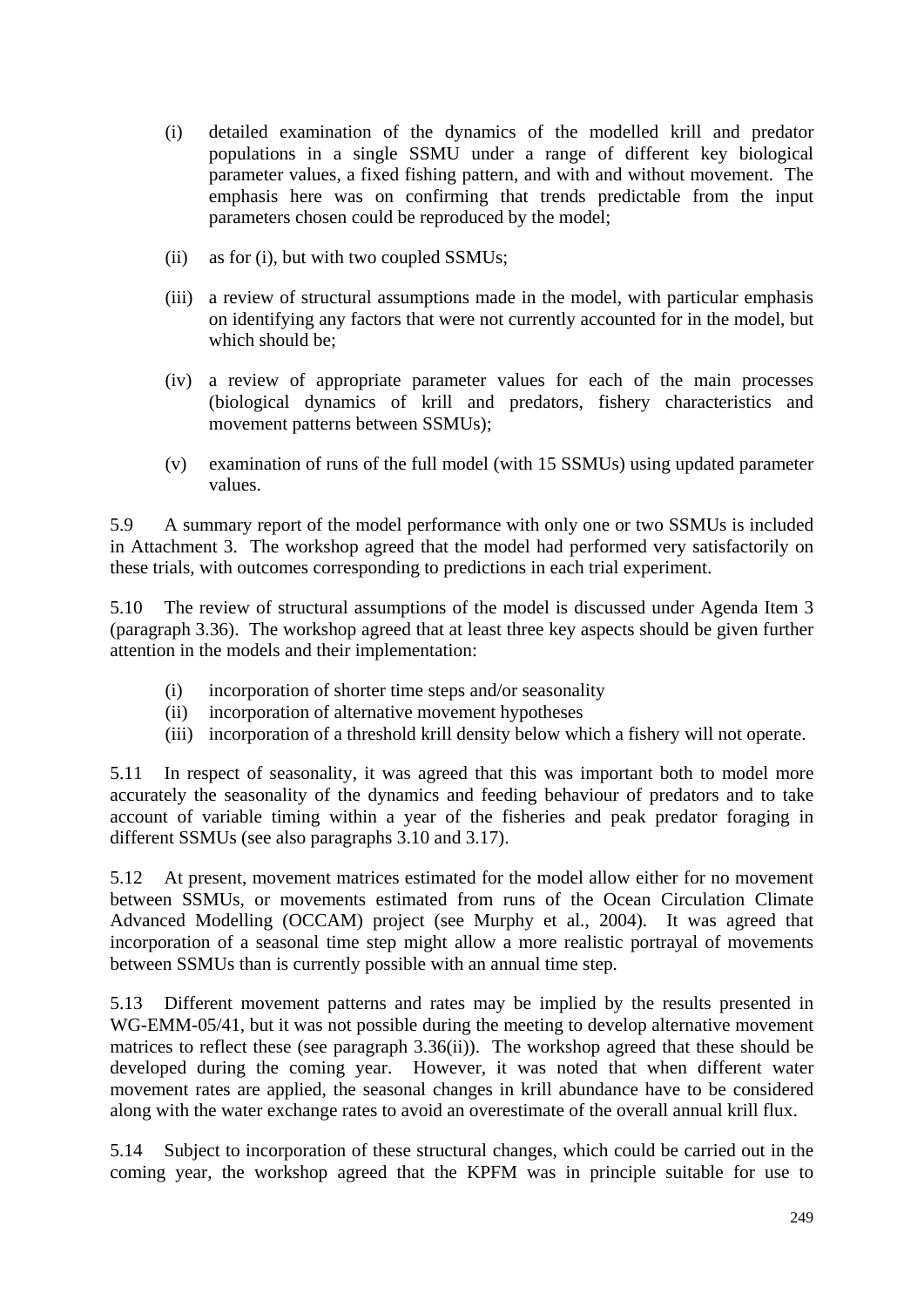investigate the different options for catch limit subdivision, however it noted that a final decision would have to await demonstration of suitable performance of the model when applied to all 15 SSMUs and revised parameter sets. This is discussed in the next section.

5.15 The workshop congratulated the authors of WG-EMM-05/13 for the large amount of work they had carried out, and especially for the excellent progress that had been made on model development and parameterisation in such a short time. In particular, several participants noted that, despite many attempts elsewhere in the world, there are very few examples of ecosystem models that are being, or are capable of being, used to develop explicit management advice on catch limits or the subdivision of catches in an ecosystem context. The progress that has been achieved so far with the KPFM is therefore very encouraging.

Choice of parameters for the KPFM

5.16 Small groups of workshop participants with expertise in each of the main species groups were asked to review the parameters used to generate the KPFM results presented in WG-EMM-05/13 for the full set of SSMUs. Unfortunately, only limited time was available for this after completion of the initial model structural review. Consequently, while some revisions were made to parameter values, each group reported that it had had insufficient time to consider these in sufficient depth and to take account of all relevant data.

5.17 It was therefore not entirely unexpected that when these revised parameter sets were used in test runs of the full model, it became clear that additional work would be needed to further refine the parameter values and to ensure consistency between them. In the absence of time to allow this, the workshop agreed that it would not be appropriate to attempt to conduct simulation trials with a view to providing advice on the different catch allocation options or subdivision of catch limits amongst SSMUs at this meeting.

Future work necessary to provide advice on SSMU catch limit subdivision

5.18 The workshop agreed that sufficient progress had been made with the KPFM development this year for it to believe that a further year's work should allow appropriate advice based on runs with a revised version of the simulation model to be provided by WG-EMM to the Scientific Committee and Commission next year.

5.19 In order to achieve this, however, it is essential that appropriate benchmarks be established. It was agreed that it would be necessary to present to WG-EMM next year sets of results that demonstrated the sensitivity of results and performance measures to plausible ranges of model parameters and structural hypotheses and robustness to uncertainties.

5.20 For the KPFM, the work required is relatively easily specified. The workshop agreed, however, that it would also be valuable if results were also available from other models (see also paragraph 5.26).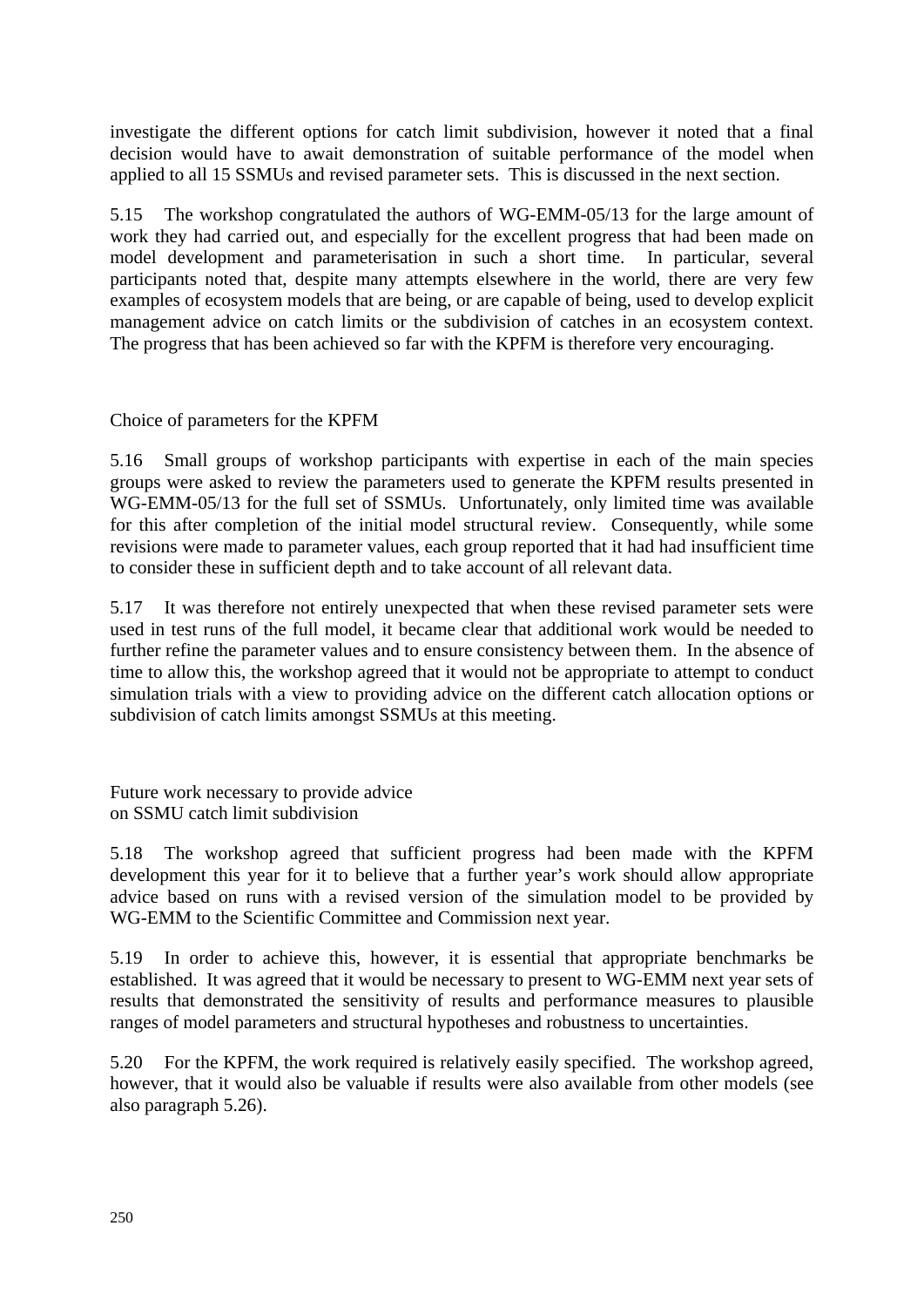5.21 In relation to the model in WG-EMM-05/14, Dr É. Plagányi (South Africa) commented that she was now more confident that data were available to allow her to attempt to apply the approach. Preliminary work on this would be carried out in the next few months. If this confirmed the potential applicability of the model, she hoped to be able to present a paper describing its application to Area 48 at the next meeting of WG-EMM.

5.22 In relation to the EPOC model (WG-EMM-05/33), Dr Constable indicated that he had already started work on developing a model that would be complementary to the KPFM, and that he intended to continue this work in the coming months. He noted that one of the potential advantages of the EPOC framework was that it was possible to incorporate different assumptions regarding the dynamics of the main component species. By doing so and comparing results with those of the KPFM, this may allow identification of which are the key parameters in the system and allow partial validation of the results of the two models. He noted, however, that an important difference at present between the EPOC model and the KPFM was that the former is much slower to run.

5.23 The workshop noted that it would be desirable for WG-EMM to provide opportunities for the Working Group to become familiar with these models when they are presented, as was done for the KPFM.

5.24 Dr Plagányi noted that the model in WG-EMM-05/34 is not currently suitable for the development of management advice in this context, but could be used to explore the effect of trends in abundances over larger spatial scales than those addressed in the KPFM.

5.25 The workshop agreed that, in order to be in a position to provide advice next year, it is essential that the benchmarks identified in paragraph 5.19 be achieved. The workshop further agreed that scientists undertaking development of the KPFM or other models during the intersessional period coordinate as necessary through the steering group set up by WG-EMM last year (SC-CAMLR-XXIII, Annex 4, paragraph 5.62). Given the experience of the workshop, however, it is essential that this group include the full range of necessary expertise. It therefore recommended that WG-EMM bear this in mind when reviewing the group at its meeting this year (see also paragraph 7.6).

5.26 The workshop noted that procedures will need to be determined for how to assess and use the results of multiple models in this work, given that three models may be available to assist with this task. It recommended that WG-EMM ask the steering committee to provide advice on this to the Working Group next year.

### PERFORMANCE OF INDIVIDUAL OPTIONS

6.1 The workshop noted that the evaluation of the candidate options for subdividing catch limits required an examination of their robustness in meeting the objectives of CCAMLR. This is achieved in a number of steps:

• erecting a sufficiently plausible description of the ecosystem, the fishery and the candidate option in a simulation model, termed the 'operating model';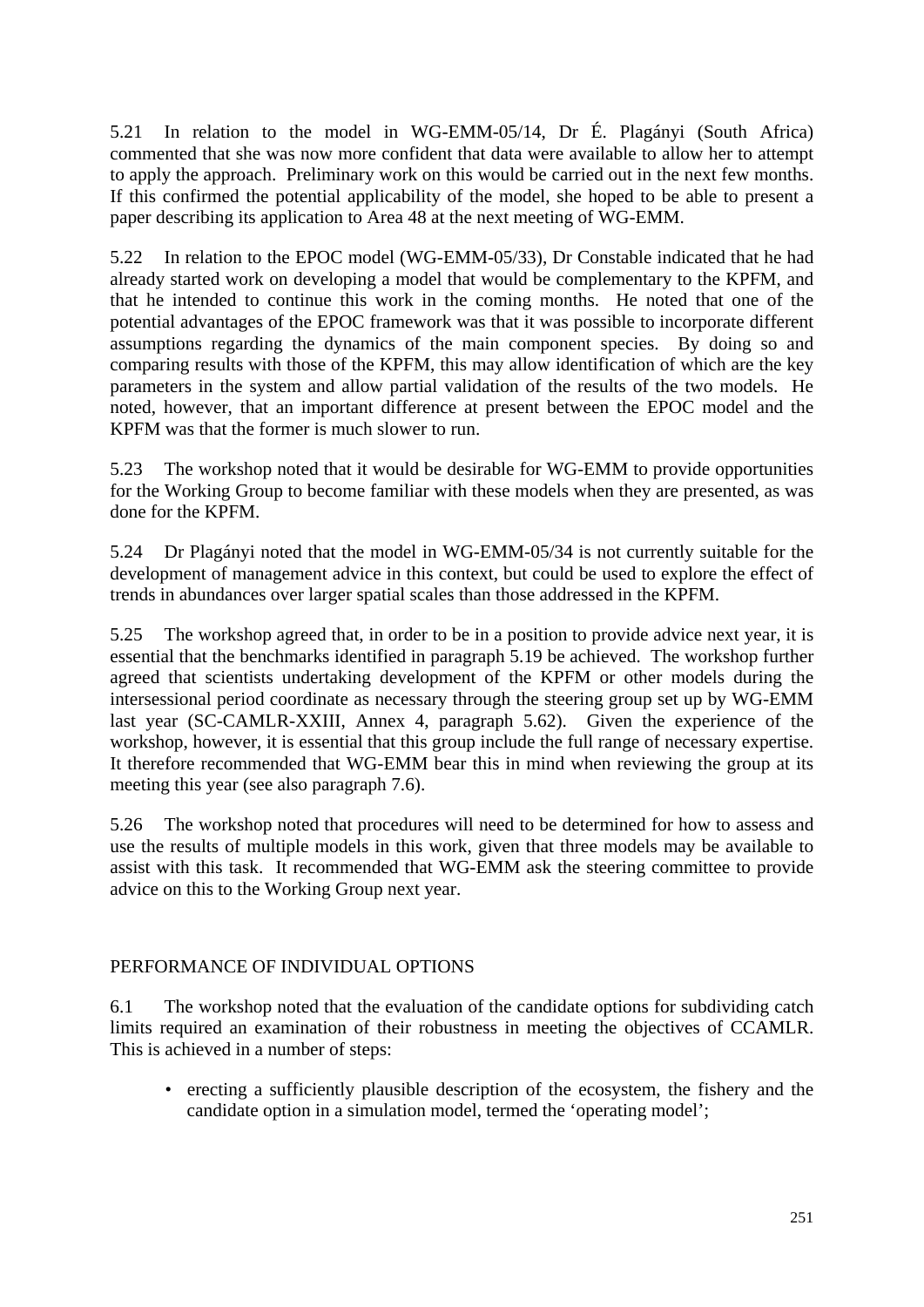- using the operating model to simulate the system, keeping track of the important states of each species, the fishery as well as other parameters;
- determining the performance of the system according to important ecosystem and fishery 'performance measures';
- doing this many times to account for natural variability and uncertainty, thereby providing probabilities of different levels of the chosen performance measures.

6.2 A candidate strategy would be considered 'robust' to underlying uncertainties if the objectives of CCAMLR can be met, irrespective of model structure, uncertainty in parameter estimates or natural variability. Robustness is estimated by the probability of 'good' performance shown by the performance measures. As such, the measures of performance need to relate to the objectives of CCAMLR; each performance measure articulates, in a quantitative way, aspects of the objectives.

6.3 Of course, each candidate option will not perform the same way across all performance measures. The important part of this evaluation work is to illustrate the tradeoffs between performance measures as well as to present the potential consequences of different options to krill, dependent species and the fishery. The workshop agreed that advice may not be able to be provided as to the relative importance of different measures. It agreed that methods for presenting the trade-offs need to continue to be explored but that a graphical presentation, such as in Figure 1, would be a good foundation for such presentations.

6.4 The workshop agreed that it was unable, at this time, to comment on the robustness of the candidate options for subdividing the catch limit for krill in Area 48 amongst SSMUs. Nevertheless, it has made substantial progress in developing the tools and parameter sets for providing advice on a subdivision of the Area 48 catch limit in the near future. The workshop agreed that advice to the Scientific Committee should be possible next year.

# ADVICE TO WG-EMM

7.1 Following the past four workshops at WG-EMM in support of the development of a revised management procedure for krill, there was agreement by WG-EMM in 2004 (SC-CAMLR-XXIII, Annex 4, paragraph 6.13), which was endorsed by the Scientific Committee (SC-CAMLR-XXIII, paragraphs 3.86 to 3.90), that the first workshop to evaluate management procedures for the krill fishery should examine how well six candidate methods for subdividing the krill catch would meet the objectives of CCAMLR (paragraph 2.2).

7.2 The workshop agreed that the performance measures for krill based on the current operational decisions used by CCAMLR in the management of the krill fishery would be appropriate (paragraph 4.1). Two categories of potential performance measures for krill predators were suggested (paragraphs 4.2 and 4.3). In addition, performance measures for the krill fishery were provided (paragraph 4.4).

7.3 Three papers describing models relevant to the evaluation of options for the subdivision of the precautionary krill catch limit in Area 48 amongst SSMUs were presented (paragraphs 5.1 to 5.7). The workshop agreed that, given the limited time available, it would concentrate its review on the KPFM described in WG-EMM-05/13.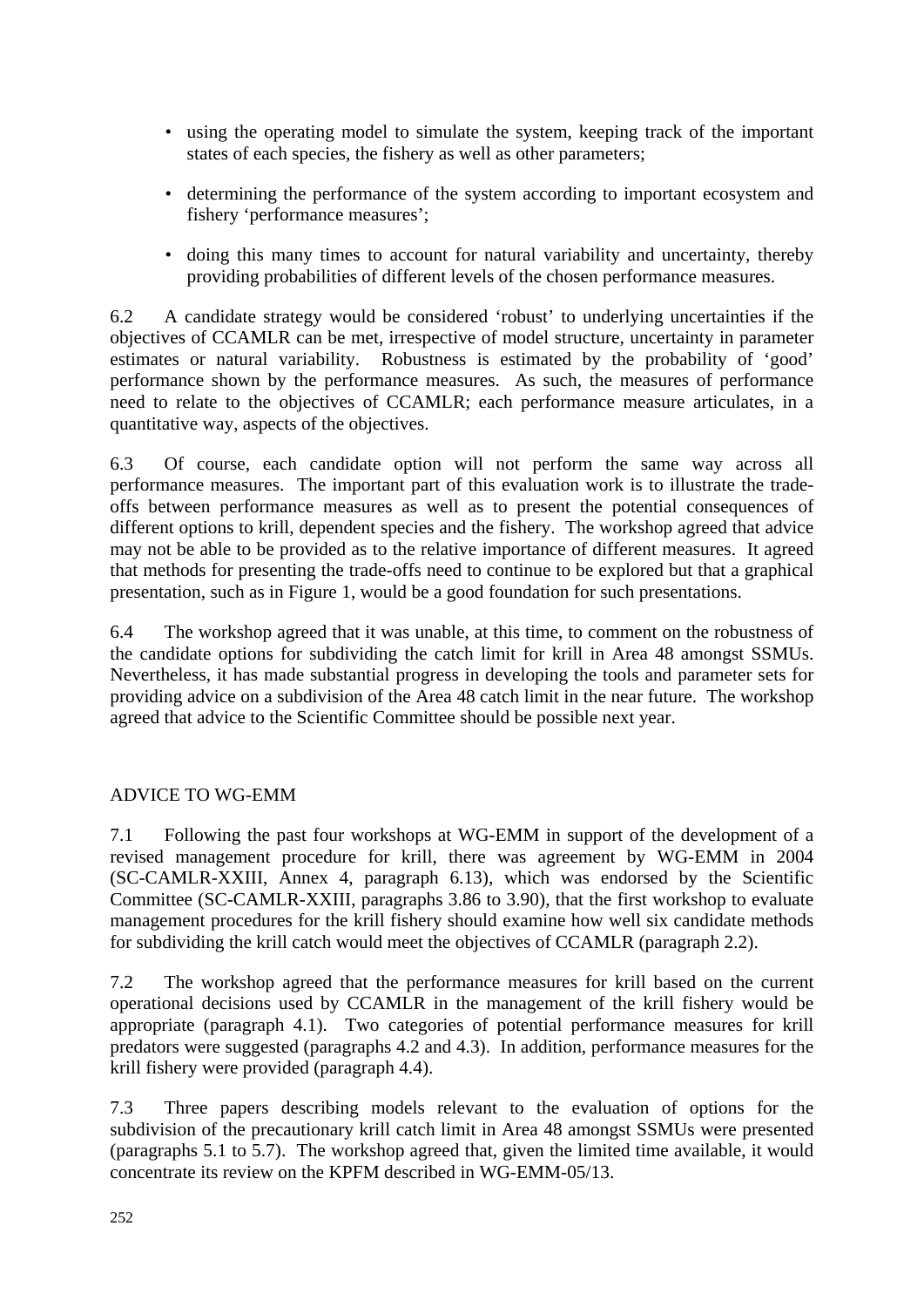7.4 The workshop agreed that sufficient progress had been made with the KPFM development this year for it to believe that a further year's work should allow appropriate advice based on runs with a revised version of the simulation model to be provided by WG-EMM to the Scientific Committee and Commission next year (paragraph 5.18). The workshop agreed, however, that it would be valuable if results were also available from other models (paragraphs 5.20 to 5.26).

7.5 The workshop noted that the evaluation of the candidate options for subdividing catch limits required an examination of their robustness in meeting the objectives of CCAMLR. This could be achieved by the work and approaches outlined in paragraphs 6.1 to 6.3.

7.6 The workshop discussed possible ways of continuing its work intersessionally, and recommended that a means to facilitate this be considered by WG-EMM.

## ADOPTION OF THE REPORT AND CLOSE OF THE MEETING

8.1 The report of the workshop was adopted.

8.2 The workshop agreed that the KPFM, with its extensive documentation, graphic outputs and diagnostics, had successfully engaged participants from a wide range of backgrounds, including those with and without sophisticated modelling skills. This level of participation encouraged exploration of the effects of various parameter combinations and structural assumptions, as well as facilitated consensus agreement on future work.

8.3 The Co-conveners of the workshop, Drs Reid and Watters, thanked the participants for their work and cooperation during the workshop. They also thanked Drs Hewitt, Kawaguchi and Trathan, the coordinators of the correspondence groups, for their contributions in preparation for, and during, the workshop, and the Secretariat for its contribution and support.

8.4 Dr Constable, on behalf of the participants, thanked the Co-conveners for their leadership in developing an approach to the evaluation of the management procedures for the krill fishery. The workshop also thanked the Co-conveners, and Dr Hill and Mr J. Hinke (USA), the co-authors of the KPFM, for their great effort in developing and testing that model.

8.5 The Co-conveners thanked Dr Naganobu and his organising team for their support and hospitality.

8.6 The workshop closed on 8 July 2005.

### **REFERENCES**

Murphy, E.J., S.E. Thorpe, J.L. Watkins and R. Hewitt. 2004. Modelling the krill transport pathways in the Scotia Sea: spatial and environmental connections generating the seasonal distribution of krill. *Deep-Sea Res., II*, 51: 1435–1456.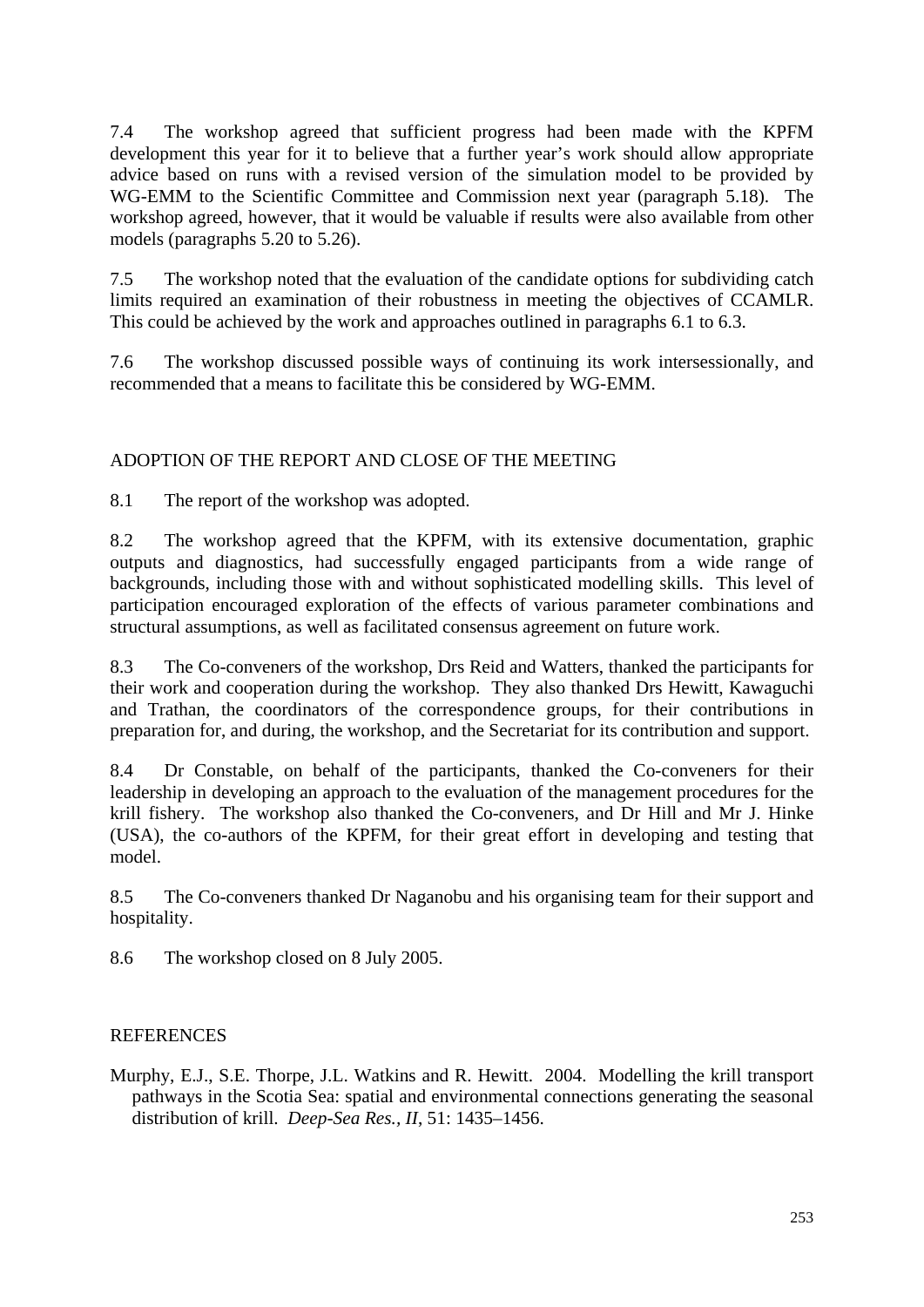- Sushin, V.A. 1998. Distribution of the Soviet krill fishing fleet in the South Orkneys area (Subarea 48.2) during 1989/90. *CCAMLR Science*, 5: 51–62.
- Sushin, V.A. and A.S. Myskov. 1992. Location and intensity of the Soviet krill fishery in the Elephant Island area (South Shetland Islands), 1988/89. In: *Selected Scientific Papers, 1992 (SC-CAMLR-SSP/9)*. CCAMLR, Hobart, Australia: 305–335.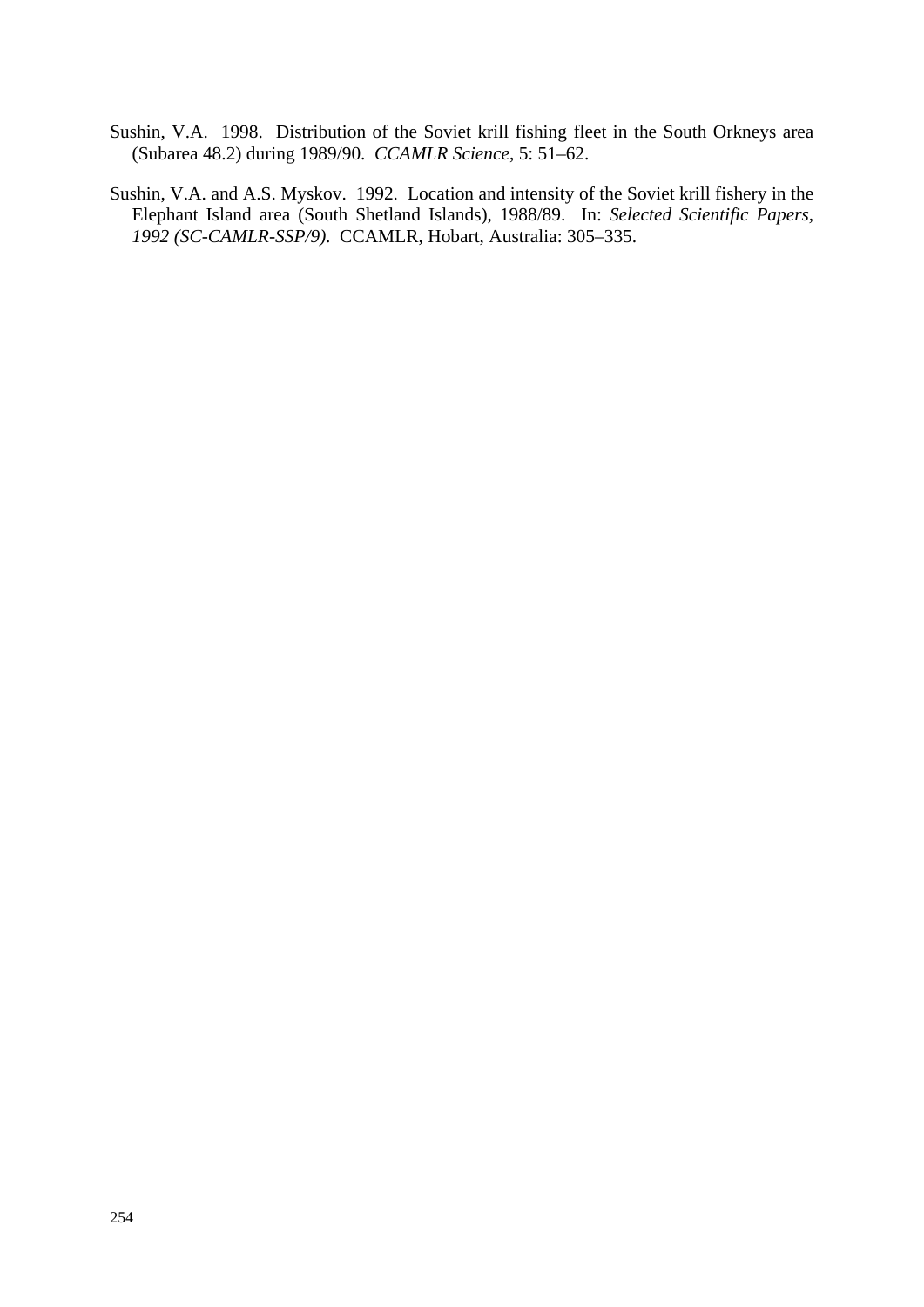Table 1: Annual catch (tonnes) of krill from the fishery in Area 48, by season and SSMU. Antarctic Peninsula (AP) SSMUs: Pelagic Area (APPA); Bransfield Strait East (APBSE); Bransfield Strait West (APBSW); Drake Passage East (APDPE); Drake Passage West (APDPW); Antarctic Peninsula West (APW); Antarctic Peninsula East (APE); Elephant Island (APEI). South Orkney Islands (SO) SSMUs: Pelagic Area (SOPA); North East (SONE); South East (SOSE); West (SOW). South Georgia (SG) SSMUs: Pelagic Area (SGPA); East (SGE); West (SGW). Other: Area 48, unspecified or outside SSMUs. Source: fine-scale data weighted to catches reported in the STATLANT data (see WG-EMM-05/5 for detail).

| Season  |      | SSMU group<br>weighting factor |           | Total<br>catch |              |              |              |                |            |             |             | <b>SSMU</b> |            |             |       |                |                |             |            | Other        |
|---------|------|--------------------------------|-----------|----------------|--------------|--------------|--------------|----------------|------------|-------------|-------------|-------------|------------|-------------|-------|----------------|----------------|-------------|------------|--------------|
|         | AP   | SG                             | <b>SO</b> | (tonnes)       | <b>APBSE</b> | <b>APBSW</b> | <b>APDPE</b> | <b>APDPW</b>   | <b>APE</b> | <b>APEI</b> | <b>APPA</b> | <b>APW</b>  | <b>SGE</b> | <b>SGPA</b> | SGW   | <b>SONE</b>    | <b>SOPA</b>    | <b>SOSE</b> | <b>SOW</b> |              |
| 1980/81 | 18.9 |                                | $\ast$    | 154474         | 887          | 27           | 22047        | 8522           | 134        | 16199       | 45630       | 271         |            |             |       |                | $*60540$       |             |            | 217          |
| 1981/82 | 13.2 |                                | 187.2     | 326788         |              |              | 7277         | 15186          |            | 5062        | 40407       | 260         |            |             |       | 1081           | 238628         |             | 18887      |              |
| 1982/83 | 1.2  | *                              | 13.5      | 65115          |              |              |              | $\overline{4}$ |            |             | 2290        |             |            | *2004       |       | 631            | 51731          |             | 7710       | 745          |
| 1983/84 | 1.0  | ∗                              | 1.0       | 40534          | 5            | $\theta$     | 9725         | 3619           | 17         | 4196        | 12411       | 258         |            | $*73$       |       | 1145           | 59             |             | 9025       |              |
| 1984/85 | 1.2  | *                              | 6.2       | 212011         | 6            |              | 3108         | 477            |            | 6370        | 2961        | 11          |            | $*60724$    |       | 8517           | 10975          |             | 118863     |              |
| 1985/86 | 1.2  | ∗                              | 12.2      | 378739         | 32           |              | 8317         | 2705           |            | 21051       | 7367        | 1574        |            | *110596     |       | 4656           | 5336           |             | 217104     | $\mathbf{1}$ |
| 1986/87 | 1.0  | 3.6                            | 1.0       | 400835         |              |              | 9022         | 187            |            | 53785       | 7274        |             | 312134     |             |       | 196            | 1102           |             | 17128      | 5            |
| 1987/88 | 1.1  | 1.0                            | 1.0       | 388953         |              | $\theta$     | 34171        | 10363          |            | 24967       | 9387        | 30          | 105990     | 105636      | 24    | 4323           | 4627           | 19284       | 70047      | 104          |
| 1988/89 | 1.0  | 1.0                            | 1.0       | 352271         |              | 18           | 37689        | 17193          |            | 42132       | 8490        | 33          | 157204     | 1412        |       | 14             | 72755          |             | 15332      |              |
| 1989/90 | 1.0  | 1.0                            | 1.0       | 376099         | 106          |              | 13847        | 691            |            | 24002       | 6097        | 8           | 89557      | 11349       | 6907  | 12657          | 81808          |             | 129067     |              |
| 1990/91 | 1.0  | 1.2                            | 1.0       | 331318         | 1035         | 6            | 16580        | 15508          |            | 29719       | 6818        |             | 88023      | 8339        | 5307  | 12774          | 5249           |             | 141961     |              |
| 1991/92 | 1.0  | 0.9                            | 1.4       | 257663         | 32           | 5            | 21668        | 40754          |            | 6355        | 6735        | 15          | 49115      | 331         | 14801 | 3665           | 48708          |             | 65429      | 50           |
| 1992/93 | 1.0  | 1.1                            | 1.0       | 60783          |              | 43           | 928          | 29870          |            | 2373        | 54          |             | 3478       | 124         | 11139 | 4111           | 1253           |             | 7306       | 104          |
| 1993/94 | 1.0  | 1.0                            | 1.0       | 84645          |              | 107          | 1066         | 26237          |            | 17659       | 11          | 5           | 19908      | 381         | 11    | 80             | $\overline{4}$ | 1303        | 17872      |              |
| 1994/95 | 1.0  | 1.2                            | 1.0       | 134420         |              | 179          | 2922         | 11674          |            | 15030       | 8359        |             | 46624      | 473         | 325   | 1273           | 27             | 24          | 47509      |              |
| 1995/96 | 1.0  | 1.0                            | 1.3       | 91150          |              | 507          | 5772         | 36695          | 25         | 12613       | 6351        |             | 23872      | 14          | 2566  | $\overline{4}$ | 51             |             | 2679       |              |
| 1996/97 | 1.0  | 1.0                            | *         | 75653          | 13           | 87           | 17489        | 20389          |            | 9143        | 1722        |             | 26605      |             | 106   |                | *99            |             |            |              |
| 1997/98 | 1.0  | 1.0                            | 1.0       | 90024          | 102          | 679          | 18853        | 24205          |            | 5808        | 4047        | 2879        | 23301      | 54          | 3422  | 290            | 602            |             | 5781       |              |
| 1998/99 | 1.0  | ∗                              | 1.0       | 101957         | 914          | 24           | 10732        | 11364          |            | 8970        | 2982        | 3910        |            | $*985$      |       | 3379           | 984            | 12324       | 45389      |              |
| 1999/00 | 0.9  | 1.3                            | 1.0       | 114425         | 3728         | 4950         | 21073        | 30090          |            | 10673       | 1362        | 101         | 14992      | 8335        | 2230  | 1130           | 3145           | 1493        | 11123      |              |
| 2000/01 | 0.9  | 1.5                            | 1.0       | 104182         | 609          | 3255         | 16444        | 21902          |            | 4133        | 5           | 430         | 37186      | 534         | 14703 | 1354           | $\overline{2}$ | 2511        | 1114       |              |
| 2001/02 | 1.0  | 1.1                            | 1.3       | 125987         | 94           | 285          | 1449         | 4672           |            | 4114        | 32          |             | 30856      | 3079        | 9346  | 3354           | 70             | 1161        | 67474      |              |
| 2002/03 | 1.1  | 1.0                            | 0.9       | 117728         | 18           | 256          | 2029         | 31905          |            | 1040        | 67          | 62          | 52003      | 791         | 14131 | 54             | 509            | 44          | 14821      |              |
| 2003/04 | 2.3  | 1.2                            | 1.7       | 118166         | 4282         | 862          | 439          | 3534           |            | 3414        | 836         | 514         | 26158      | 309         | 31362 | 348            | 261            | 17          | 45830      |              |

\* Weighting cannot be determined (STATLANT data reported for SSMU group, fine-scale data for related SSMU insufficient), catch is for the SSMU group.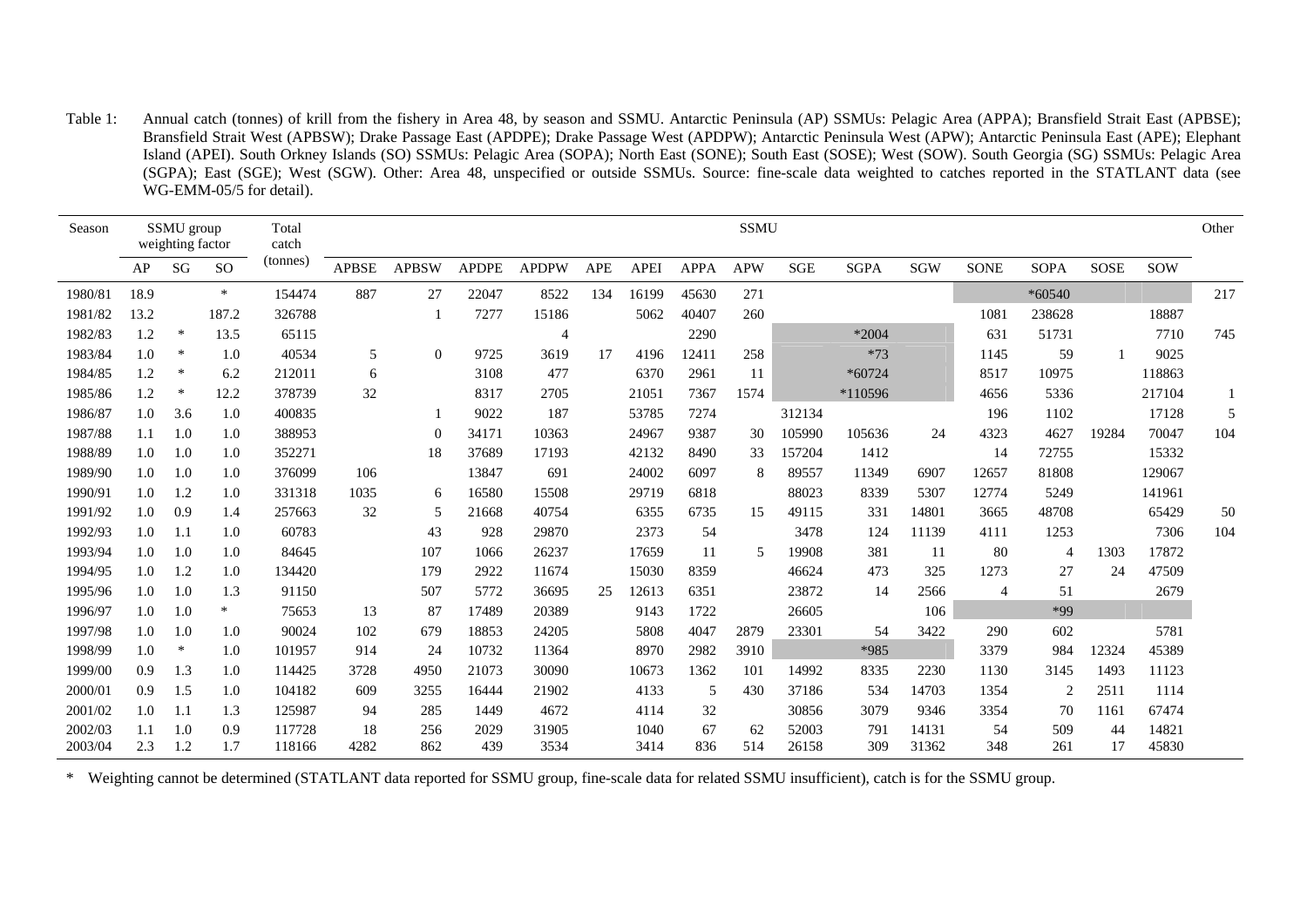

Figure 1: An example illustration of the trade-offs associated with three candidate management procedures (identified as Options A–C). A hypothetical measure of fishery performance is used to define the x-axis of the plot, and a hypothetical measure of predator performance is used on the y-axis. Three groups of points are illustrated in the plot, and each group is associated with one of the candidate procedures. The points in group 1 illustrate the outcomes of simulations in which Option A is used as the fishery management procedure. This procedure results in variable fishery performance and high predator performance. The points in group 2 illustrate the outcomes of simulations using Option B; this procedure results in poor fishery performance and variable predator performance. The points in group 3 illustrate simulated outcomes from Option C. This management procedure results in low fishery performance and low predator performance. The examples presented here are simply illustrative.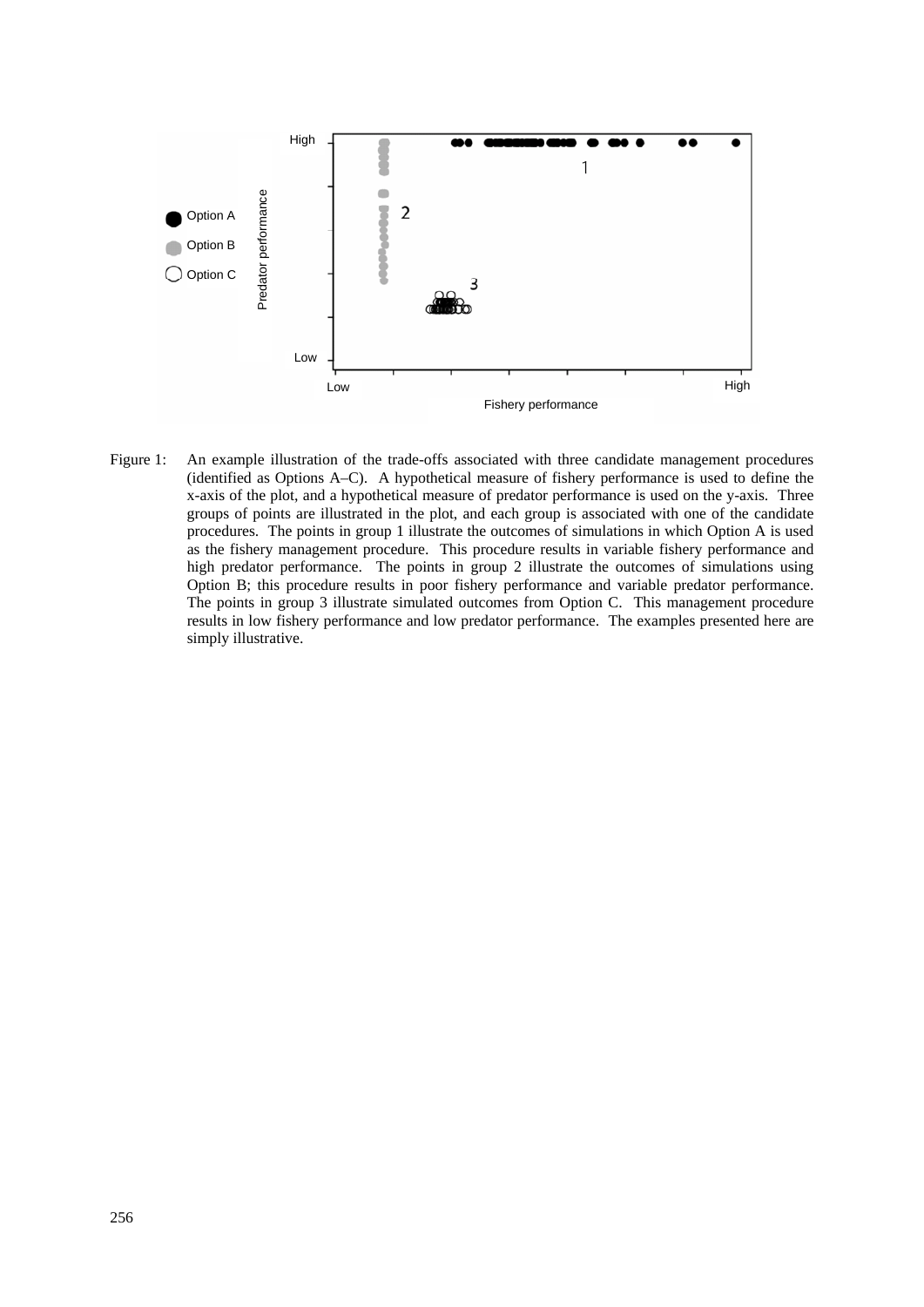## ATTACHMENT 1

## **AGENDA**

Workshop on Management Procedures (Yokohama, Japan, 4 to 8 July 2005)

- 1. Introduction
	- 1.1 Opening of the workshop
	- 1.2 Adoption of the agenda and organisation of the workshop
- 2. Review of aims of the Workshop on Management Procedures to evaluate options for subdividing the krill catch limit among SSMUs
- 3. Structural and numerical assumptions of the operation of the ecosystem and fisheries in Area 48
	- 3.1 Review of the reports from the Correspondence Group on Krill
	- 3.2 Review of the reports from the Correspondence Group on Predators
	- 3.3 Review of the reports from the Correspondence Group on the Krill Fishery
- 4 . Candidate performance measures
	- 4.1 Performance measures for krill
	- 4.2 Performance measures for krill predators
	- 4.3 Performance measures for the krill fishery
- 5. Models for providing management advice
	- 5.1 Review of model(s) presented to the workshop
	- 5.2 Discussion of model selection/suitability
	- 5.3 Choice of parameters for model(s) selected in subitem 5.2
- 6. Performance of individual options
- 7. Advice to WG-EMM.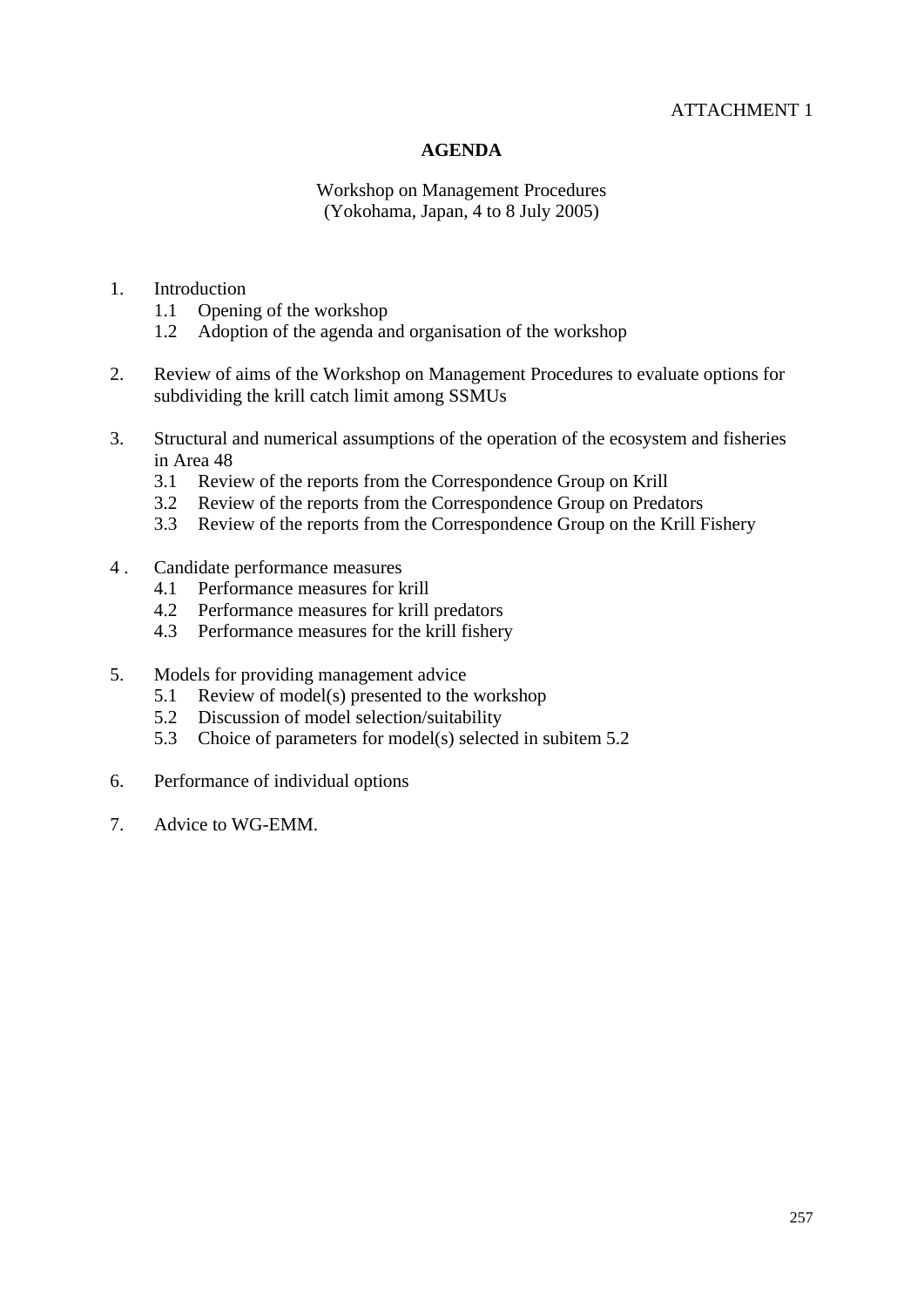# ATTACHMENT 2

# **LIST OF PARTICIPANTS**

Workshop on Management Procedures (Yokohama, Japan, 4 to 8 July 2005)

| AKKERS, Theressa (Ms)                            | <b>Research and Development</b><br>Marine and Coastal Management<br>Private Bag X2<br>Rogge Bay 8012<br>South Africa<br>takkers@deat.gov.za                             |
|--------------------------------------------------|-------------------------------------------------------------------------------------------------------------------------------------------------------------------------|
| CONSTABLE, Andrew (Dr)                           | <b>Australian Antarctic Division</b><br>Department of Environment and Heritage<br>Channel Highway<br>Kingston Tasmania 7050<br>Australia<br>andrew.constable@aad.gov.au |
| FANTA, Edith (Dr)<br>Chair, Scientific Committee | Departamento Biologia Celular<br>Universidade Federal do Paraná<br>Caixa Postal 19031<br>81531-970 Curitiba, PR<br><b>Brazil</b><br>e.fanta@terra.com.br                |
| GASYUKOV, Pavel (Dr)                             | AtlantNIRO<br>5 Dmitry Donskoy Str.<br>Kaliningrad 236000<br>Russia<br>pg@atlant.baltnet.ru                                                                             |
| GOEBEL, Michael (Dr)                             | <b>US AMLR Program</b><br><b>Southwest Fisheries Science Center</b><br>8604 La Jolla Shores Drive<br>La Jolla, CA 92037<br><b>USA</b><br>mike.goebel@noaa.gov           |
| HEWITT, Roger (Dr)<br>(Convener, WG-EMM)         | <b>Southwest Fisheries Science Center</b><br>8604 La Jolla Shores Drive<br>La Jolla, CA 92037<br><b>USA</b><br>roger.hewitt@noaa.gov                                    |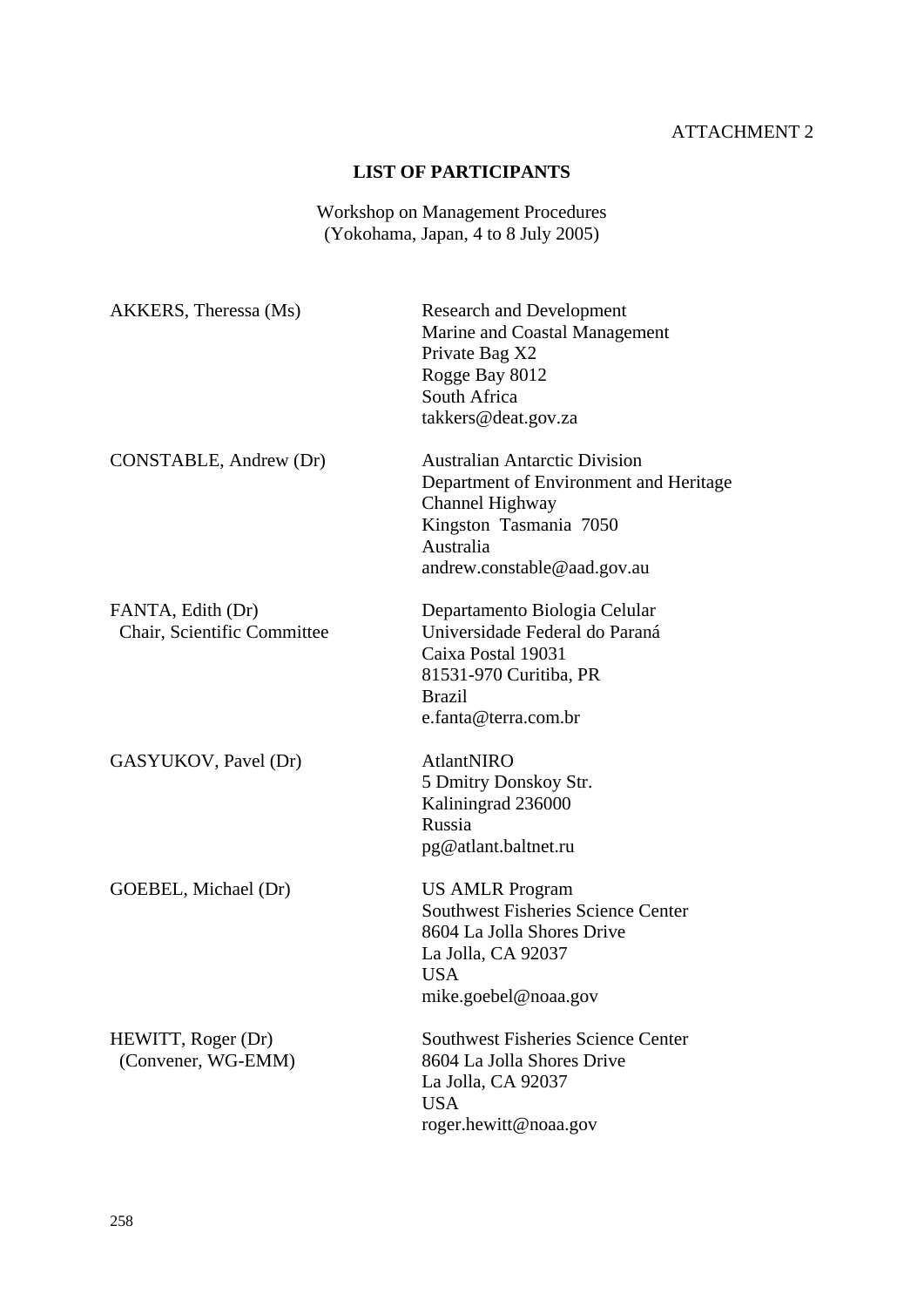| HILL, Simeon (Dr)       | <b>British Antarctic Survey</b><br><b>Natural Environment Research Council</b><br>High Cross, Madingley Road<br>Cambridge CB3 0ET<br><b>United Kingdom</b><br>sih@bas.ac.uk |
|-------------------------|-----------------------------------------------------------------------------------------------------------------------------------------------------------------------------|
| HINKE, Jefferson (Mr)   | <b>Southwest Fisheries Science Center</b><br>1352 Lighthouse Avenue<br>Pacific Grove, CA 93950-2097<br><b>USA</b><br>jefferson.hinke@noaa.gov                               |
| HOLT, Rennie (Dr)       | <b>US AMLR Program</b><br><b>Southwest Fisheries Science Center</b><br>8604 La Jolla Shores Drive<br>La Jolla, CA 92037<br><b>USA</b><br>rennie.holt@noaa.gov               |
| INOUE, Tetsuo (Mr)      | Japan Deep Sea Trawlers Association<br>Ogawacho-Yasuda Building<br>6 Kanda-Ogawacho, 3-chome<br>Chiyoda-ku<br>Tokyo 101-0052<br>Japan<br>nittoro@jdsta.or.jp                |
| JONES, Christopher (Dr) | <b>US AMLR Program</b><br><b>Southwest Fisheries Science Center</b><br>8604 La Jolla Shores Drive<br>La Jolla, CA 92037<br><b>USA</b><br>chris.d.jones@noaa.gov             |
| KAWAGUCHI, So (Dr)      | <b>Australian Antarctic Division</b><br>Department of Environment and Heritage<br>Channel Highway<br>Kingston Tasmania 7050<br>Australia<br>so.kawaguchi@aad.gov.au         |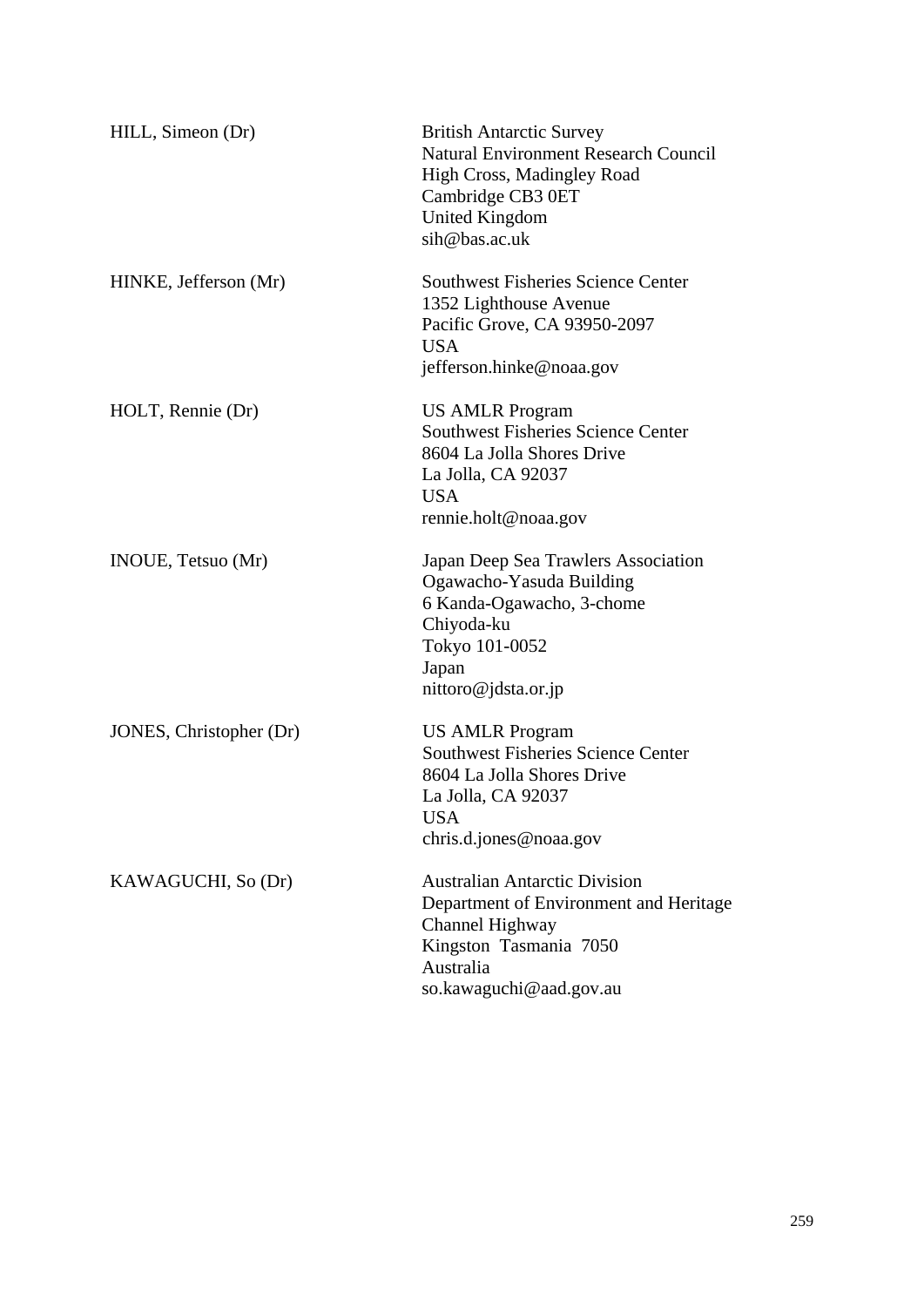| KIRKWOOD, Geoff (Dr)                        | <b>Renewable Resources Assessment Group</b><br><b>Imperial College</b><br><b>RSM Building</b><br><b>Prince Consort Road</b><br>London SW7 2BP<br>United Kingdom<br>g.kirkwood@imperial.ac.uk                          |
|---------------------------------------------|-----------------------------------------------------------------------------------------------------------------------------------------------------------------------------------------------------------------------|
| KOUZNETSOVA, Elena (Ms)                     | <b>VNIRO</b><br>17a V. Krasnoselskaya<br><b>Moscow 107140</b><br>Russia<br>vozrast@vniro.ru                                                                                                                           |
| LÓPEZ ABELLÁN, Luis (Mr)                    | Instituto Español de Oceanografía<br>Ctra. de San Andrés nº 45<br>Santa Cruz de Tenerife<br>Islas Canarias<br>España<br>luis.lopez@ca.ieo.es                                                                          |
| NAGANOBU, Mikio (Dr)<br>(Meeting Organiser) | <b>Southern Ocean Living Resources</b><br><b>Research Division</b><br>National Research Institute of Far Seas Fisheries<br>5-7-1, Orido, Shimizu-ku<br>Shizuoka<br>424-8633 Japan<br>naganobu@affrc.go.jp             |
| PENHALE, Polly (Dr)                         | <b>National Science Foundation</b><br><b>Office of Polar Programs</b><br>4201 Wilson Blvd<br>Arlington, VA 22230<br><b>USA</b><br>ppenhale@nsf.gov                                                                    |
| PLAGÁNYI, Éva (Dr)                          | <b>Marine Resource Assessment</b><br>and Management Group<br>Department of Mathematics<br>and Applied Mathematics<br>University of Cape Town<br>Private Bag 7701<br>Rondebosch<br>South Africa<br>eva@maths.uct.ac.za |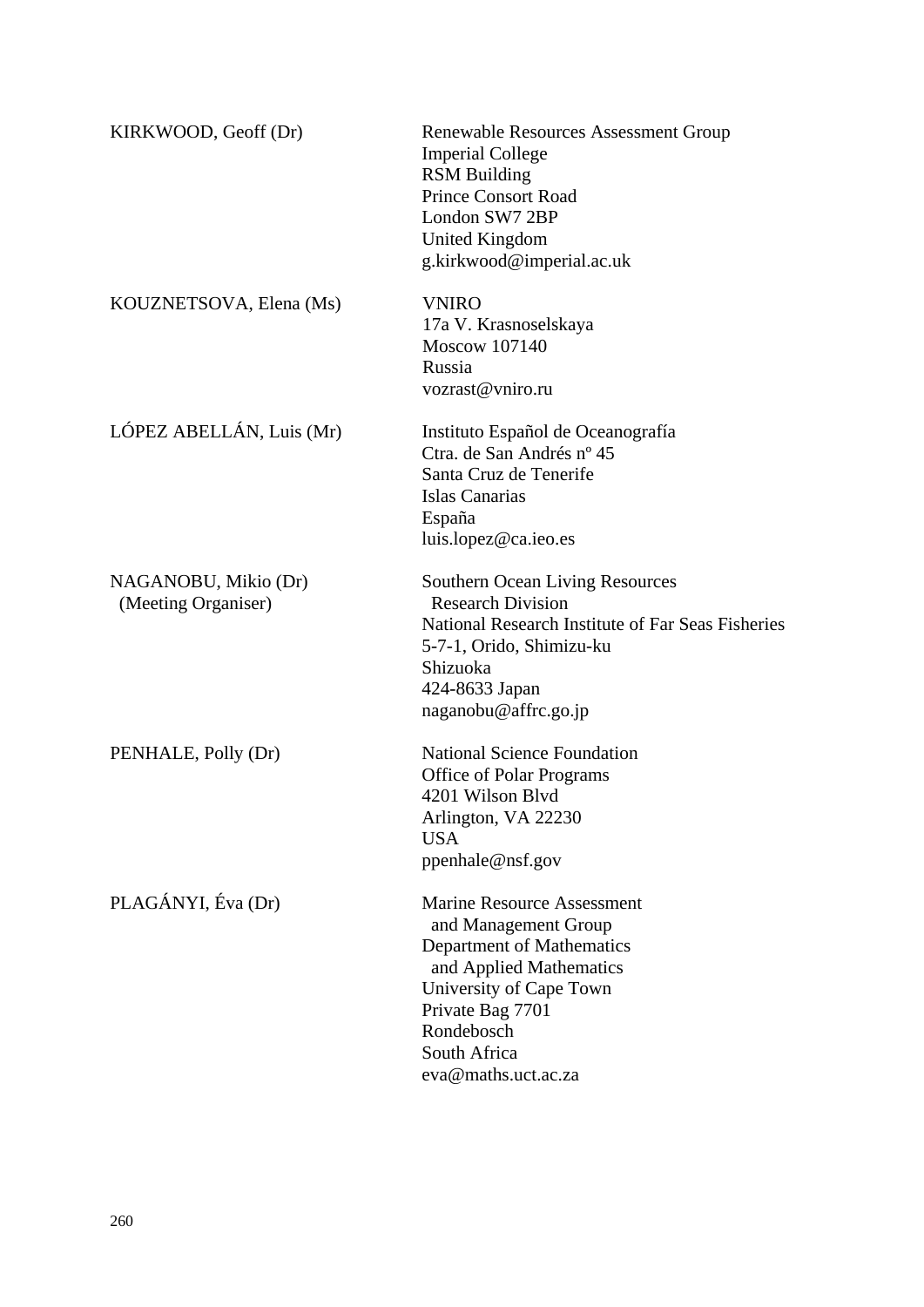| PINKERTON, Matt (Dr)                       | National Institute of Water and<br>Atmospheric Research (NIWA)<br>Private Bag 14-901<br>Kilbirnie<br>Wellington<br>New Zealand<br>m.pinkerton@niwa.co.nz                       |
|--------------------------------------------|--------------------------------------------------------------------------------------------------------------------------------------------------------------------------------|
| PSHENICHNOV, Leonid (Dr)                   | YugNIRO<br>2 Sverdlov str.<br>98300 Kerch<br>Ukraine<br>lkp@bikent.net                                                                                                         |
| REID, Keith (Dr)<br>(Workshop Co-convener) | <b>British Antarctic Survey</b><br><b>Natural Environment Research Council</b><br>High Cross, Madingley Road<br>Cambridge CB3 0ET<br><b>United Kingdom</b><br>k.reid@bas.ac.uk |
| REISS, Christian (Dr)                      | <b>US AMLR Program</b><br><b>Southwest Fisheries Science Center</b><br>8604 La Jolla Shores Drive<br>La Jolla, CA 92037<br><b>USA</b><br>christian.reiss@noaa.gov              |
| SHIN, Hyoung-Chul (Dr)                     | Korea Polar Research Institute<br><b>KORDI</b><br>Ansan PO Box 29<br>Seoul 425 600<br>Republic of Korea<br>hcshin@kordi.re.kr                                                  |
| SHUST, Konstantin (Dr)                     | <b>VNIRO</b><br>17a V. Krasnoselskaya<br><b>Moscow 107140</b><br>Russia<br>kshust@vniro.ru                                                                                     |
| SIEGEL, Volker (Dr)                        | Bundesforschungsanstalt für Fischerei<br>Institut für Seefischerei<br>Palmaille 9<br>D-22767 Hamburg<br>Germany<br>volker.siegel@ish.bfa-fisch.de                              |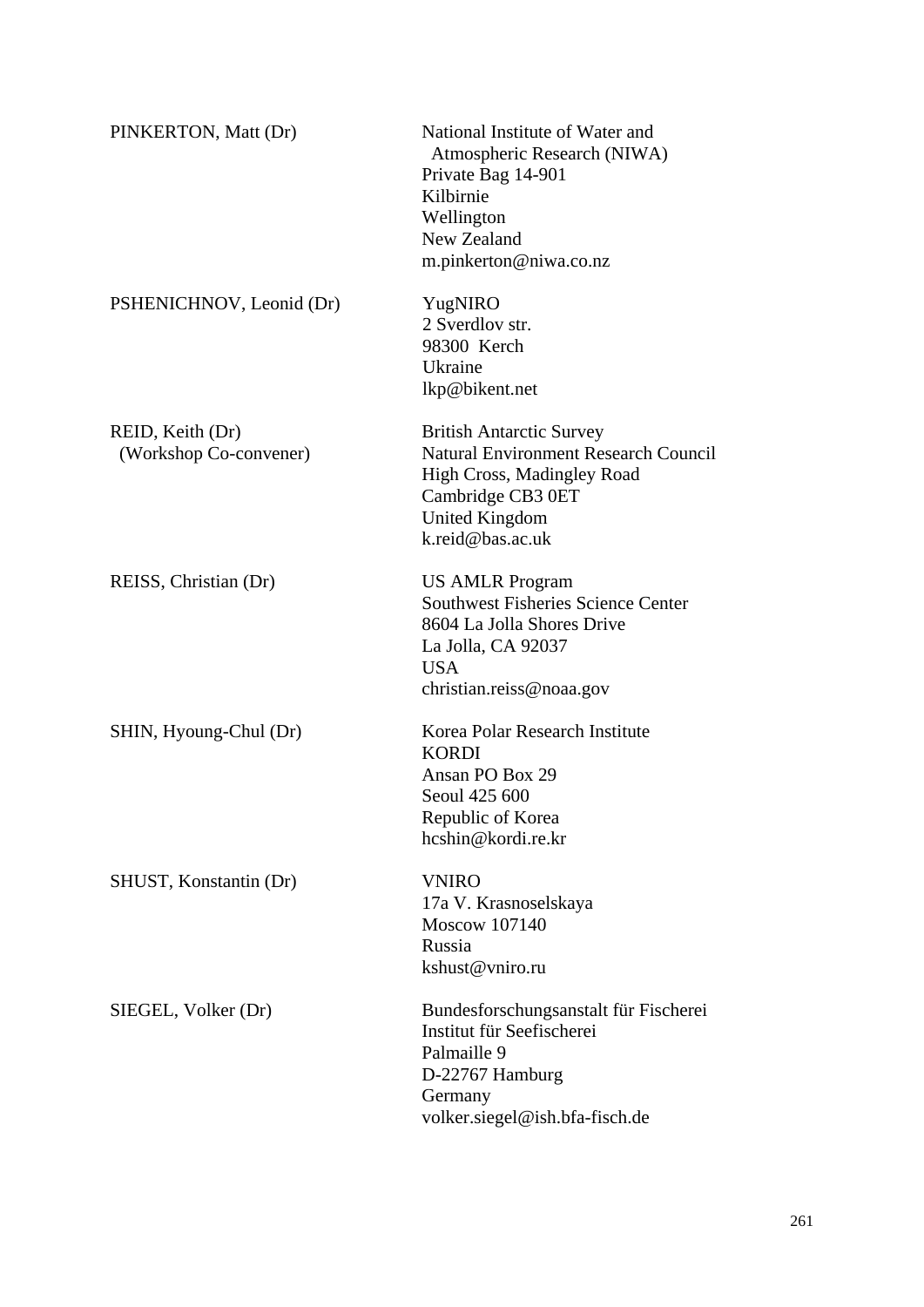| SOUTHWELL, Colin (Dr)   | <b>Australian Antarctic Division</b><br>Department of Environment and Heritage<br>Channel Highway<br>Kingston Tasmania 7050<br>Australia<br>colin.southwell@aad.gov.au            |
|-------------------------|-----------------------------------------------------------------------------------------------------------------------------------------------------------------------------------|
| SUSHIN, Vyacheslav (Dr) | <b>AtlantNIRO</b><br>5 Dmitry Donskoy Str.<br>Kaliningrad 236000<br>Russia<br>sushin@atlant.baltnet.ru                                                                            |
| TAKAO, Yoshimi (Mr)     | <b>National Research Institute</b><br>of Fisheries Engineering<br>Ebidai Hasaki, Kashima-gun<br>Ibaraki 314-0421<br>Japan<br>ytakao@affrc.go.jp                                   |
| TAKI, Kenji (Dr)        | National Research Institute of Far Seas Fisheries<br>5-7-1, Orido, Shimizu-ku<br>Shizuoka<br>424-8633 Japan<br>$\text{taking} @$ affrc.go.jp                                      |
| TRATHAN, Philip (Dr)    | <b>British Antarctic Survey</b><br><b>Natural Environment Research Council</b><br>High Cross, Madingley Road<br>Cambridge CB3 0ET<br><b>United Kingdom</b><br>p.trathan@bas.ac.uk |
| TRIVELPIECE, Wayne (Dr) | <b>US AMLR Program</b><br><b>Southwest Fisheries Science Center</b><br>8604 La Jolla Shores Drive<br>La Jolla, CA 92037<br><b>USA</b><br>wayne.trivelpiece@noaa.gov               |
| TRIVELPIECE, Sue (Ms)   | <b>US AMLR Program</b><br><b>Antarctic Ecosystem Research Division</b><br>19878 Hwy 78<br>Ramona, CA 92065<br><b>USA</b><br>sueskua@yahoo.com                                     |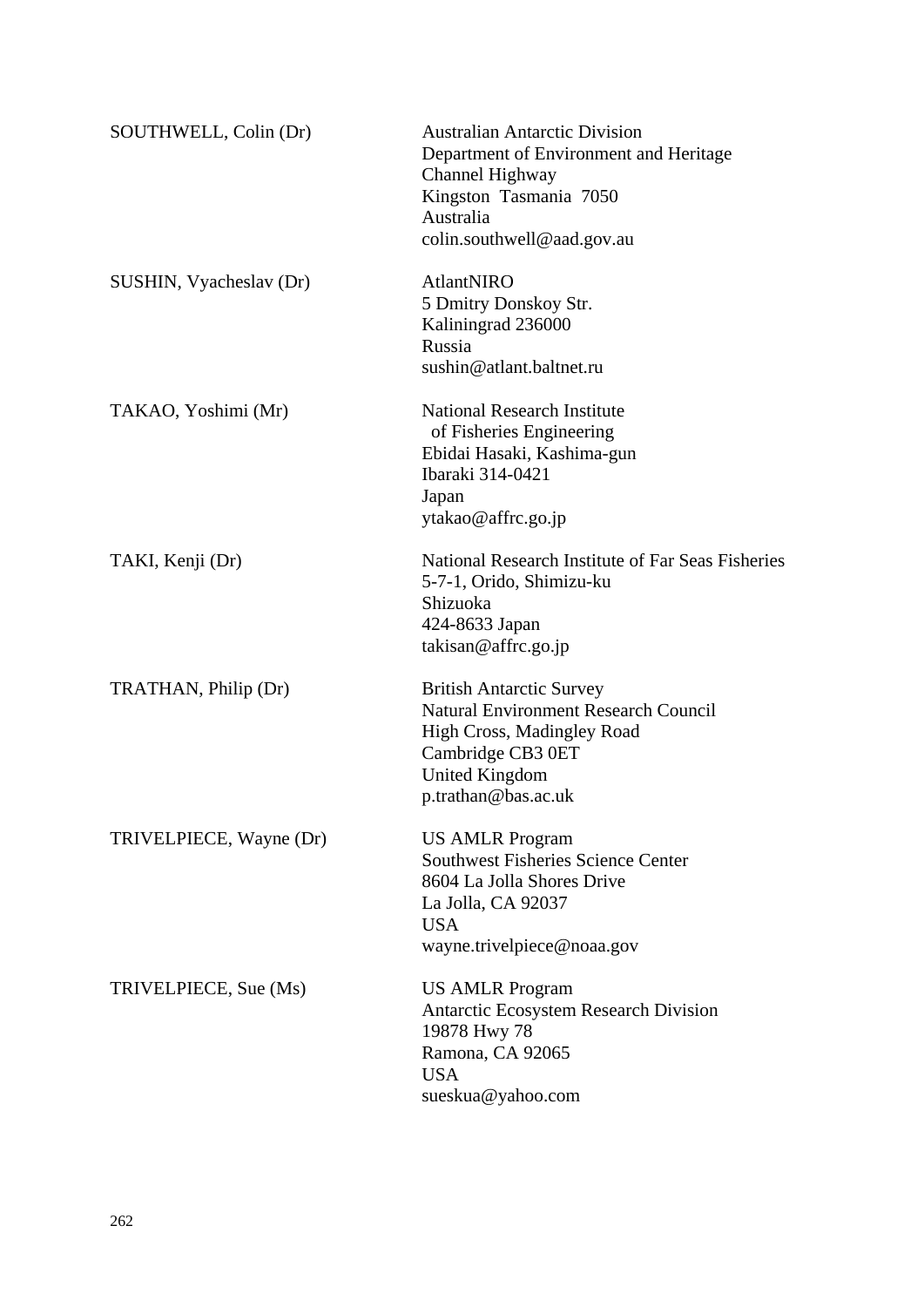WATTERS, George (Dr) (Workshop Co-convener) Southwest Fisheries Science Center 1352 Lighthouse Avenue Pacific Grove, CA 93950-2097 USA george.watters@noaa.gov

WILSON, Peter (Dr) 17 Modena Crescent

Glendowie Auckland New Zealand wilsonp@nmb.quik.co.nz

Secretariat:

Denzil MILLER (Executive Secretary) CCAMLR David RAMM (Data Manager) PO Box 213 Genevieve TANNER (Communications Officer) North Hobart 7002 Rosalie MARAZAS (Website and Information Services Officer) Tasmania Australia

ccamlr@ccamlr.org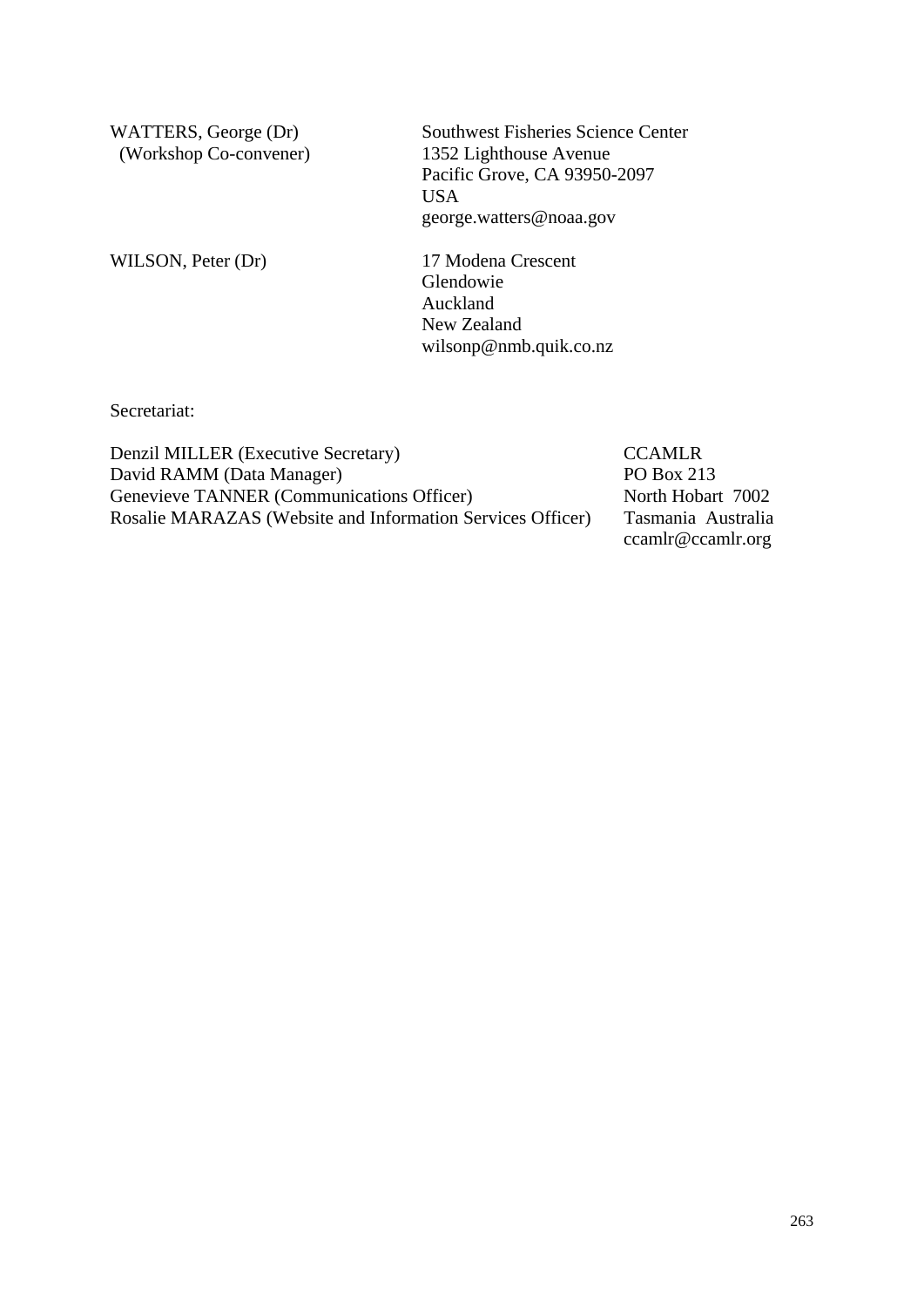ATTACHMENT 3

**SOME EXPLORATIONS WITH KPFM – MOVING FROM PREDICTING OUTCOMES TO EXPLAINING OUTCOMES**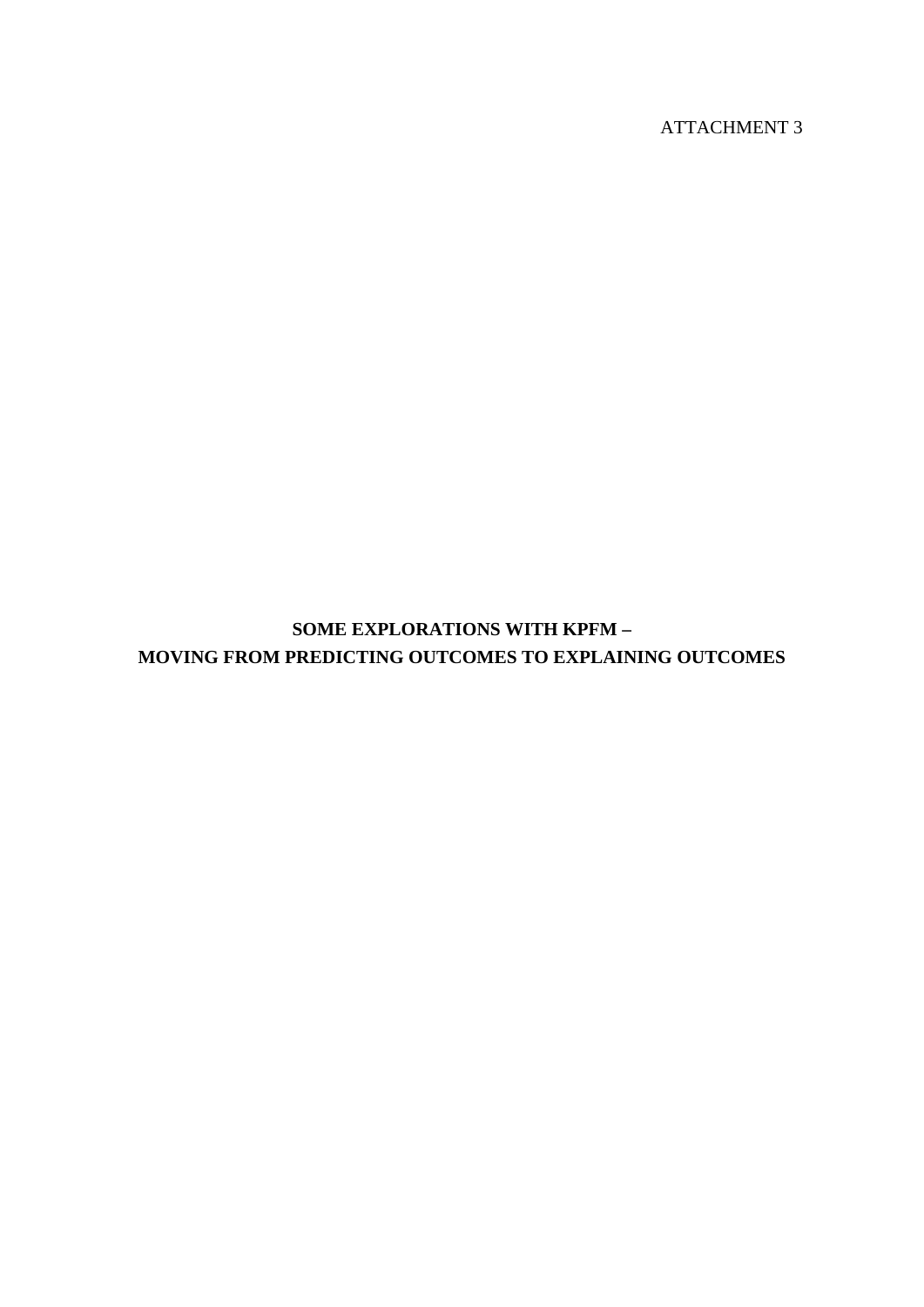## **SOME EXPLORATIONS WITH KPFM – MOVING FROM PREDICTING OUTCOMES TO EXPLAINING OUTCOMES**

The Workshop on Management Procedures used a set of simplified examples to review the Krill–Predator–Fishery Model (KPFM) (paragraphs 5.7 and 5.8). Those examples are provided in this attachment. Tables 1 and 2 provide the parameter values and initial information used to generate the examples. This attachment is presented as a series of Microsoft Powerpoint slides that are taken from an original presentation made at the workshop.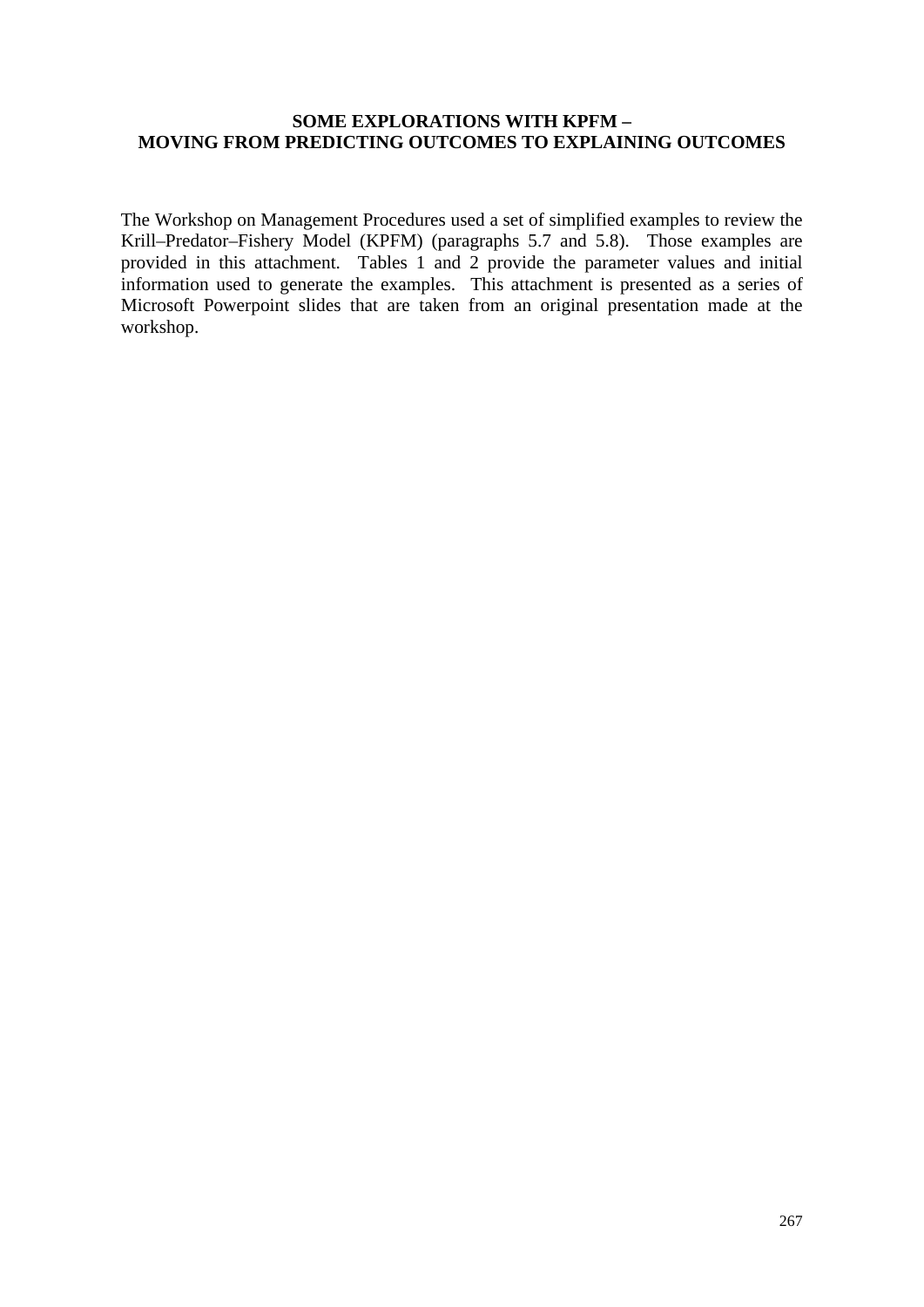| Parameter or variable<br>name in S-Plus | Values used in Examples 1-9<br>Values used in Examples 10-13                                                                                                                                           |                                                                                                                                                                                                                                                               |  |  |  |  |
|-----------------------------------------|--------------------------------------------------------------------------------------------------------------------------------------------------------------------------------------------------------|---------------------------------------------------------------------------------------------------------------------------------------------------------------------------------------------------------------------------------------------------------------|--|--|--|--|
| M <sub>0</sub>                          | Examples 1-9: 0                                                                                                                                                                                        | Examples 10-13, SSMUs 1-2: 0                                                                                                                                                                                                                                  |  |  |  |  |
| Ralpha                                  | Examples 1-3, 7-9: $2.5 \cdot 10^{11}$                                                                                                                                                                 | Examples 10-13, SSMUs 1-2: 2.5-10 <sup>11</sup>                                                                                                                                                                                                               |  |  |  |  |
|                                         | Examples 4–6: $2.7 \cdot 10^{11}$                                                                                                                                                                      |                                                                                                                                                                                                                                                               |  |  |  |  |
| Rbeta                                   | Examples $1-9: 1.0 \cdot 10^8$                                                                                                                                                                         | Examples 10–13, SSMUs 1–2: $1.0 \cdot 10^8$                                                                                                                                                                                                                   |  |  |  |  |
| krill.Rage                              | Examples 1-9: 2                                                                                                                                                                                        | Examples 10-13, SSMUs 1-2: 2                                                                                                                                                                                                                                  |  |  |  |  |
| Rphi                                    | Examples 1-9: 0                                                                                                                                                                                        | Examples 10-13, SSMUs 1-2: 0                                                                                                                                                                                                                                  |  |  |  |  |
| wbar                                    | Examples 1-9: 1                                                                                                                                                                                        | Examples 10-13, SSMUs 1-2: 1                                                                                                                                                                                                                                  |  |  |  |  |
| historical.catch                        | Examples $1-9$ : $2.28 \cdot 10^{11}$                                                                                                                                                                  | Examples 10-13:                                                                                                                                                                                                                                               |  |  |  |  |
|                                         |                                                                                                                                                                                                        | SSMU 1: $4.56 \cdot 10^{11}$<br>SSMU 2: 2.28-10 <sup>11</sup>                                                                                                                                                                                                 |  |  |  |  |
| areas                                   | Examples 1-9: 1.58-10 <sup>10</sup>                                                                                                                                                                    | Examples 10-13, SSMUs 1-2: 1.58-10 <sup>10</sup>                                                                                                                                                                                                              |  |  |  |  |
| v.matrix                                | Examples 1-7:                                                                                                                                                                                          | Examples 10, 12-13:                                                                                                                                                                                                                                           |  |  |  |  |
|                                         | to<br>BT <sub>1</sub><br>S <sub>1</sub><br>BT <sub>2</sub><br>S <sub>1</sub><br>0<br>0<br>0<br>from<br>BT <sub>1</sub><br>0<br>0<br>0<br>$\mathbf 0$<br>BT <sub>2</sub><br>0<br>$\Omega$<br>Example 8: | to<br>S <sub>1</sub><br>S2<br>BT <sub>1</sub><br>BT <sub>2</sub><br>S <sub>1</sub><br>0<br>0<br>0<br>0<br>S <sub>2</sub><br>0<br>0<br>0<br>0<br>from<br>$\mathbf 0$<br>0<br>BT <sub>1</sub><br>0<br>0<br>BT <sub>2</sub><br>0<br>$\Omega$<br>$\mathbf 0$<br>0 |  |  |  |  |
|                                         | to                                                                                                                                                                                                     | Example 11:                                                                                                                                                                                                                                                   |  |  |  |  |
|                                         | BT <sub>1</sub><br>BT <sub>2</sub><br>S1<br>S1<br>0<br>0.1<br>0<br>from<br>0.5<br>0<br>BT1<br>0<br>BT <sub>2</sub><br>0<br>0<br>0<br>Example 9:                                                        | to<br>S <sub>1</sub><br>S2<br>BT <sub>1</sub><br>BT <sub>2</sub><br>S <sub>1</sub><br>0<br>0.1<br>0<br>0<br>S <sub>2</sub><br>0<br>0<br>0<br>0<br>from<br>BT <sub>1</sub><br>0<br>0<br>0<br>0                                                                 |  |  |  |  |
|                                         | to<br>S1<br>BT <sub>1</sub><br>BT <sub>2</sub><br>S1<br>0<br>0<br>1<br>from<br>0.1<br>0<br>BT <sub>1</sub><br>0<br>BT <sub>2</sub><br>$\mathbf 0$<br>$\Omega$<br>0                                     | BT <sub>2</sub><br>$\mathbf 0$<br>0<br>$\Omega$<br>$\Omega$                                                                                                                                                                                                   |  |  |  |  |
| sd.krill.Rdev                           | Examples 1-9: not used<br>$(random.Rkrill = F)$                                                                                                                                                        | Examples $10-13$ : not used (random.Rkrill = F)                                                                                                                                                                                                               |  |  |  |  |
| env.index                               | Examples 1-9: not used<br>$(\text{env.index} = \text{NULL})$                                                                                                                                           | Examples $10-13$ : not used (env.index = NULL)                                                                                                                                                                                                                |  |  |  |  |
| init.density                            | Examples 1-9: 37.7                                                                                                                                                                                     | Examples 10-13, SSMUs 1-2: 37.7                                                                                                                                                                                                                               |  |  |  |  |
| available.fraction                      | Examples 1-6, 8-9: 0.95                                                                                                                                                                                | Examples 10-12, SSMUs 1-2: 0.95                                                                                                                                                                                                                               |  |  |  |  |
|                                         | Example 7: 0.2                                                                                                                                                                                         | Example 13:                                                                                                                                                                                                                                                   |  |  |  |  |
|                                         |                                                                                                                                                                                                        | SSMU 1: 0.8 SSMU 2: 0.2                                                                                                                                                                                                                                       |  |  |  |  |
| actual.gamma                            | Examples 1-9: 0.17                                                                                                                                                                                     | Examples 10-13: 0.17                                                                                                                                                                                                                                          |  |  |  |  |
| nyears                                  | Examples 1-9: 50                                                                                                                                                                                       | Examples 10-13: 50                                                                                                                                                                                                                                            |  |  |  |  |
| start.fishing                           | Examples 1-9: 11                                                                                                                                                                                       | Examples 10-13: 11                                                                                                                                                                                                                                            |  |  |  |  |
| stop.fishing                            | Examples 1-9: 31                                                                                                                                                                                       | Examples 10-13: 31                                                                                                                                                                                                                                            |  |  |  |  |
| fishing.option                          | Examples 1, 3-4, 7-9: NULL<br>Examples 2, 5-6: 1                                                                                                                                                       | Examples 10-11: NULL<br>Examples 12-13: 1                                                                                                                                                                                                                     |  |  |  |  |

Table 1: State variables and parameters for krill and other initial conditions used in Examples 1 to 13. Parameter and variable names are identified as they are implemented in the S-Plus version of the KPFM; definitions of these parameters and variables are provided in WG-EMM-05/13. In the movement matrices (v.matrix), the letter 'S' is used to indicate an SSMU, and the letters 'BT' are used to indicate boundary areas.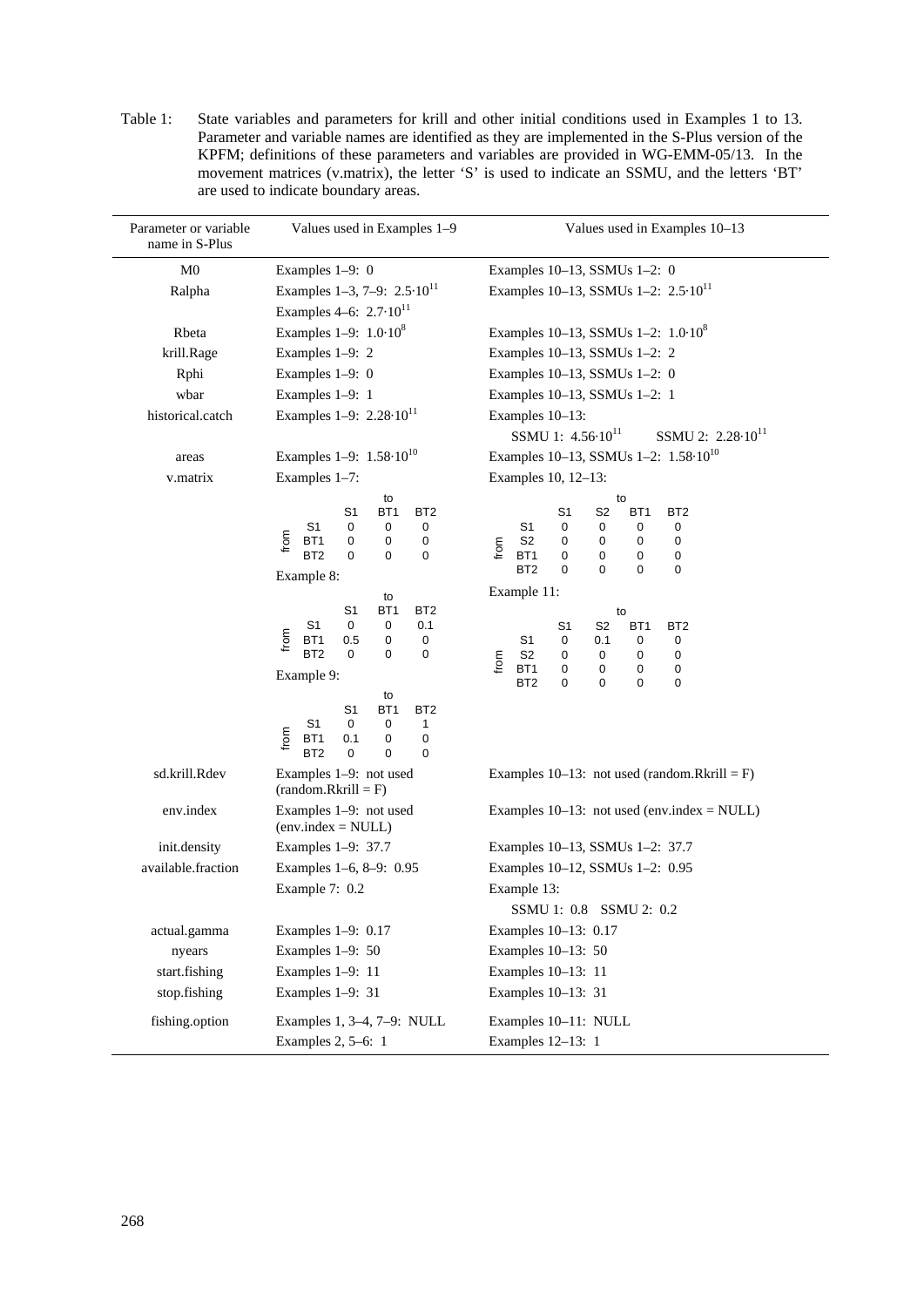| Parameter or variable<br>name in S-Plus | Values used in Examples 1-9                                            | Values used in Examples 10–13              |  |  |  |
|-----------------------------------------|------------------------------------------------------------------------|--------------------------------------------|--|--|--|
| M                                       | Examples 1–9, Penguins: 0.16                                           | SSMUs $1-2$ , Penguins: $0.16$             |  |  |  |
|                                         | Examples 3–6, Seals: 0.08                                              |                                            |  |  |  |
| Rage                                    | Examples 1–9, Penguins: 7                                              | SSMUs 1-2, Penguins: 3                     |  |  |  |
|                                         | Examples 3–6, Seals: 3                                                 |                                            |  |  |  |
| Ralpha                                  | Examples 1–9, Penguins: 0.5                                            | SSMUs $1-2$ , Penguins: $0.5$              |  |  |  |
|                                         | Examples 3–6, Seals: 0.5                                               |                                            |  |  |  |
| RRpeak                                  | Examples 1–5, 7–9, Penguins: $8.2 \cdot 10^5$                          | SSMUs 1-2, Penguins: $8.2 \cdot 10^5$      |  |  |  |
|                                         | Example 6, Penguins: $6.56 \cdot 10^5$                                 |                                            |  |  |  |
|                                         | Examples 3–5, Seals: $1.153 \cdot 10^4$                                |                                            |  |  |  |
|                                         | Example 6, Seals: $6.9 \cdot 10^3$                                     |                                            |  |  |  |
| <b>RSpeak</b>                           | Examples 1–5, 7–9, Penguins: $2.10^6$<br>SSMUs 1-2, Penguins: $2.10^6$ |                                            |  |  |  |
|                                         | Example 6, Penguins: $2.5 \cdot 10^6$                                  |                                            |  |  |  |
|                                         | Examples $3-5$ , Seals: $7.3 \cdot 10^4$                               |                                            |  |  |  |
|                                         | Example 6, Seals: $1.10^5$                                             |                                            |  |  |  |
| QQmax                                   | Examples 1–9, Penguins: $4.3 \cdot 10^5$                               | SSMUs 1-2, Penguins: $4.3 \cdot 10^5$      |  |  |  |
|                                         | Examples $3-6$ , Seals: $1.7 \cdot 10^6$                               |                                            |  |  |  |
| Rphi                                    | Examples $1-5$ , $7-9$ , Penguins: 2<br>SSMUs 1-2, Penguins: 2         |                                            |  |  |  |
|                                         | Example 6, Penguins: 1                                                 |                                            |  |  |  |
|                                         | Examples 3–5, Seals: 2                                                 |                                            |  |  |  |
|                                         | Example 6, Seals: 0.1                                                  |                                            |  |  |  |
| Qk5                                     | Examples 1–9, Penguins: 20                                             | SSMUs $1-2$ , Penguins: 20                 |  |  |  |
|                                         | Examples 3-6, Seals: 20                                                |                                            |  |  |  |
| Qq                                      | Examples 1–9, Penguins: 0                                              | SSMUs $1-2$ , Penguins: 0                  |  |  |  |
|                                         | Examples 3-6, Seals: 0                                                 |                                            |  |  |  |
| init.demand                             | Examples 1–9, Penguins: $2.505 \cdot 10^{11}$                          | SSMUs 1-2, Penguins: $2.505 \cdot 10^{11}$ |  |  |  |
|                                         | Examples 3–6, Seals: $1.98 \cdot 10^{10}$                              |                                            |  |  |  |

Table 2: State variables and parameters for predators used in Examples 1 to 13. Parameter and variable names are provided as they are implemented in the S-Plus version of the KPFM; definitions of these parameters and variables are provided in WG-EMM-05/13.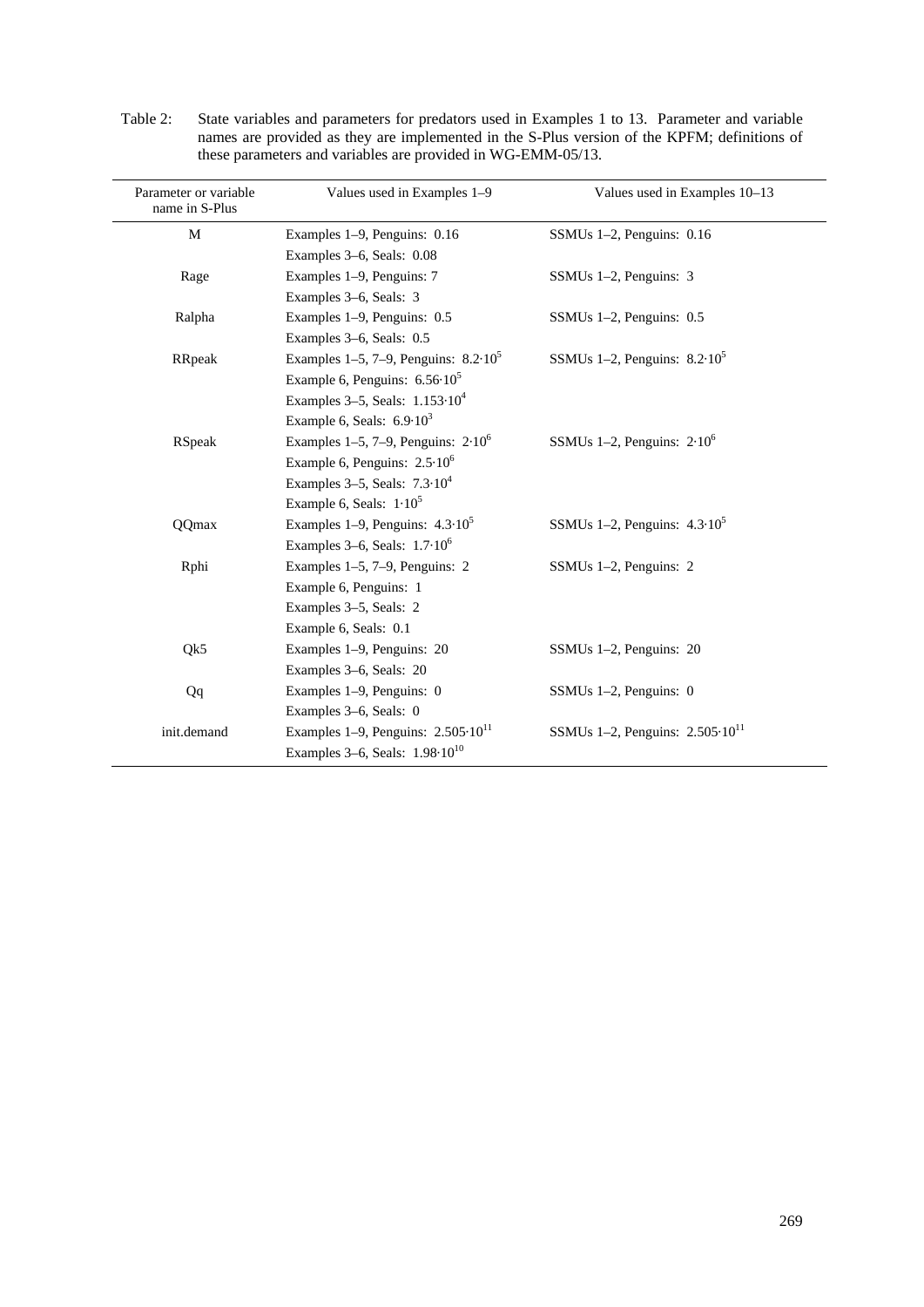Slide 1: Description of the initial conditions for Examples 1 to 9, where krill–predator– fishery interactions were simulated in a single SSMU.

# Basic Setup for 1 SSMU

- 50-yr simulations
- If  **then start = 11 and stop = 31**
- No random variation in krill recruitment
- Hyperdepletion in relationship between relative consumption and relative breeders
- Penguins recruit at age 7 and seals recruit at age 3
- If **MOVEMENT** then immigration from and emigration to single bathtub
- If **LOW available.fraction** then change 0.95 to 0.2
- Slide 2: The sequence of examples used to review the KPFM when interactions inside a single SSMU are simulated (Examples 1 to 9). The column marked 'setup' describes each example. The column marked 'conditions' describes the initial relationship between krill recruitment (R), demand by predators (D1 for penguins and D2 for seals), and the catch allocated to the fishery (AC). The conditions also describe whether, when the setup includes movement of krill between a boundary area (BT) and the SSMU, imports (I) are greater or less than exports (E). The column marked 'expectations' provides a short description of the dynamics that would be expected in each example.

| #              |                                                         | <b>Conditions</b> |                                                          |
|----------------|---------------------------------------------------------|-------------------|----------------------------------------------------------|
|                | <b>Setup</b>                                            |                   | <b>Expectations</b>                                      |
| 1              | Penguin                                                 | $R = D1$          | <b>Flat lines</b>                                        |
| $\overline{2}$ | $1 +$ Fishing                                           | $R < D1+A C$      | Decreases then<br>Increases                              |
| 3              | $1 +$ Seal                                              | $R < D1+D2$       | Decreases                                                |
| 4              | $3 +$ More Krill R                                      | $R = D1 + D2$     | <b>Flat lines</b>                                        |
| 5              | $4 +$ Fishing                                           | $R < D1+D2+AC$    | Decreases & Lagged<br>Increases                          |
| 6 <sup>1</sup> | 5 + Proportional Penguins +<br><b>Hyperstable Seals</b> | $R < D1+D2+AC$    | Increases from 5 with<br>Seals increasing more           |
| 7 <sup>1</sup> | $1 +$ low available fraction                            | $R = D1$          | Penguins decrease then<br>increase and krill<br>increase |
| 8              | $1 +$ Movement from BT                                  | $R = D1, I > E$   | Increases                                                |
| 9              | $1 +$ Movement from BT                                  | $R = D1, l < E$   | Decreases                                                |

# Sequence with Single Area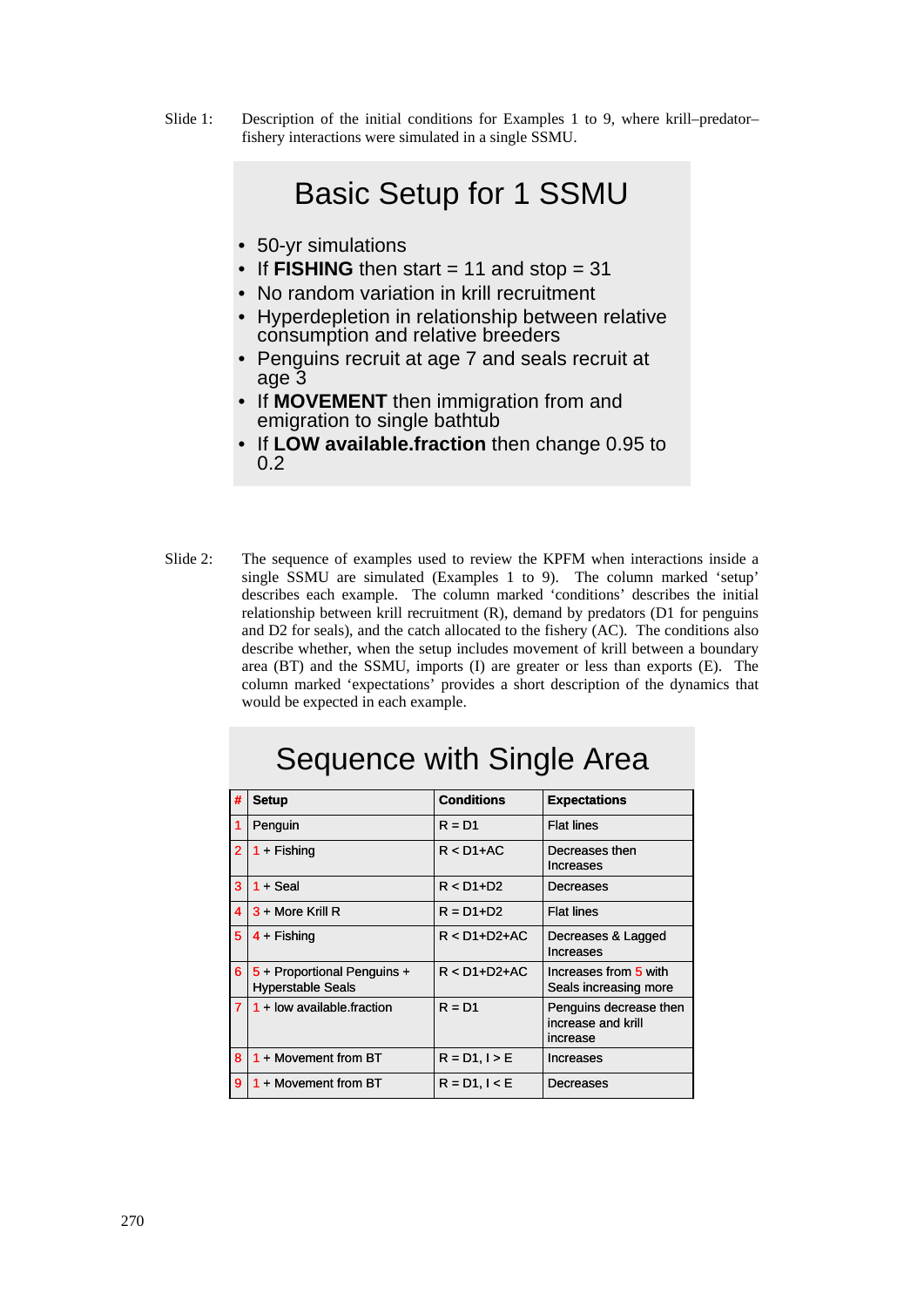Slide 3: Simulation with a single SSMU and one predator (penguins). Recruitment of krill satisfies predator demand.



Slide 4: Simulation with a single SSMU, one predator (penguins), and krill fishing. Krill recruitment does not satisfy the sum of demand by predators and catch allocated to the fishery.

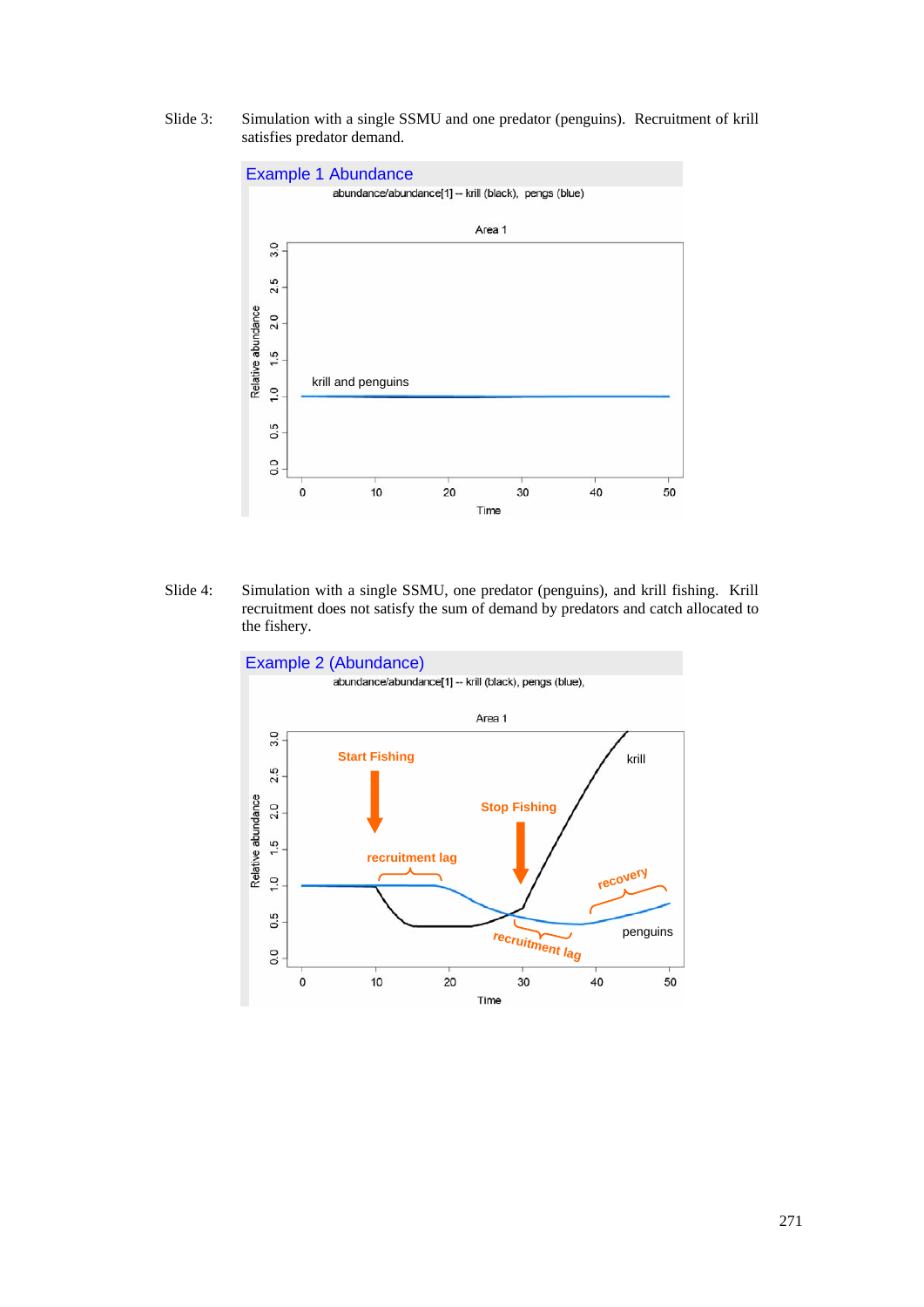Slide 5: Simulation with a single SSMU, one predator (penguins), and krill fishing. Krill recruitment does not satisfy the sum of demand by predators and catch allocated to the fishery.



Slide 6: Simulation with a single SSMU and two predators (penguins and seals). Krill recruitment does not satisfy the sum of the demands by both predators.

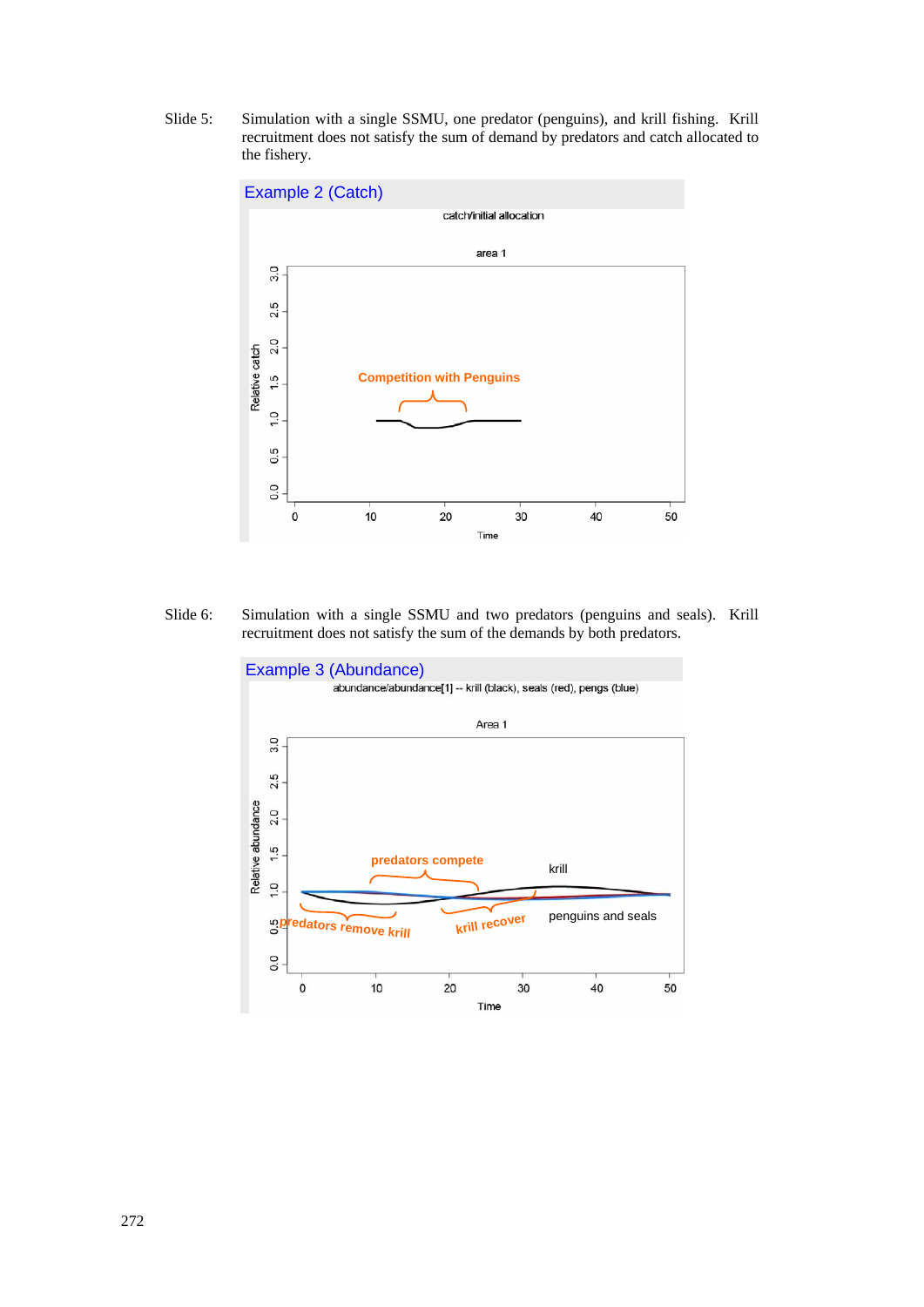Slide 7: Simulation with a single SSMU and two predators (penguins and seals). Krill recruitment satisfies the sum of the demands by both predators.



Slide 8: Simulation with a single SSMU, two predators (penguins and seals), and krill fishing. Krill recruitment does not satisfy the sum of demands by predators and catch allocated to the fishery.

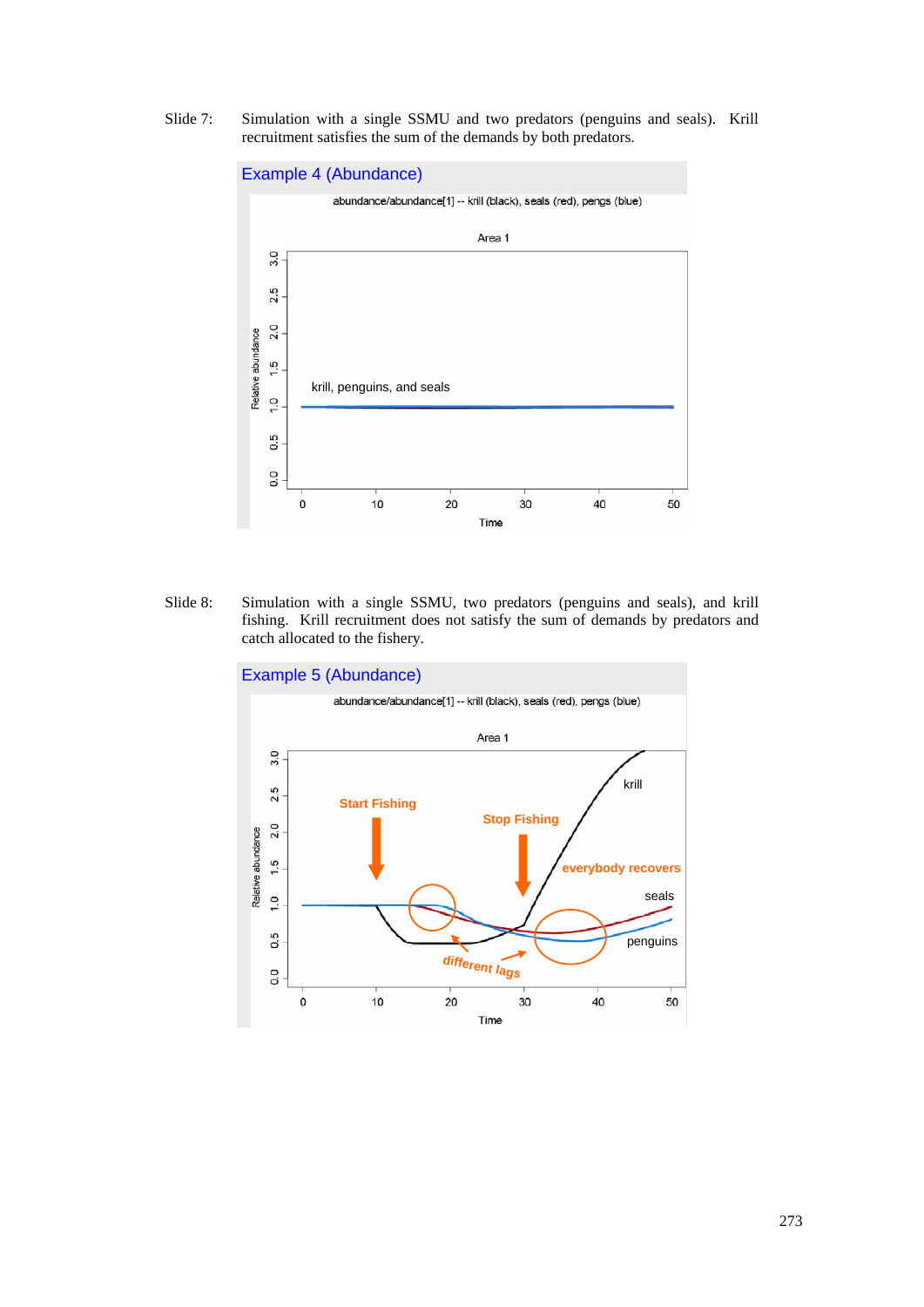Slide 9: Simulation with a single SSMU, two predators (penguins and seals), and krill fishing. Krill recruitment does not satisfy the sum of demands by predators and catch allocated to the fishery, but decreases in krill consumption have reduced effects on predator breeding.



Slide 10: Comparison of simulations presented in Slides 8 and 9.

#### Comparison of Examples 5 and 6 (Abundance)

Sensitivity to Effects from Fishing: Hyperdepletion > Proportional > Hyperstability

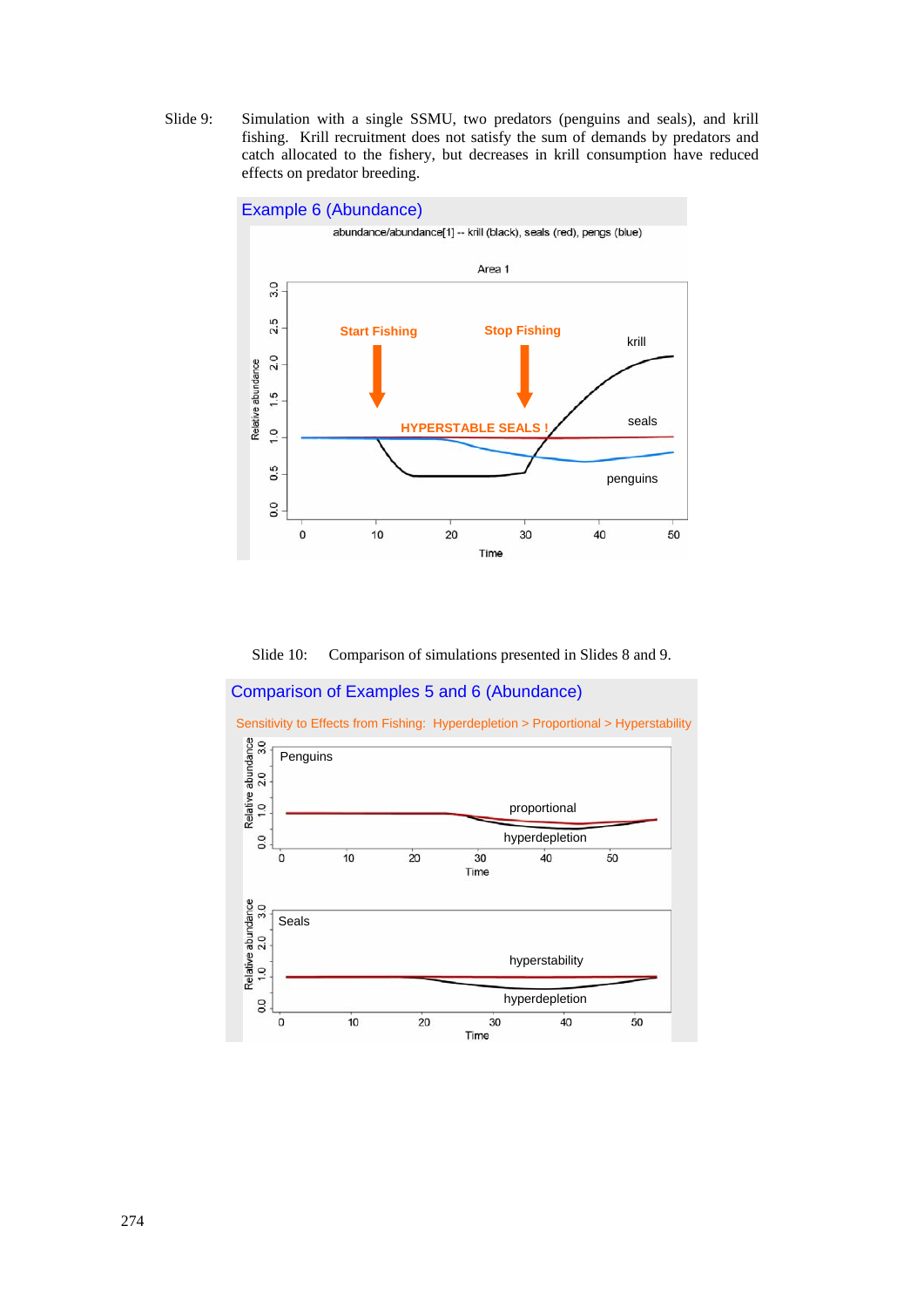Slide 11: Simulation with a single SSMU and one predator (penguins). Recruitment of krill is sufficient to satisfy predator demand, but less krill are available for consumption.



Slide 12: Simulation with a single SSMU and one predator (penguins). Initially, local recruitment of krill is sufficient to satisfy predator demand, then krill are moved through the SSMU using boundary areas. Movement into the SSMU is greater than movement out of the SSMU.

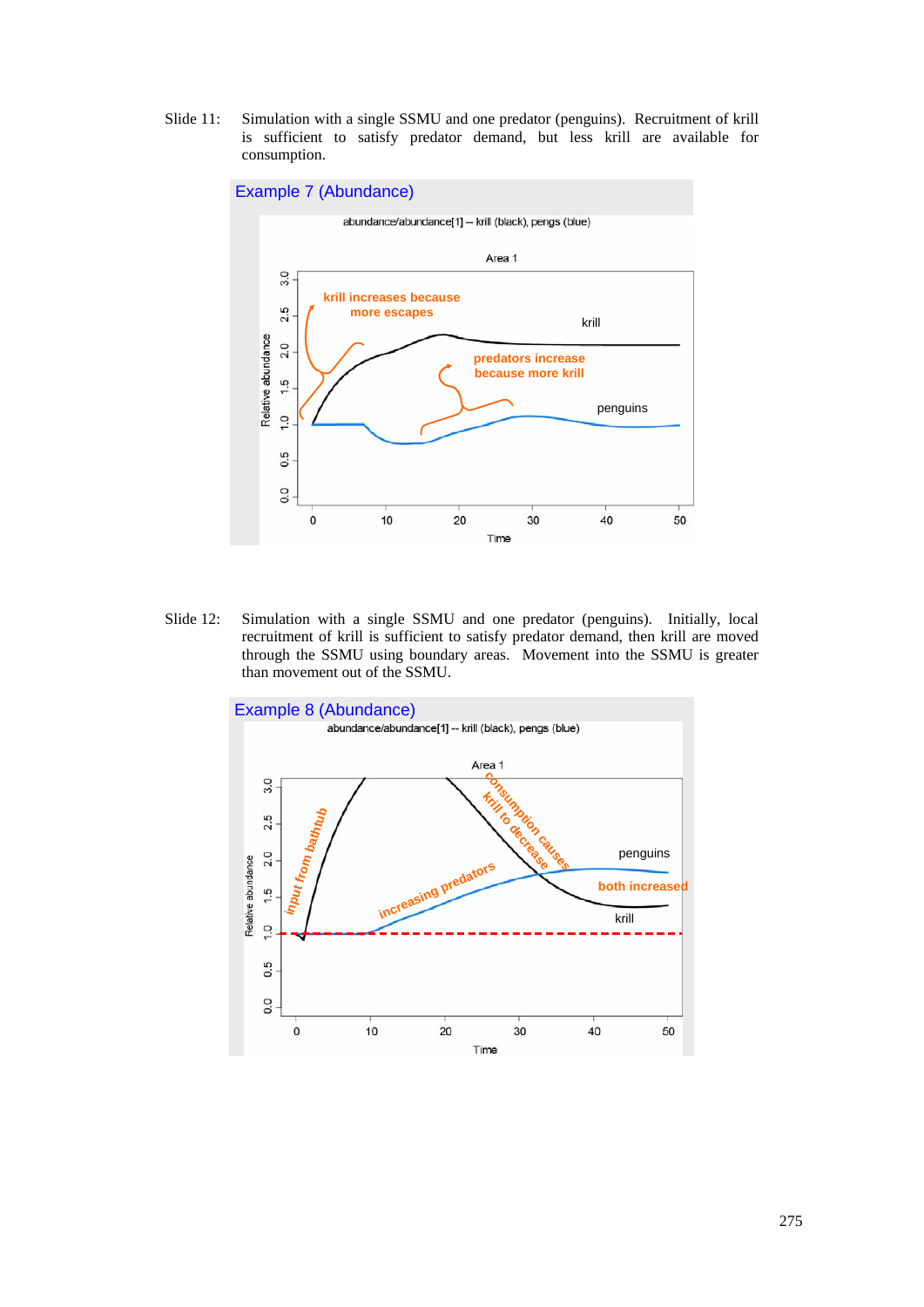Slide 13: Simulation with a single SSMU and one predator (penguins). Local recruitment of krill is sufficient to satisfy predator demand, but krill are moved through the SSMU using boundary areas. Movement into the SSMU is less than movement out of the SSMU.



Slide 14: Description of the initial conditions for examples in which krill–predator–fishery interactions were simulated in two SSMUs.

# Basic Setup for 2 SSMUs

- 50-yr simulations
- If **FISHING** then start = 11 and stop = 31
- If  **then**  $AC1 = 2 \times AC2$
- No random variation in krill recruitment
- Hyperdepletion in relationship between relative consumption and relative breeders
- If **MOVEMENT** then krill move from SSMU 1 to SSMU 2
- If **2 available.fractions** then SSMU 1 = 0.8 and SSMU  $2 = 0.2$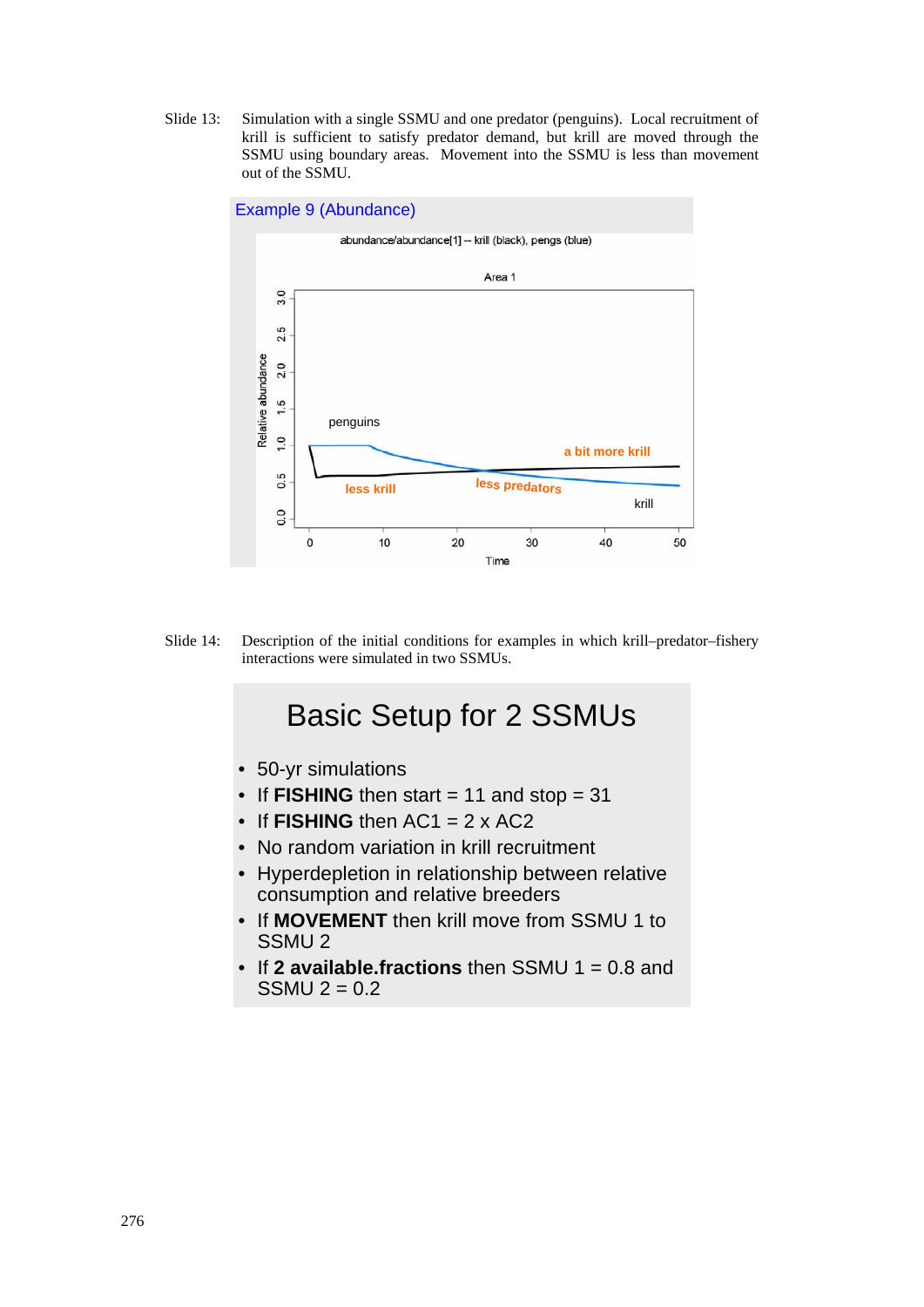Slide 15: The sequence of examples used to review the KPFM when interactions within two SSMUs are simulated. The column marked 'setup' describes each example. The column marked 'conditions' describes the initial relationship between krill recruitment (R1 for recruitment in SSMU 1 and R2 for recruitment in SSMU 2), demand by predators (D1 for penguins in SSMU 1 and D2 for penguins in SSMU 2), and the catch allocated to the fishery (AC1 and AC2 for the catch respectively allocated to SSMUs 1 and 2). The column marked 'expectations' provides a short description of the dynamics that would be expected in each example.

# Sequence with Two Areas

| #               | <b>Setup</b>                   | <b>Conditions</b>                  | <b>Expectations</b>                       |
|-----------------|--------------------------------|------------------------------------|-------------------------------------------|
| 10              | <b>Two Penguins</b>            | $R1 = D1, R2 = D2$                 | <b>Flat lines</b>                         |
| 11              | $10 + M$ ovement               | $R1 = D1, R2 = D2$                 | P1 Decreases.<br>P <sub>2</sub> Increases |
|                 | $12 \mid 10 +$ Fishing         | $R1 < D1 + AC1$ ,<br>$R2 < D2+AC2$ | Unequal<br>Decreases &<br>Increases       |
| 13 <sup>1</sup> | $12 + Two available fractions$ | $R1 < D1 + AC1$ ,<br>$R2 < D2+AC2$ | ?                                         |

Slide 16: Simulation with two SSMUs and one predator (penguins) in each SSMU. Local recruitment of krill satisfies predator demand in each SSMU.

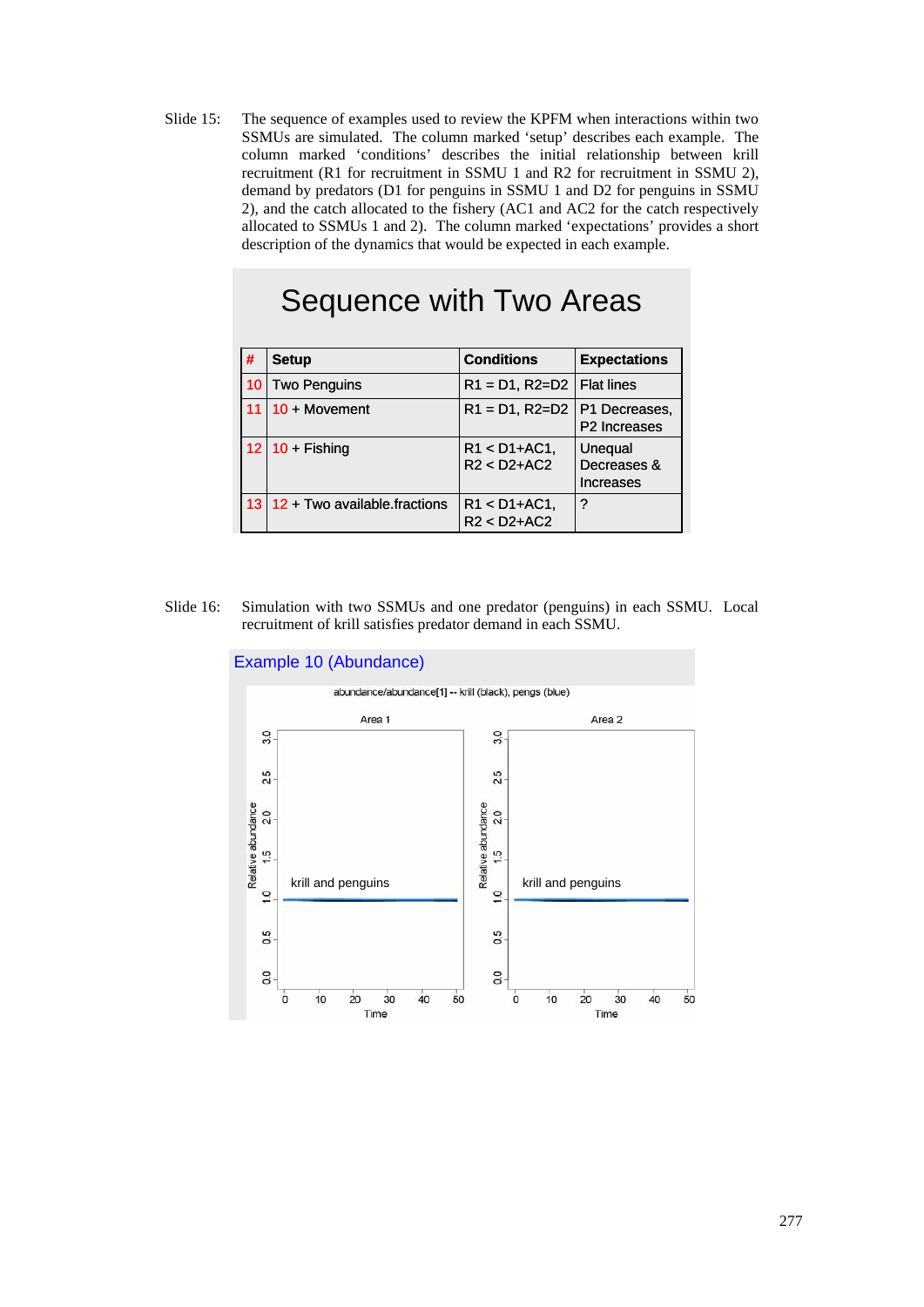Slide 17: Simulation with two SSMUs and one predator (penguins) in each SSMU. Local recruitment of krill is sufficient to satisfy predator demand in each SSMU, but there is net movement of krill from SSMU 1 into SSMU 2.



Slide 18: Simulation with two SSMUs, one predator (penguins) in each SSMU, and krill fishing in both SSMUs. Local recruitment of krill is not sufficient to satisfy the combined predator demand and allocated catch in each SSMU.